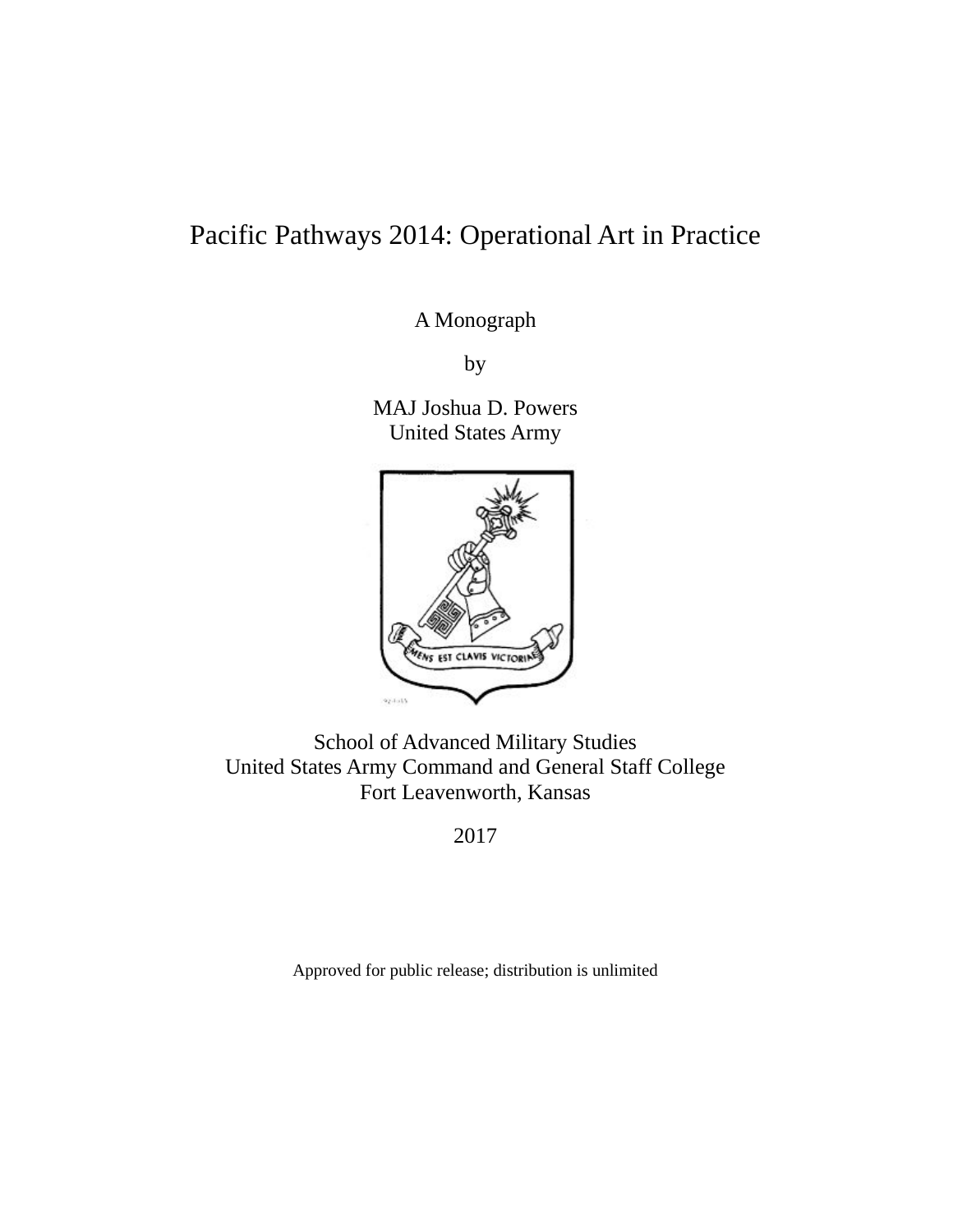**REPORT DOCUMENTATION PAGE** *Form Approved OMB No. 0704-0188* Public reporting burden for this collection of information is estimated to average 1 hour per response, including the time for reviewing instructions, searching existing data sources, gathering and maintaining the data needed, and completing and reviewing this collection of information. Send comments regarding this burden estimate or any other aspect of this collection of information, including suggestions for reducing this burden to Department of Defense, Washington Headquarters Services, Directorate for<br>Information Operations and Reports (0704-0188), 1215 Jeff any other provision of law, no person shall be subject to any penalty for failing to comply with a collection of information if it does not display a currently valid OMB control<br>number. PLEASE DO NOT RETURN YOUR FORM TO TH **1. REPORT DATE** *(DD-MM-YYYY)* 13-03-2017 **2. REPORT TYPE** Master's Thesis **3. DATES COVERED** *(From - To)* JUN 2016 – MAY 2017 **4. TITLE AND SUBTITLE** Pacific Pathways 2014: Operational Art in Practice **5a. CONTRACT NUMBER 5b. GRANT NUMBER 5c. PROGRAM ELEMENT NUMBER 6. AUTHOR(S)** Major Joshua D. Powers **5d. PROJECT NUMBER 5e. TASK NUMBER 5f. WORK UNIT NUMBER 7. PERFORMING ORGANIZATION NAME(S) AND ADDRESS(ES)** U.S. Army Command and General Staff College ATTN: ATZL-SWD-GD Fort Leavenworth, KS 66027-2301 **8. PERFORMING ORG REPORT NUMBER 9. SPONSORING / MONITORING AGENCY NAME(S) AND ADDRESS(ES)** Advanced Military Studies Program. **10. SPONSOR/MONITOR'S ACRONYM(S) 11. SPONSOR/MONITOR'S REPORT NUMBER(S) 12. DISTRIBUTION / AVAILABILITY STATEMENT** Approved for Public Release; Distribution is Unlimited **13. SUPPLEMENTARY NOTES 14. ABSTRACT** This study uses Pacific Pathways 2014 as a method to describe operational art as it exists in the real world. Though focused on events that transpired in the Pacific theater, the lessons provided in this work are relevant to any planner seeking to understand how operational art actually works. The environment military planners operate in is inherently complex. Planners use operational art to gather a rich understanding of the environment and the strategic guidance provided by national and military leaders. Operational art links this broad and conceptual strategic guidance to tangible tactical action. Masterful employment of operational art provides cognitive space for subordinate organizations to think, act, and adapt.

#### **15. SUBJECT TERMS**

Operational Art, Rebalance to the Pacific, Regional Alignment.

| I 16. SECURITY CLASSIFICATION OF: I |             |                       | l 17. LIMITATION   18. NUMBER<br>OF ABSTRACT | <b>OF PAGES</b> | <b>19a. NAME OF RESPONSIBLE PERSON</b><br>l Maior Joshua D. Powers |
|-------------------------------------|-------------|-----------------------|----------------------------------------------|-----------------|--------------------------------------------------------------------|
| l a. REPORT                         | b. ABSTRACT | <b>I</b> c. THIS PAGE |                                              |                 | 19b. PHONE NUMBER (include area code)                              |
| U)                                  |             |                       |                                              | 44              |                                                                    |

**Standard Form 298 (Rev. 8-98) Prescribed by ANSI Std. Z39.18**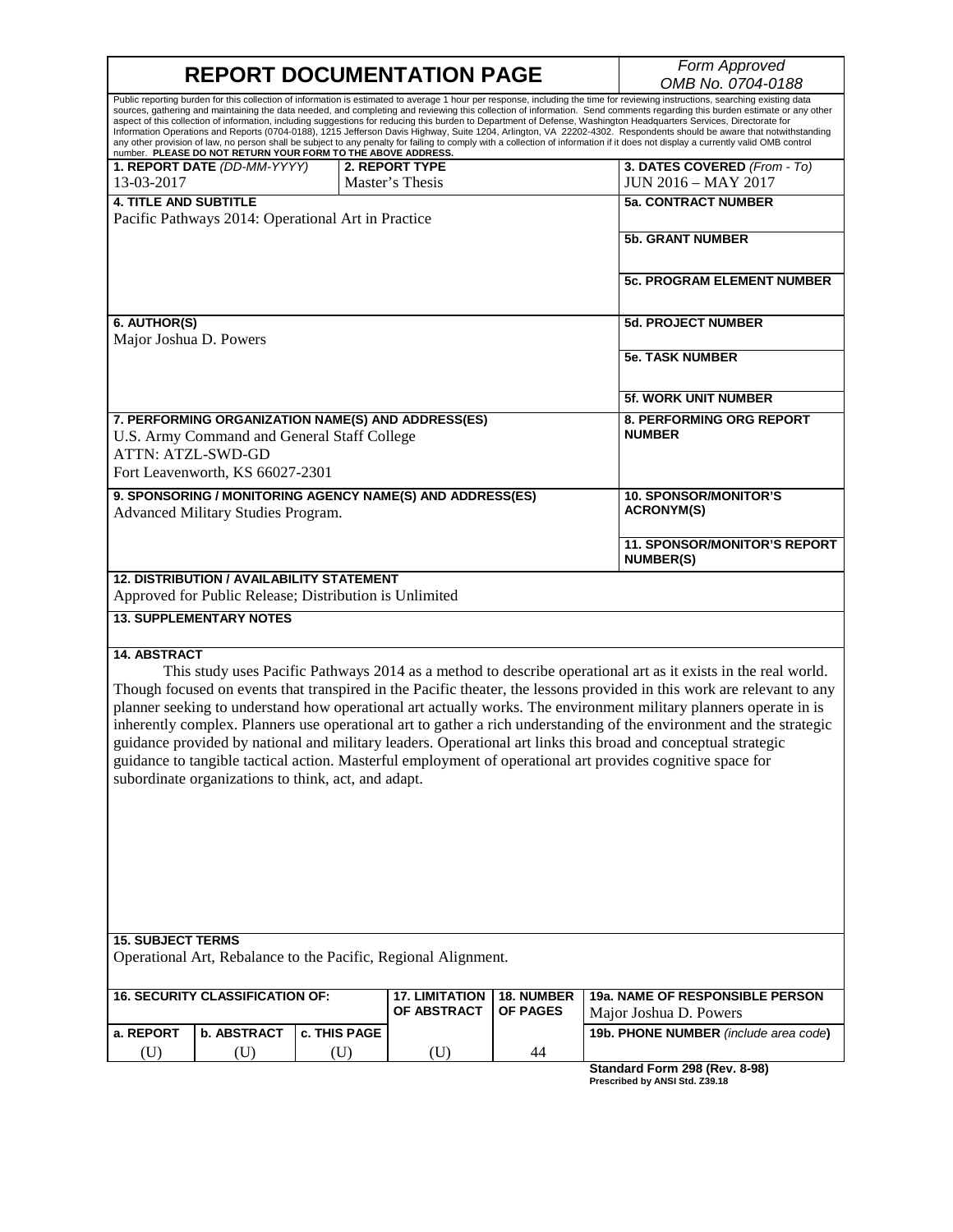#### Monograph Approval Page

| Name of Candidate:                     | MAJ Joshua D. Powers                                                            |  |  |
|----------------------------------------|---------------------------------------------------------------------------------|--|--|
| Monograph Title:                       | Pacific Pathways 2014: A Contemporary Example of Operational Art<br>in Practice |  |  |
| Approved by:                           |                                                                                 |  |  |
| Daniel G. Cox                          | "Monograph Director                                                             |  |  |
| Robert L. Smith, COL                   | , Seminar Leader                                                                |  |  |
| James C. Markert, COL                  | , Director, School of Advanced Military Studies                                 |  |  |
| Accepted this 25th day of May 2017 by: |                                                                                 |  |  |
| Prisco R. Hernandez, PhD               | , Director, Graduate Degree Programs                                            |  |  |

The opinions and conclusions expressed herein are those of the student author and do not necessarily represent the views of the U.S. Army Command and General Staff College or any other government agency. (References to this study should include the foregoing statement.)

Fair use determination or copyright permission has been obtained for the inclusion of pictures, maps, graphics, and any other works incorporated into this manuscript. A work of the United States Government is not subject to copyright, however further publication or sale of copyrighted images is not permissible.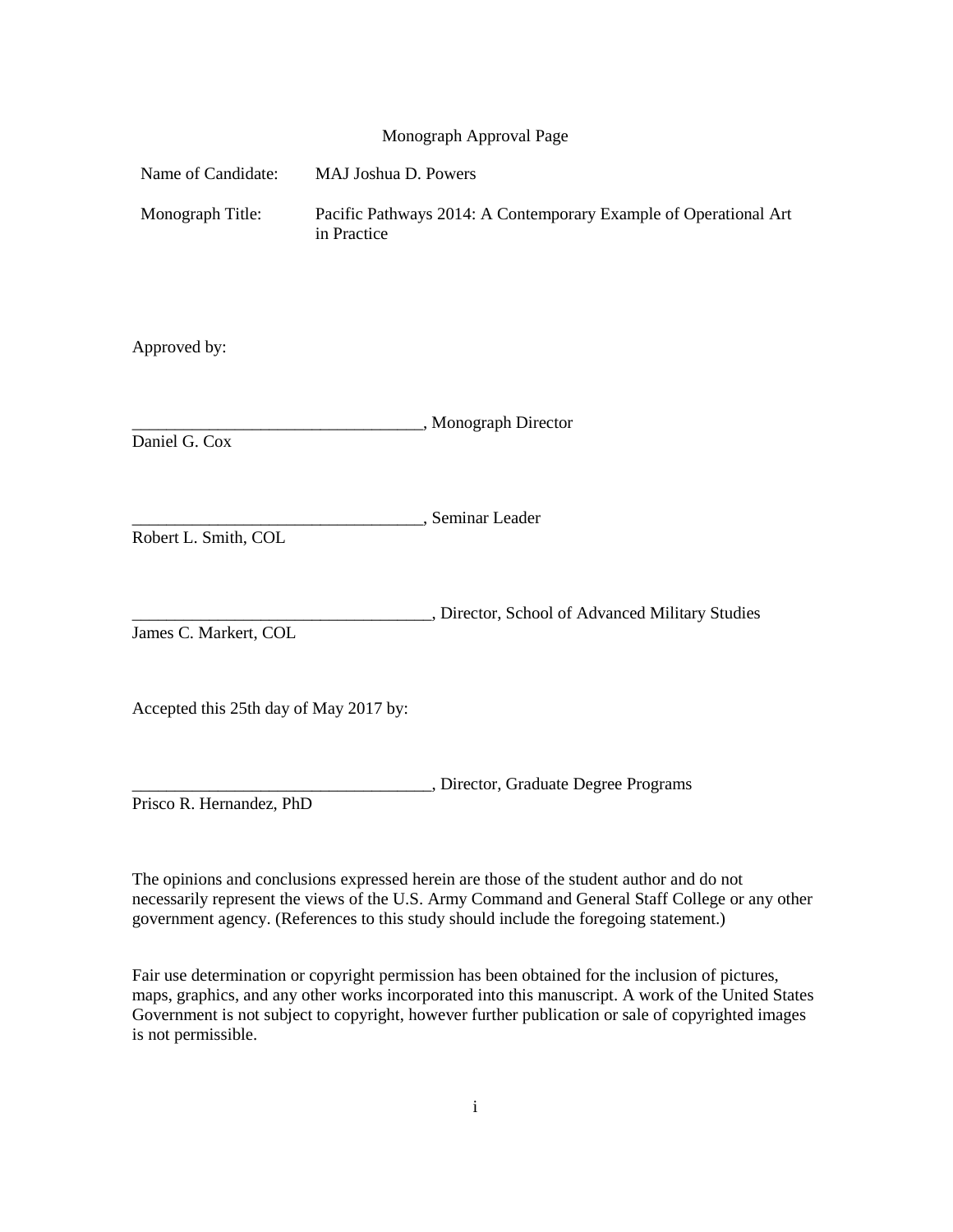#### Abstract

Pacific Pathways 2014: Operational Art in Practice, by Major Joshua D. Powers, Army, 44 pages.

This study uses Pacific Pathways 2014 as a method to describe operational art as it exists in the real world. Though focused on events that transpired in the Pacific theater, the lessons provided in this work are relevant to any planner seeking to understand how operational art actually works. The environment military planners operate in is inherently complex. Planners use operational art to gather a rich understanding of the environment and the strategic guidance provided by national and military leaders. Operational art links this broad and conceptual strategic guidance to tangible tactical action. Masterful employment of operational art provides cognitive space for subordinate organizations to think, act, and adapt.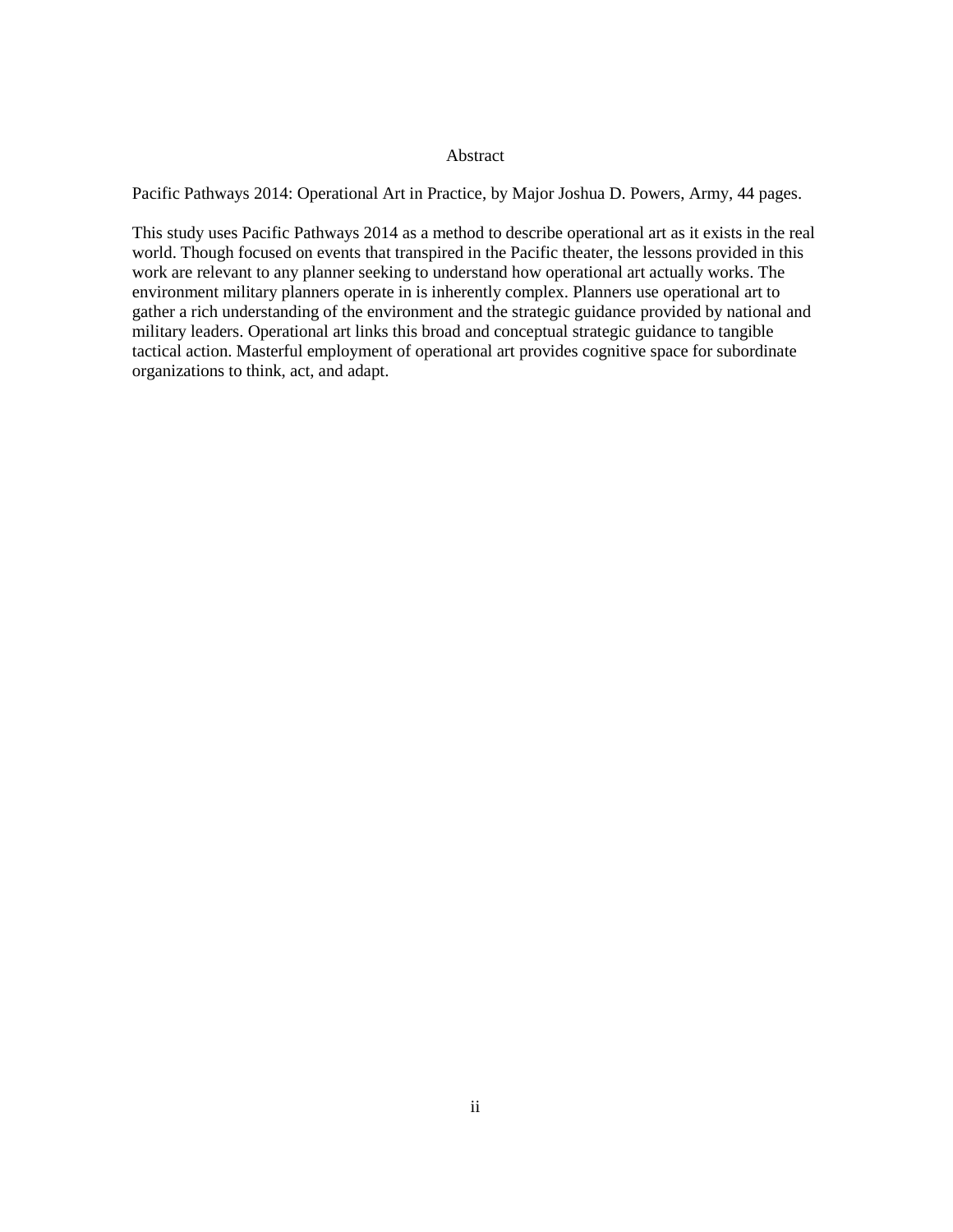#### Contents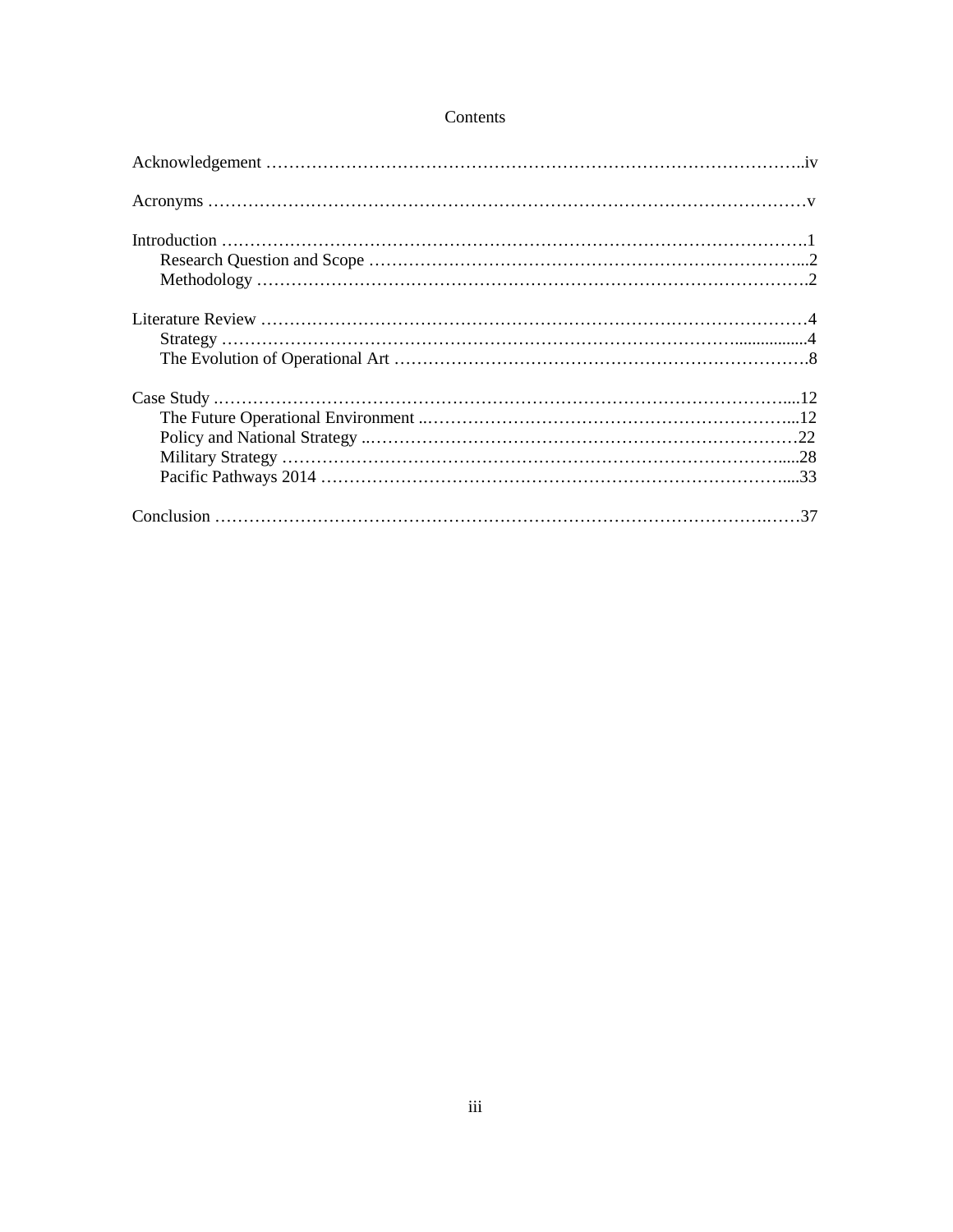## Acknowledgement

This work would not have been possible without the help of numerous friends and colleagues. First, thank you to my wife and family for supporting this and countless other endeavors in our Army journey. Next, thanks to Dr Dan Cox for the mentorship, especially given my poor understanding of the English language. On that note, a very special thank you to Vapor Bott for helping me turn unintelligible babble into a somewhat coherent paper. Finally, thanks to Colonel Rob Smith and the entirety of Seminar 2. You guys are awesome and have helped me grow as an officer and a leader.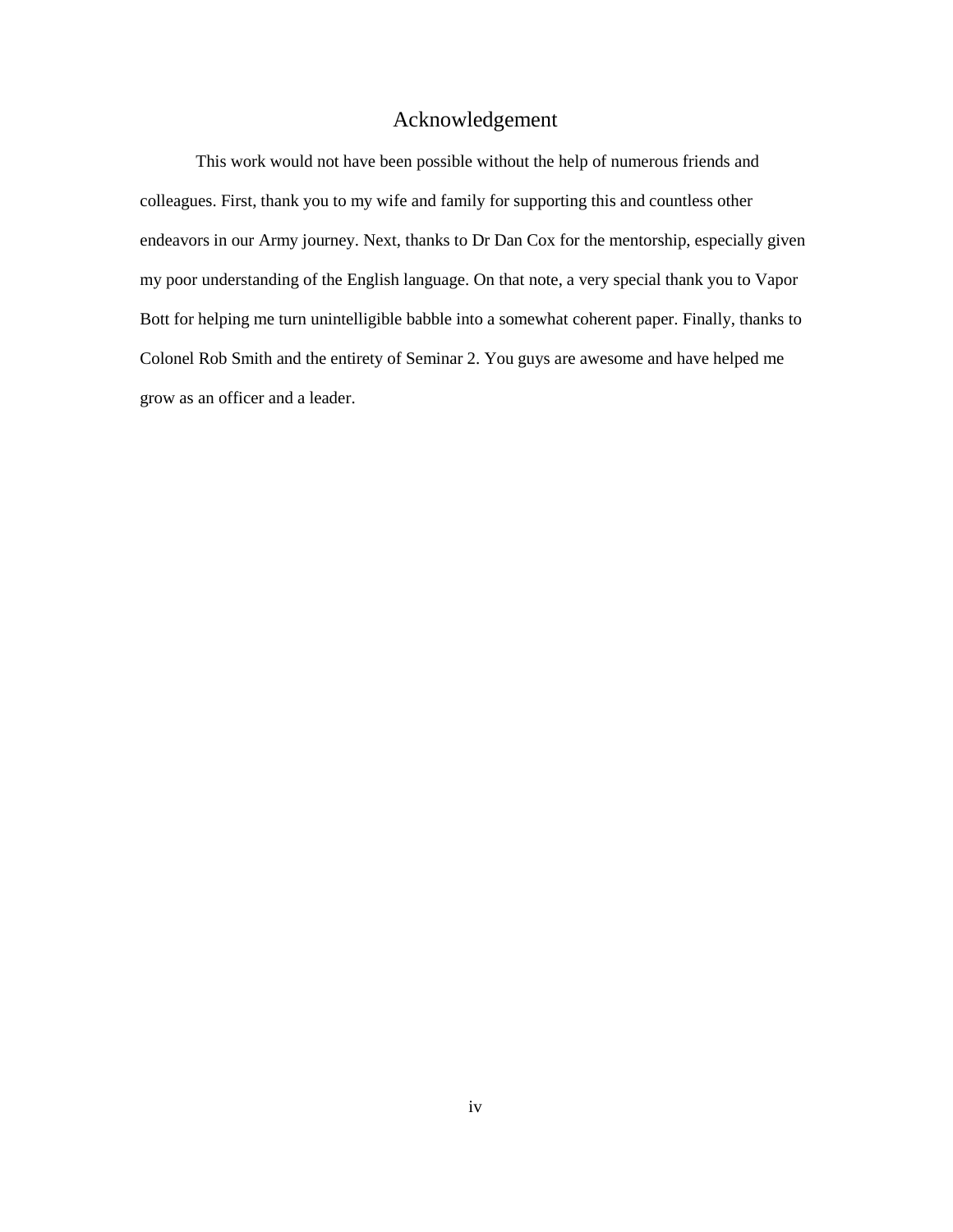# Acronyms

| <b>ADRP</b>    | Army Doctrine Reference Publication      |  |  |
|----------------|------------------------------------------|--|--|
| CTG            | <b>Command Training Guidance</b>         |  |  |
| <b>FORSCOM</b> | <b>United States Army Forces Command</b> |  |  |
| <b>JOE</b>     | <b>Joint Operating Environment</b>       |  |  |
| JP             | Joint Publication                        |  |  |
| <b>OPTEMPO</b> | <b>Operational Tempo</b>                 |  |  |
| <b>RAF</b>     | <b>Regionally Aligned Forces</b>         |  |  |
| <b>SBCT</b>    | <b>Stryker Brigade Combat Team</b>       |  |  |
| TC.            | <b>Training Circular</b>                 |  |  |
| <b>USPACOM</b> | <b>United States Pacific Command</b>     |  |  |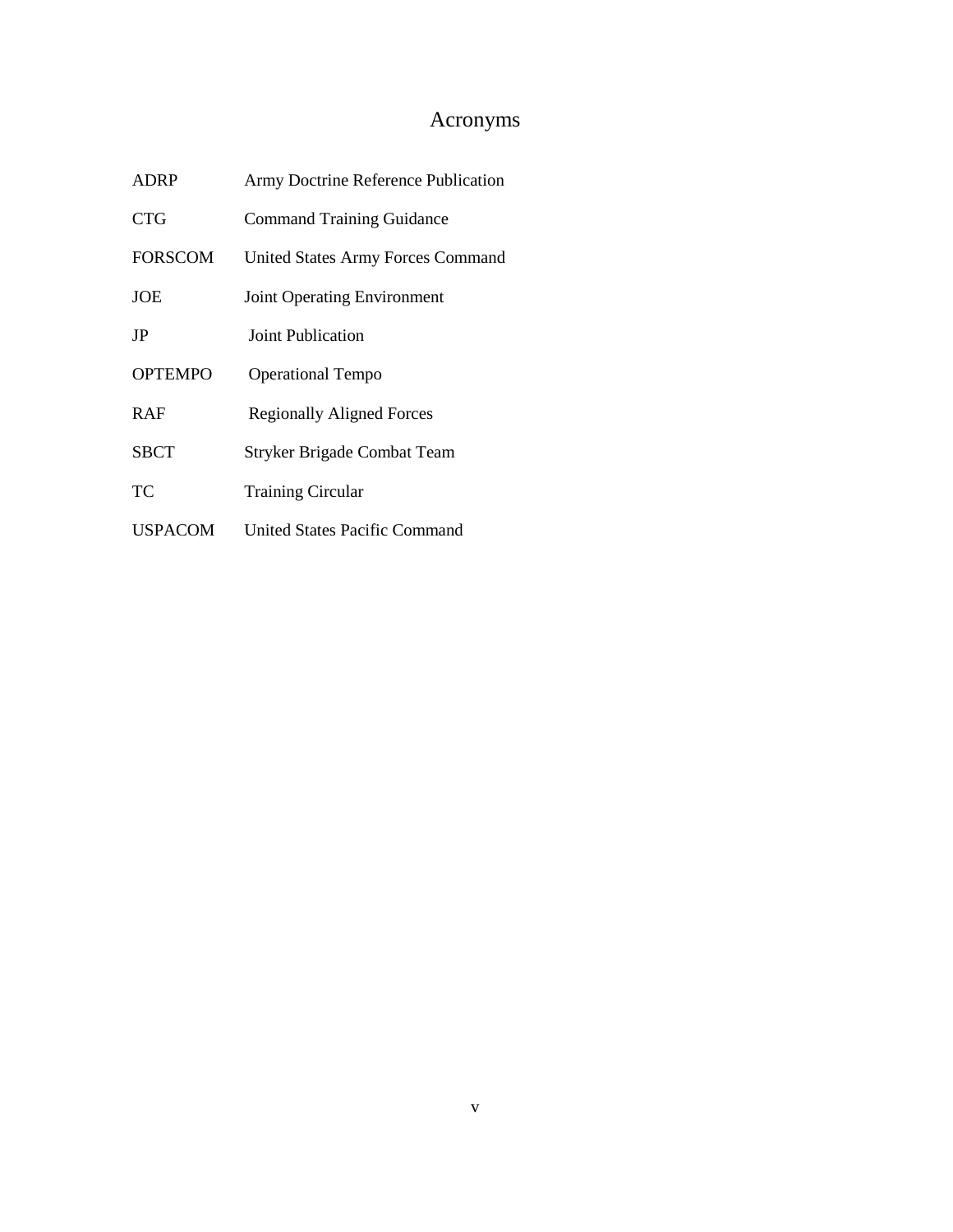## **Introduction**

2013 represents a decisive transition for the United States Army and the joint force. From 2001 to 2012, the United States focused efforts in the Middle East to support the Global War on Terror. The Pentagon stacked means against threats in the Middle East, assuming risk in other theaters around the world. During this period, the force enjoyed relatively unconstrained resources and few distractions from preparing for and going to war. But every good war must end, and an end to the wars in Iraq and Afghanistan was accompanied by an end to unlimited resources.

Nevertheless, conflict resolution and fiscal constraints would not lead to a lull in military activity. Rather, 2013 also became a period of intense transition back to the Army's core competencies of combined arms maneuver and wide area security. [1](#page-7-0) Though the military was well versed in *irregular warfare*, senior leaders perceived a significant gap in the force's capacity to conduct action against a near-peer competitor. In 2013, the Army prioritized training to prepare for *Unified Land Operations*, focusing on combined-arms maneuver.

Finally, 2013 included a transition towards perpetual global operations, where forces would be required to set conditions prior to conflict. The Army announced *regional alignment*, an initiative designed to provide trained and ready forces to combatant commanders. At the same time, United States Pacific Command and United States Army Pacific took major steps to support the nation's Pivot to the Pacific. Announced by President Obama in 2012, the Pivot to the Pacific represented a decisive and strategic effort to employ the elements of national power outside of Central Command thereby increasing US influence, control, and economic freedom of action.

<span id="page-7-0"></span><sup>&</sup>lt;sup>1</sup> The Army's core competencies are combined arms maneuver and wide area security. In combined arms maneuver, forces focus on decisive and offensive. In wide area security, forces focus efforts on the population to prevent an adversary from controlling the population. Army Doctrine Reference Publication (ADRP) 3-0, *Unified Land Operations* (Washington, DC: Government Printing Office, 2012), iii.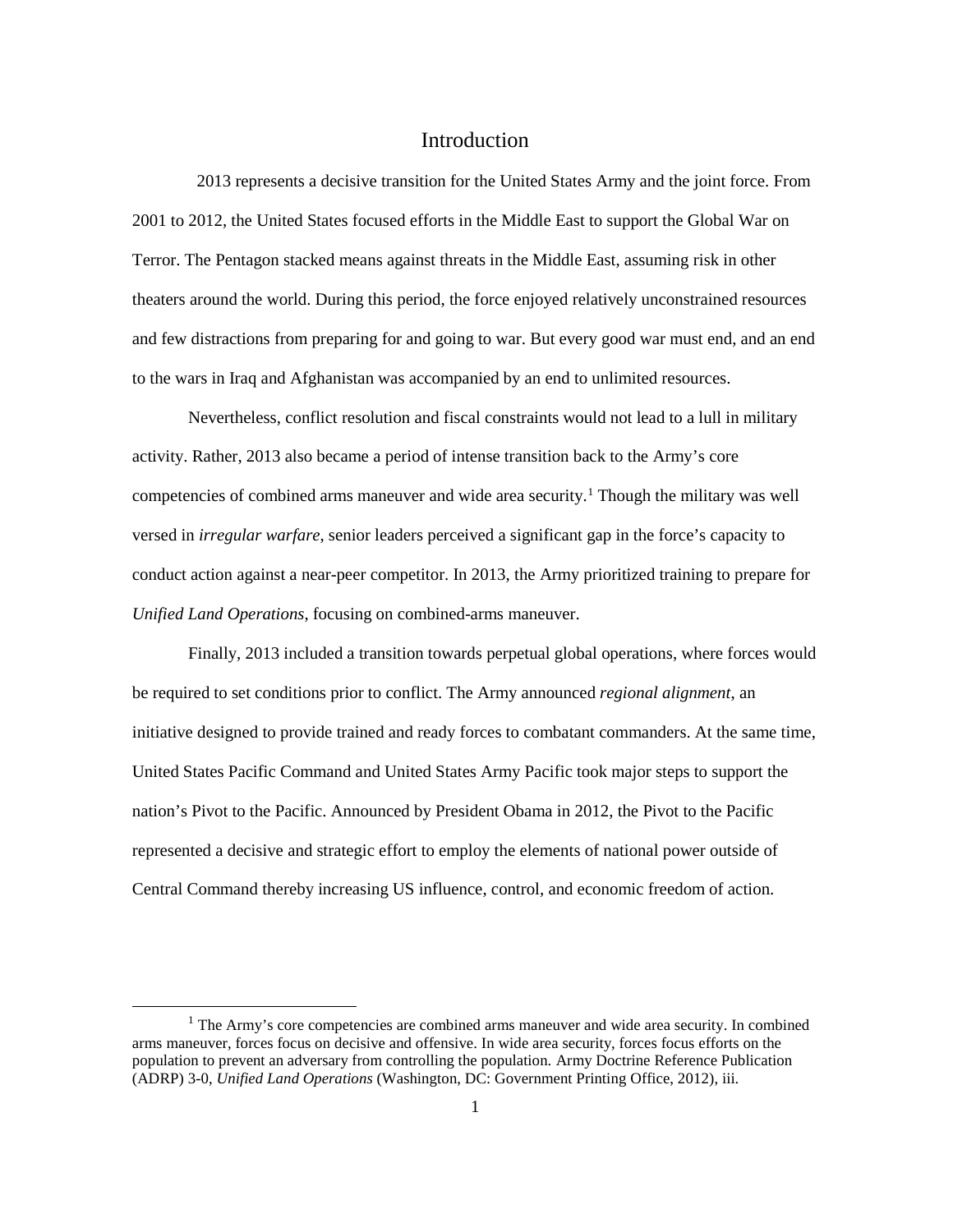## Research Question and Scope

This research focuses on the application of operational art in conjunction with the Pivot to the Pacific, a seemingly bland initiative that would prove decisive in defining the Army's new role outside of major conflict. This research provides an example of planning in the real world, an environment categorized by bureaucratic friction and complexity. The primary research question is how the United States Army employed operational art to support the Pivot to the Pacific. The secondary research question is what gaps exist between strategic concepts and tactical execution.

In isolation, the Army's definition of operational art depicts a straightforward process conducted in a sterile environment, where planning focuses on "...the pursuit of strategic objectives, in whole or in part, through the arrangement of tactical actions in time, space, and purpose.["2](#page-8-0) In practice, such clean conditions can never be replicated. Operational planning teams leverage limited information in a time and resource constrained environment, making their best effort to distill uncertainty into executable tactical actions. This research provides a tangible example of contemporary operating art. Conclusions derived from the intended and unintended consequences of Pacific Pathways 2014 are relevant to any planner, at any echelon, facing an ill-defined and ambiguous obstacle with little guidance from a higher headquarters.

# Methodology

This research analyzes the strategic environment through the lens of general systems and complexity theory, the tactical actions chosen to pursue strategic objectives, and most importantly the gaps between strategy and tactical action. The first section is a literature review to expand understanding of key military planning frameworks and their employment in the contemporary operating environment. Doctrinal definitions are provided along with a distillation of associated

<span id="page-8-0"></span> $2$  ADRP 3-0, 4-1.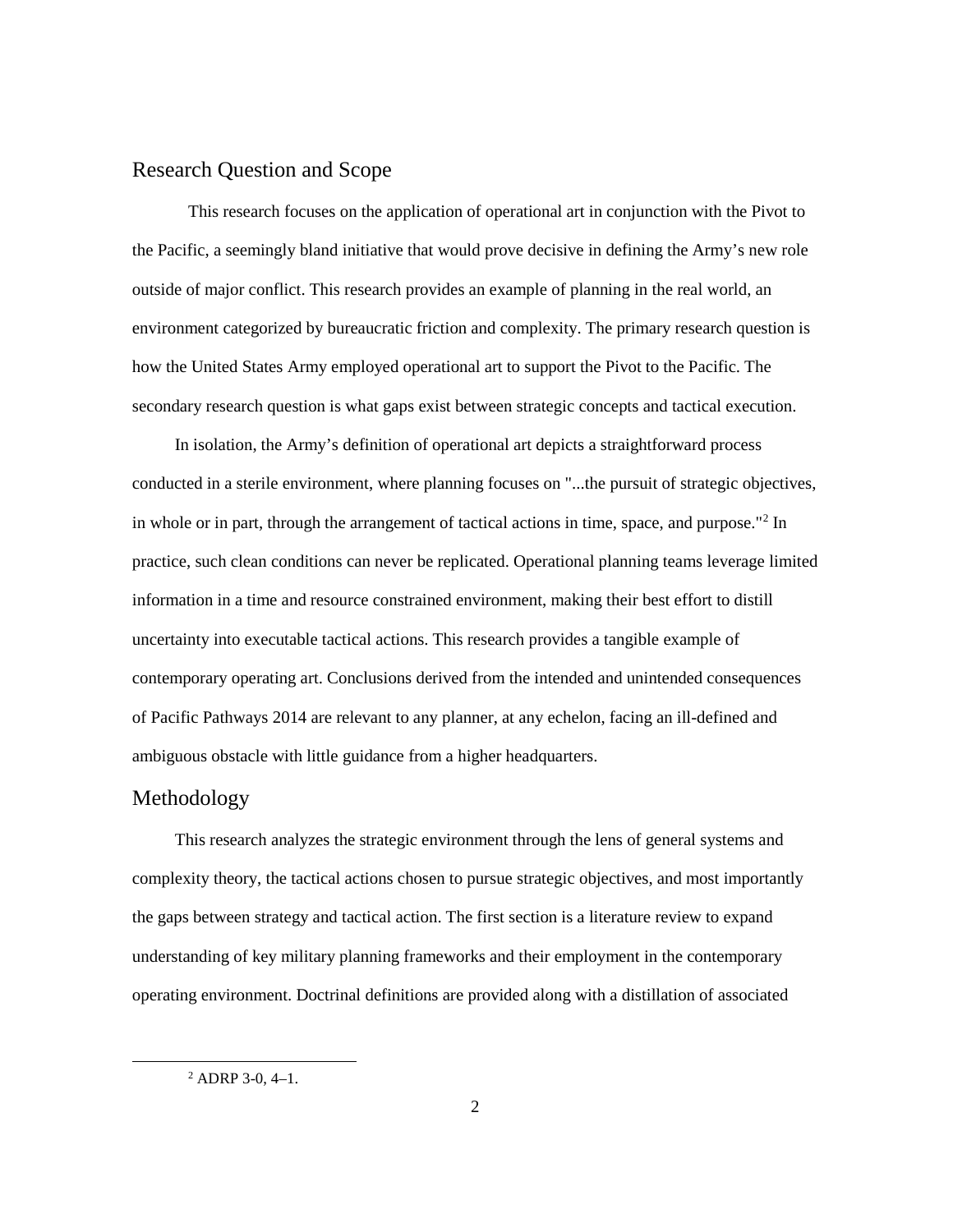military theory and history. Key concepts include national and military strategy as well as operational art and its evolution as a cognitive planning framework.

Next is a process trace case study of the United States Army's support to the Pivot to the Pacific. Broadly, *process tracing* is an in-depth analysis of a system focusing on initial case conditions, relationships between variables, and case outcomes.[3](#page-9-0) Process tracing enables theory development, expanded appreciation for variables, and allows for detailed exploration of formative relationships.<sup>[4](#page-9-1)[5](#page-9-2)[6](#page-9-3)</sup> The case study begins by defining the Pacific theater in 2014 through the lens of American policy and postulating the future operating environment. The study then transitions to the strategic context given the guidance contained in both national and military strategy. Subsequently, the study describes the use of operational art and the intent for employment of tactical forces in the form of Pacific Pathways 2014. Finally, the study provides detailed information regarding the employment of tactical forces in Pacific Pathways and proximate results of these actions.

The final section of this research serves as a conclusion, highlighting the gaps between intent, as defined in strategic guidance, and execution, as demonstrated in Pacific Pathways 2014. This research is about the Pivot to the Pacific, but the implications are relevant to planners on any military staff. To sort through the fog and friction of a complex environment, Army planners employ operational art to discern the most relevant facets. Operational art fosters shared understanding between headquarters, setting conditions for emergent principles that align tactical action and strategic aim.

<span id="page-9-0"></span> <sup>3</sup> Stephen Van Evera, *Guide to Methods for Students of Political Science*, 5th ed. (Baltimore: Cornell University Press, 1997), 64.

<span id="page-9-3"></span><span id="page-9-2"></span><span id="page-9-1"></span><sup>4</sup> Alexander L. George, Andrew Bennett, and L. George, *Case Studies and Theory Development in the Social Sciences* (Cambridge: MIT Press, 2005), 209.

<sup>5</sup> Ibid., 20.

<sup>6</sup> Ibid., 21.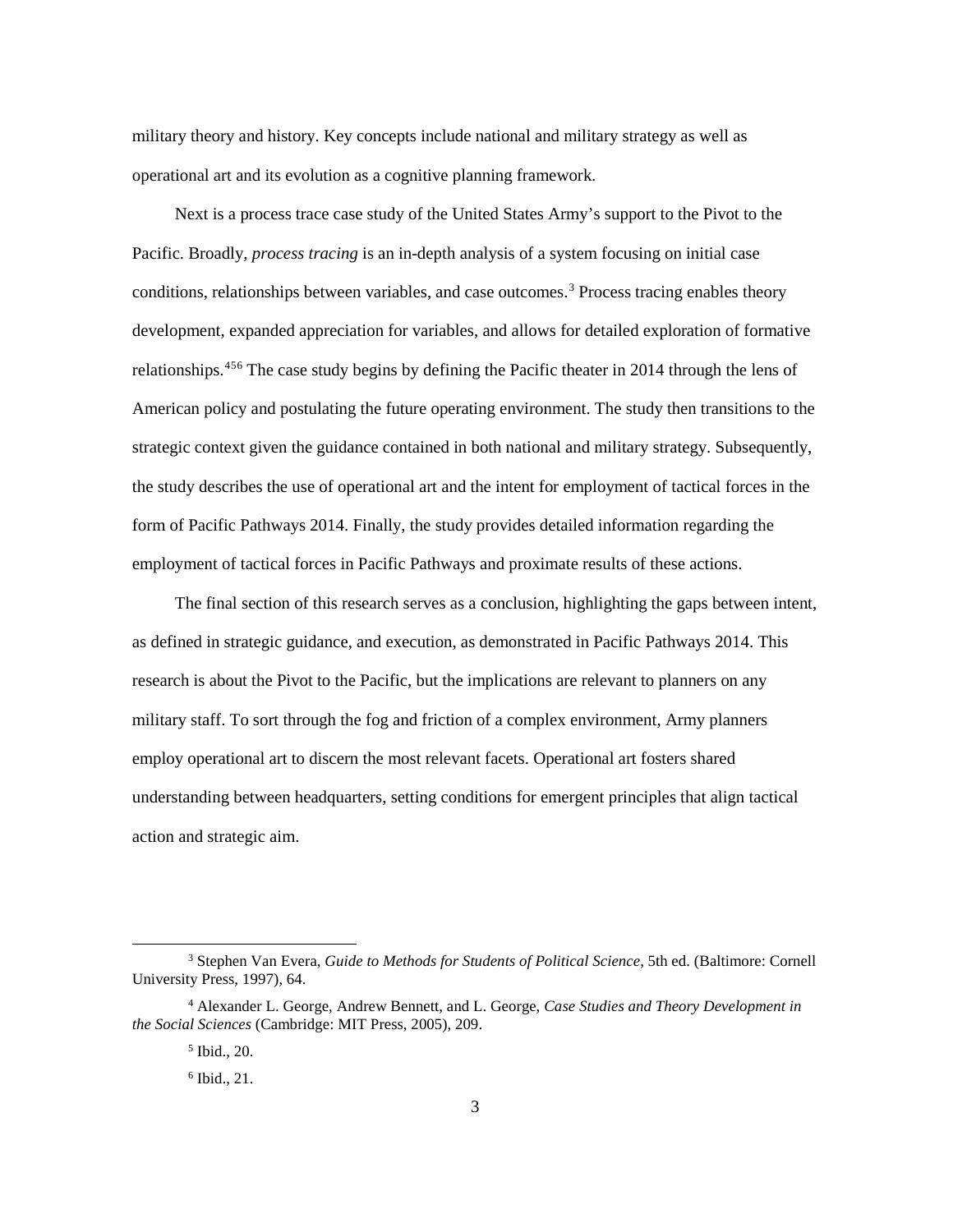## Literature Review

## Strategy

Before analyzing the United States' strategic Pivot to the Pacific, military planners must first clearly understand both national and military strategy. The word strategy itself is often surrounded by significant confusion, consternation, and debate amongst planners. From the traceable origin of the word in Ancient Greece, the word strategy has often been associated with military action and activities. Contemporary usage varies in scope from *sales strategy* at a local shoe store to *The United Nations Development Strategy Beyond 2015*. Understanding requires more specificity. Rather than propose finite definitions of the terms, this section describes what strategy is, what strategy is not, and provides cognitive delineation between national strategy and military strategy. Additionally, this section provides context regarding the headquarters and organizations developing strategic concepts that affected the Army's operations in the Pacific.

Webster's Dictionary defines strategy as "a careful plan or method for achieving a particular goal usually over a long period of time."[7](#page-10-0) This simple and straightforward definition introduces several key components including a plan or method, a goal, and time. These components are present in a variety of definitions associated with political and military strategy. Gray defines strategy as "the direction and use made of means by chosen way in order to achieve desired ends."<sup>[8](#page-10-1)</sup> His description substitutes the word *goal* for *ends* as a unifying component of strategy. Freedman provides another approach, describing strategy as "being about maintaining a balance between ends, ways, and means..."[9](#page-10-2) Though these definitions vary in nuance; they possess applicable commonality, reinforcing previously provided key components.

<span id="page-10-2"></span><span id="page-10-1"></span><span id="page-10-0"></span> <sup>7</sup> Merriam-Webster "Definition of Strategy," Merriam-Webster, accessed September 27, 2016, http://www.merriam-webster.com/dictionary/strategy.

<sup>8</sup> Colin S Gray, *Perspectives on Strategy* (Oxford: Oxford University Press, 2013), 2.

<sup>9</sup> Sir Lawrence Freedman, *Strategy: A History* (Oxford: Oxford University Press, 2014), xi.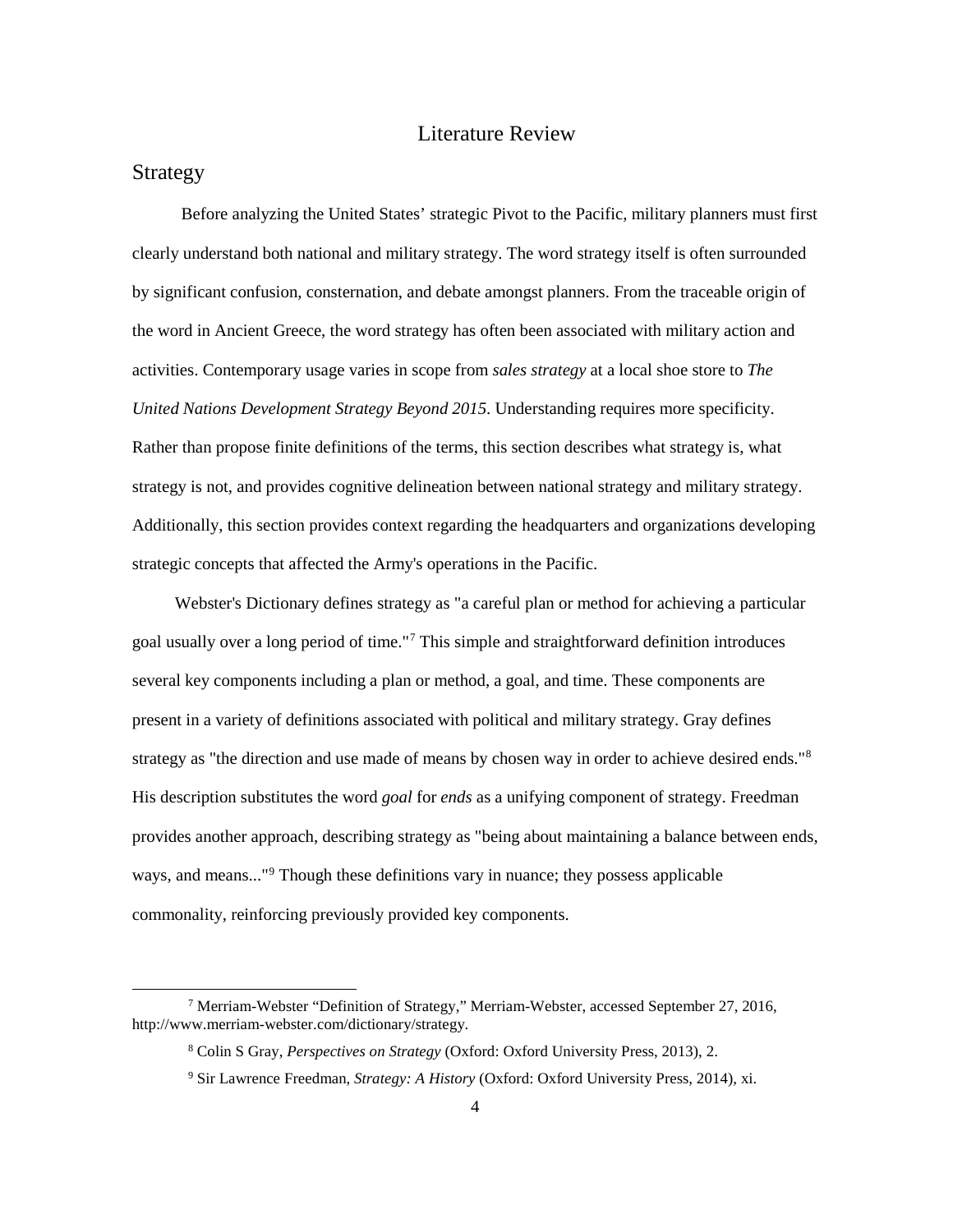Strategy contains three essential components. The first is ways, or methods employed to achieve a goal. The next common component is means, tools, or assets available for employment when considering various ways. Lastly, strategy must possess ends, or unifying actions tied to strategy over time. Strategists use creativity to balance these components, always seeking relative advantage over time. The United States Military defines strategy as "a prudent idea or set of ideas for employing the instruments of national power in a synchronized and integrated fashion to achieve theater, national, and/or multinational objectives."[10](#page-11-0)

However, these components do not exist in isolation. In any environment, numerous strategies compete for success over time. Angstrom describes an environment where competing strategies seek to "influence one's counterpart in a direction that favors one's interests."[11](#page-11-1) Given this competition for influence, strategy can be viewed as adversarial interaction where competitors seek relative control and success.[12](#page-11-2) In complexity theory, this interaction is defined as a *co-evolutionary process*, an environment where strategy and action are influenced by the strategy and action of other actors. To be effective, strategies must evolve. In the context of the Pacific, United States' strategy exists in a competitive environment along with the strategies of Australia, China, Thailand, The Islamic State, the Association of Southeast Asian Nations, and countless other actors. Over time, multiple allies and opponents employ available means in ways they view as appropriate to effectively progress towards established ends.

Given these basic components, it is now important to understand what strategy is not. Given previously described competition, it is simply impossible to predict an end state and follow steps to get there. Friction and competing strategies do not allow for simplistic end states and clear-cut

<span id="page-11-0"></span> <sup>10</sup> Joint Publication (JP) 1-02, *Department of Defense Dictionary of Military and Associated Terms* (Washington, DC: Government Printing Office, 2010), 231.

<span id="page-11-1"></span><sup>11</sup> Jan Angstrom and Jerker J. Widen, *The Dynamics of War: Contemporary Military Theory* (London: Taylor & Francis, 2014), 46.

<span id="page-11-2"></span><sup>12</sup> Robert Axelrod and Michael D. Cohen, *Harnessing Complexity: Organizational Implications of a Scientific Frontier* (New York: Basic Books, 2000), 8.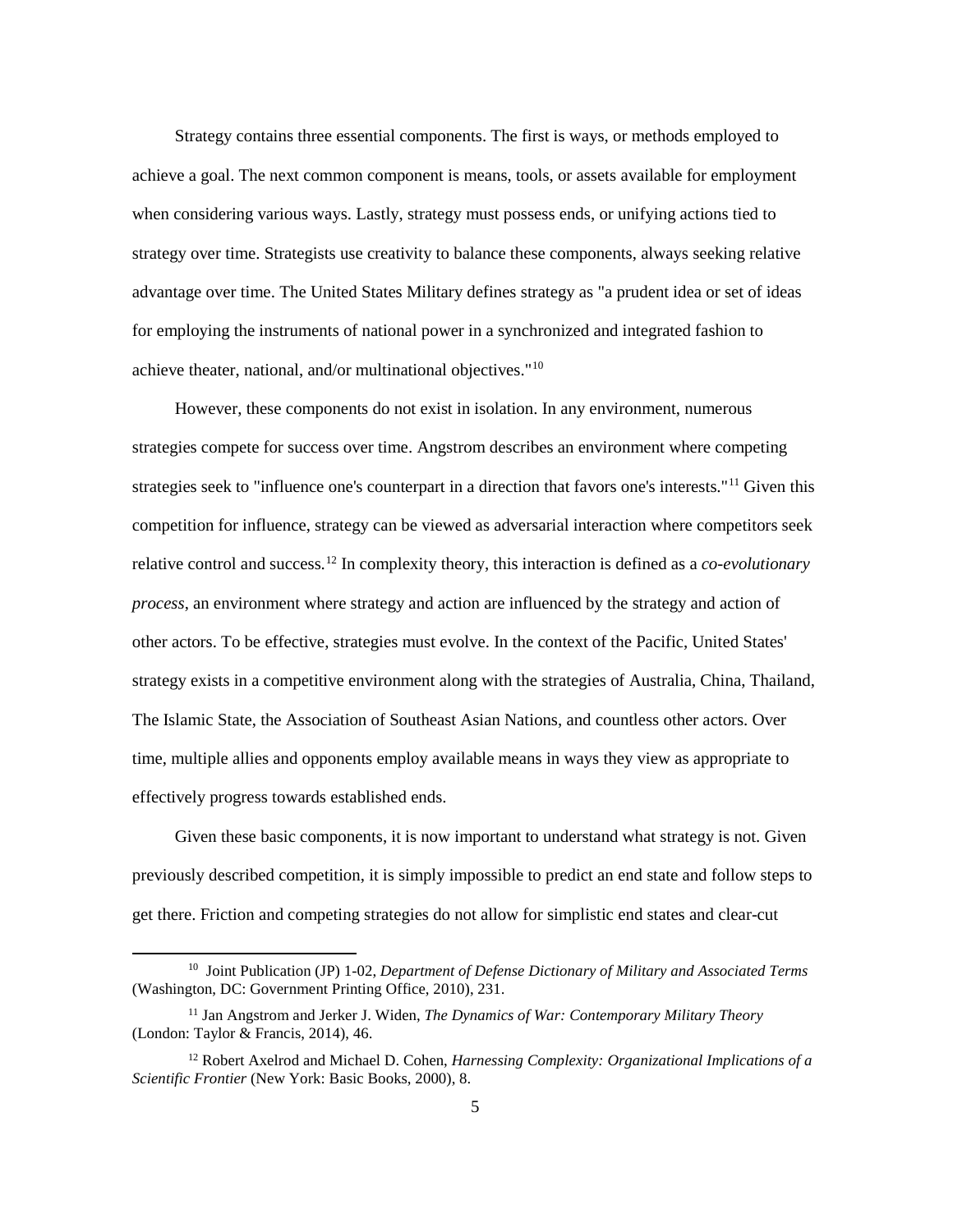paths to success. Rather than seeking termination, effective strategies seek to attain continuation or continued existence in a position of advantage relative to adversaries. [13](#page-12-0) In this turbulent environment, strategists seek to maintain options leading towards continued favorable conditions.<sup>[14](#page-12-1)</sup> Additionally, strategy is not static. Strategies are relative to the organizations employing them and interrelated actions in an environment. To maintain favorable conditions, nations must employ flexible strategies, constantly assess the environment, and adjust application when appropriate. Like human beings, strategy must adapt to fit the environment or become irrelevant.<sup>[15](#page-12-2)</sup> In the contemporary environment, war is not a binary relationship between disagreeing nations. Conflict has evolved as a continuum of actions where numerous competitors seek relative advantage. State and non-state actors function according to their strategies, seeking to influence others over time through fear, coercion, partnership, and a range of other actions. Competitors must consider relative power, resources, proximity, culture, and countless other variables.

Yet this discussion of strategy does not easily translate to application in a political and military context. There remain divides between inception, synchronization, and transition to action. Clausewitz addressed this delineation by describing strategic actions during war as well as those preparing for war.[16](#page-12-3) In the United States, this delineation evolved into two interdependent facets, national and military strategy. National strategy focuses on interests and conflict, while military strategy focuses on preparing the means, military units, for conflict.

According to Dolman, national strategy "is the process by which all means available to the state are considered in pursuit of a continuing political influence."[17](#page-12-4) The inclusion of "all means"

<span id="page-12-0"></span> <sup>13</sup> Everett Carl C. Dolman, *Pure Strategy: Power and Principle in the Space and Information Age* (London: Frank Cass, 2007), 9.

 $14$  Ibid., 6.

<span id="page-12-2"></span><span id="page-12-1"></span><sup>15</sup> Colin S Gray, *The Strategy Bridge: Theory for Practice* (Oxford: Oxford University Press, 2010), 36.

<span id="page-12-4"></span><span id="page-12-3"></span><sup>16</sup> Carl von Clausewitz, *On War*, ed. Michael Howard and Peter Paret (Princeton: Princeton University Press, 1989), 127.

<sup>17</sup> Dolman, *Pure Strategy*, 26.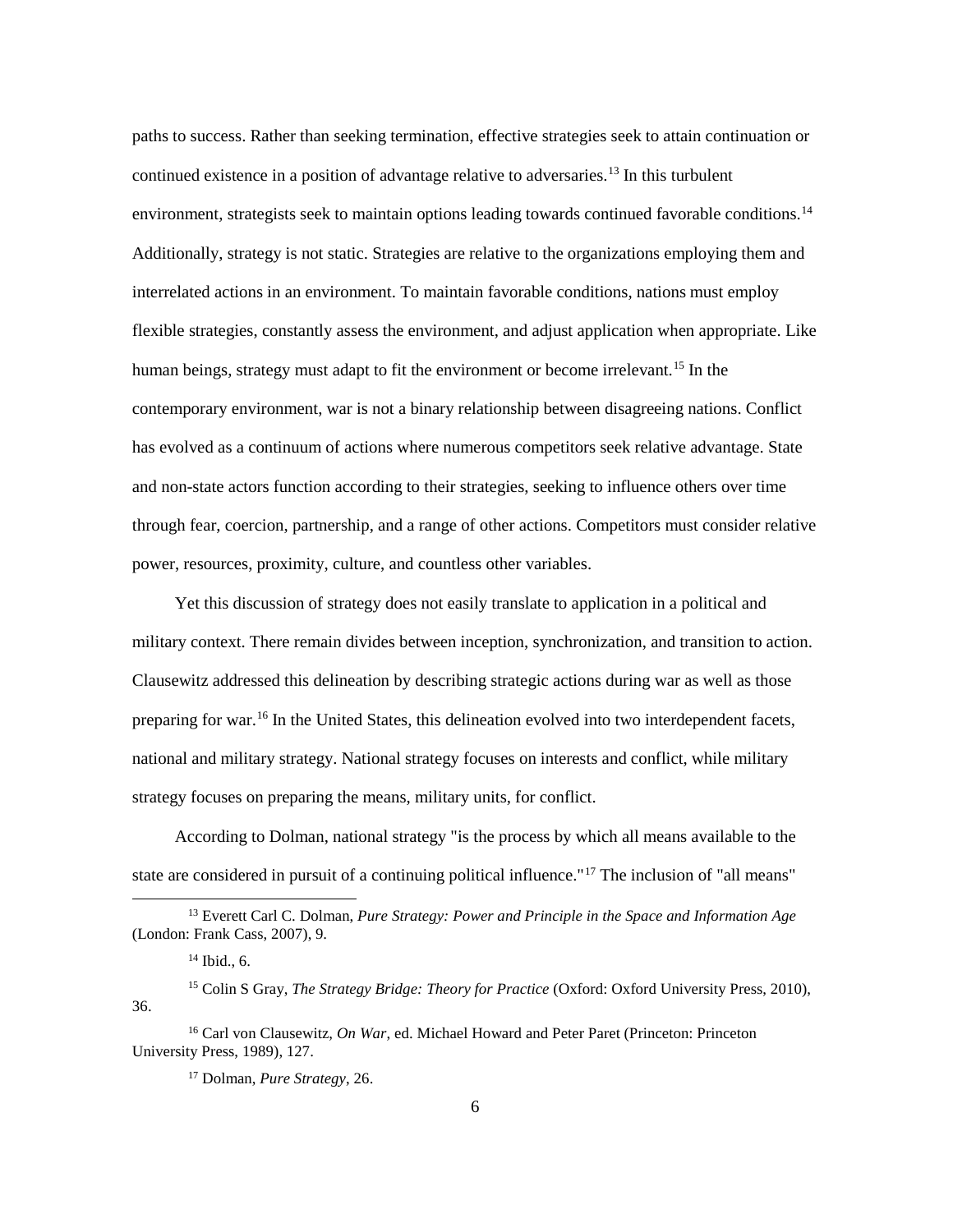alludes to synchronization of the elements of national power. In the United States, the means include diplomatic, information, military, and economic action. This national strategy aims to shape or prevent conflict, to "target an adversary's will to start or continue a fight," with the intention of retaining a favorable position with options.[18](#page-13-0) Military strategy is "about how politics is turned into military tasks and targets."<sup>[19](#page-13-1)</sup>

However, national strategy requires further refinement prior to becoming military action. Where national strategy provides ends to synchronize employment of the elements of national power, military strategy synchronizes all military means around the same national aims. Where policy is the derivative of national strategy, military strategy is an extension of policy by military means. Though unique in execution, military strategy is incomplete if not synchronized with other element of national power. Therefore, it is essential that military strategy derives from and is subordinate to national strategy. In this context, the Department of Defense creates military strategy providing priorities in the form of varied defense strategic guidance. The Geographic Combatant Command headquarters refines and connects this strategy to ways and means. The output reflects a compromise between the ends established in national strategy and the military means available for implementation.<sup>[20](#page-13-2)</sup>

Returning to Clausewitz's discussion of strategy, military strategy includes the act of war as well as preparing the military for war. In this context, the Department of Defense provides broad context for preparation, relying on subordinate components to prepare the force for future threats. The Joint Operating Environment and the Army's Operating Concept serve as unifying documents, providing a common vision regarding the future of warfare. United States Army Forces Command

 <sup>18</sup> Sir Lawrence Freedman, *Strategy*, 194.

<sup>19</sup> Angstrom and Widen, *The Dynamics of War*, 36.

<span id="page-13-2"></span><span id="page-13-1"></span><span id="page-13-0"></span><sup>20</sup> Hew Strachan, "The Lost Meaning of Strategy," *Survival: Global Politics and Strategy Vol.47*, no. 3 (2005): 33-54.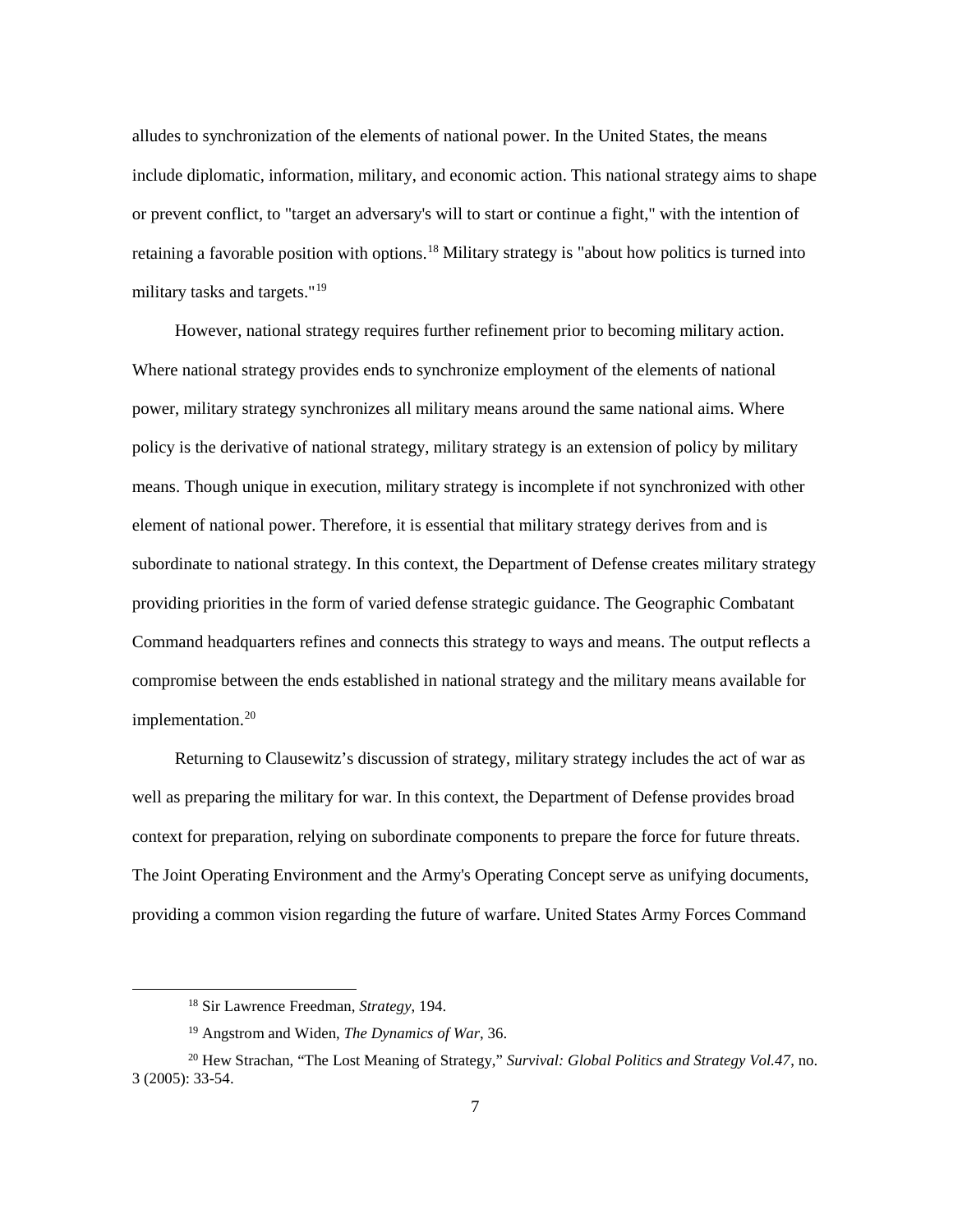provides the last component of military strategy, unifying means in the form of forces available, and increasing capacity towards this established common vision.

## The Evolution of Operational Art

Operational art is a cognitive framework where strategic concepts link to tangible and executable action in the form of campaigns of operations. Though elements of operational art are present throughout the recorded history of armed conflict, it developed most rapidly in the nineteenth century in conjunction with technological advances in weaponry, transportation, and communications. Most importantly, national revolutions occurring during this period introduced expanding nationalism at the individual level. Prior to these advances, successful armies executed operations within the physical control of a battlefield commander. An excellent example lies in the operating construct of the Prussian Army in the late eighteenth century. This dominant force, under the command of Fredrick the Great, viewed battle as a chess match between opposing commanders[.21](#page-14-0) In an environment where the preponderance of soldiers were well-trained but generally unmotivated, the ultimate object of battle was forcing an enemy to move and therefore abandon his position. Pay, rather than purpose, motivated soldiers, and they could not be trusted to advance or follow orders without maximum supervision.<sup>[22](#page-14-1)</sup> Given this theme of mistrust, Prussian battle revolved around the order of a single leader, leaving no room for subordinate creativity or initiative.

Advances in technology and unification through national revolutions shattered the Prussian style of warfare, starting with the French Revolution. The unity of government and people following the French revolution can be described as "…fanaticism and missionary zeal... [where] the wealth, manpower, and intelligence of France were hurled against Europe with an effectiveness

<span id="page-14-1"></span><span id="page-14-0"></span> <sup>21</sup> Gordon A. Craig and Felix Gilbert, *Makers of Modern Strategy from Machiavelli to the Nuclear Age*, ed. Peter Paret (Princeton: Princeton University Press, 1992), 99.

<sup>22</sup> Ibid., 98.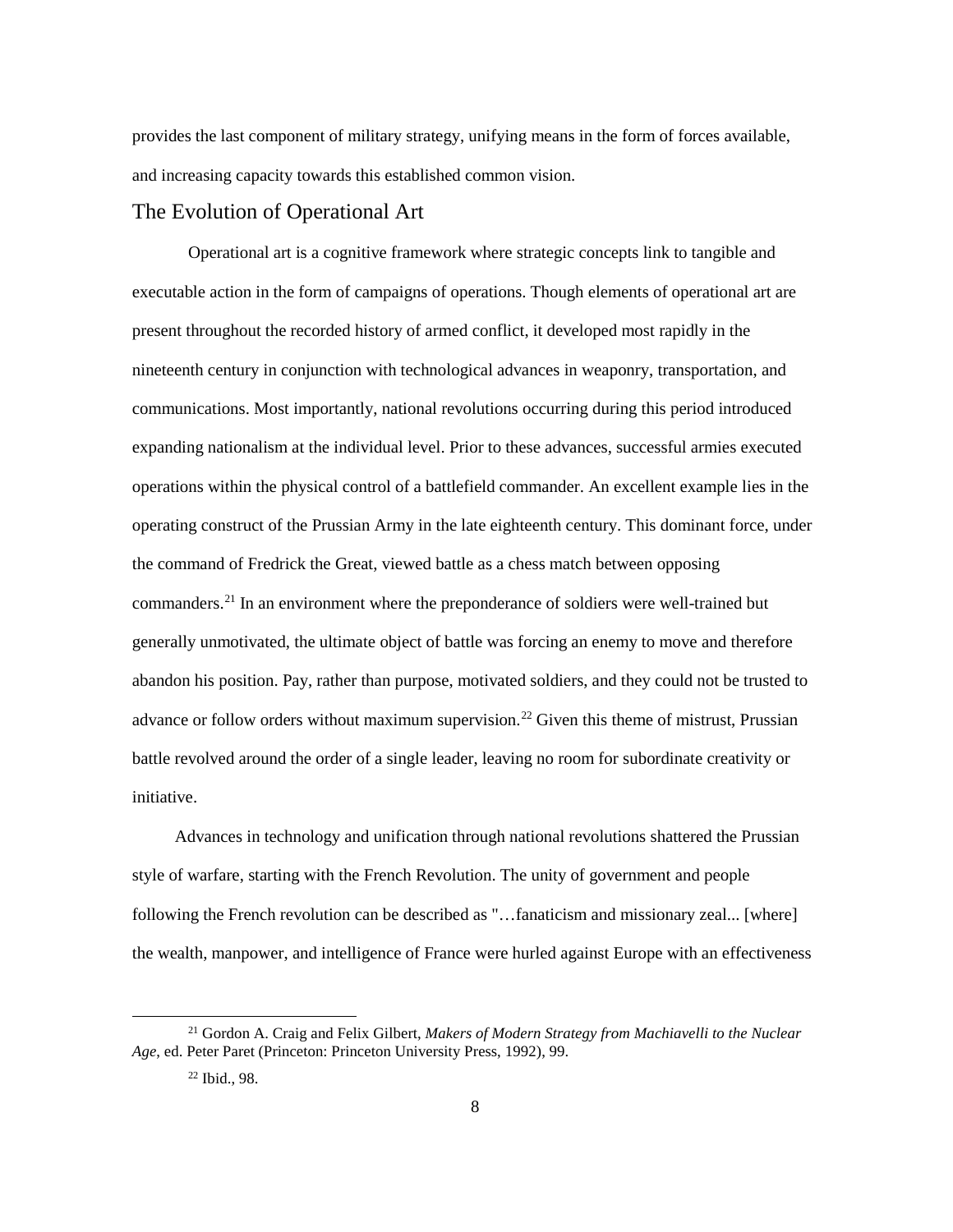that for a time was irresistible."<sup>[23](#page-15-0)</sup> Under Napoleon as unified head of state, the French Army decimated adversaries and nearly conquered the European continent. This passion on the battlefield was observed firsthand by Carl Von Clausewitz, who later wrote that"...all limits disappeared in the vigor and enthusiasm shown by governments and their subjects."[24](#page-15-1) As opposed to closely controlled and centralized battles, improvements to the range and accuracy of weapons punished nineteenth century commanders for concentrating troops.[25](#page-15-2) Whereas Frederick the Great centralized control of his Army, Napoleonic forces rapidly dispersed beyond the physical influence of their commander. In this environment, Napoleon struck a delicate balance between dispersion during movement and retaining the ability to concentrate a numerically superior force against an isolated enemy.<sup>[26](#page-15-3)</sup> Napoleon's tactics were reliant on the capabilities of subordinate commanders to meet his intent while geographically separated and on the soldiers of the French army to rally around the cause while performing in the toughest of situations. Operational art, as exemplified by Napoleon Bonaparte's dominant actions, revolved around linking tactical actions into a series unified by common purpose.<sup>[27](#page-15-4)</sup>

Though a dominant military leader, Napoleon was not challenged by varied opinions and guidance provided at the strategic level. By serving as both head of state and army, Napoleon always synchronized actions in the field with the strategic aim.[28](#page-15-5) In contrast, a fitting example of this tension is Helmuth von Moltke, Chief of Staff of the Prussian Army, and his relationship with Otto von Bismarck, the Prussian chancellor and Moltke's political counterpart. In an attempt to

 <sup>23</sup> Ibid., 119.

<sup>24</sup> Clausewitz, *On War*, 593.

<span id="page-15-5"></span><span id="page-15-4"></span><span id="page-15-3"></span><span id="page-15-2"></span><span id="page-15-1"></span><span id="page-15-0"></span><sup>25</sup> James J. Schneider, "Vulcan's Anvil: The American Civil War and the Foundation of the Operational Art," Theoretical Paper No. 4. Fort Leavenworth KS: U.S. Army Command and General Staff College, 2004: 4.

<sup>26</sup> David G. Chandler, *The Campaigns of Napoleon* (New York: Scribner, 1966), 151.

<sup>27</sup> Clausewitz, *On War*, 182.

<sup>28</sup> Craig and Gilbert, *Makers of Modern Strategy from Machiavelli to the Nuclear Age*, 129.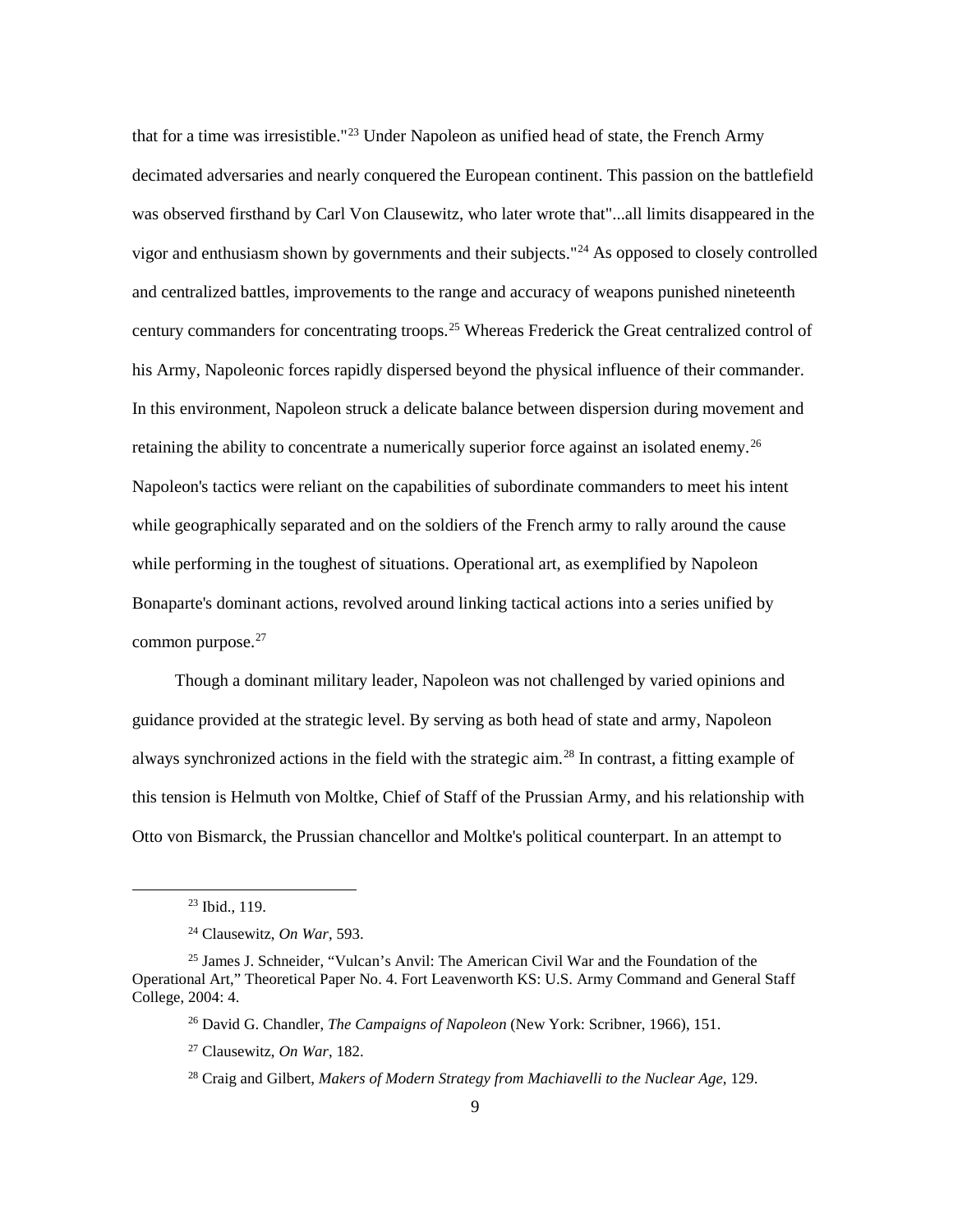evade international intervention at the conclusion of the Franco-Prussian War, Bismarck advocated an adjustment to military objectives, transitioning focus from destruction of forces to the siege of Paris.<sup>[29](#page-16-0)</sup> Moltke objected strongly, but in the end was required to remain focused on the strategic aim and objectives as defined by his political counterpart. This vignette describes the primary tension the operational artist addresses, ensuring tactical missions remain linked to evolving objectives throughout the duration of a campaign.[30](#page-16-1)

#### Operational Art Today

Following World War II, operational art evolved beyond the battlefield in the context of deterrence and initiation of the Cold War. During this period, the balanced threat of destruction through nuclear means limited conventional conflict between the United States and the Soviet Union. To gain a position of relative advantage, these world powers employed alternate forms of coercion to include economic sanctions and aid, treaties and alliances, and proxy wars.<sup>[31](#page-16-2)</sup> The United States centered on the ideology of democracy and developed a worldwide network of fledgling democratic states, purposefully distributed to prevent communist expansion. The United States increased efforts to increase the proficiency of foreign militaries and expanded overseas arms sales significantly.<sup>[32](#page-16-3)</sup> In this context, the spectrum of military action expanded in both time and purpose. Whereas the primary purpose of Napoleon's force revolved around decisive action on the battlefield, the Cold War broadened the spectrum of conflict.

Today, the United States Military's phasing construct provides a lens to view operational problems, expressing a continuum of action always centered on maintaining a position of relative

<span id="page-16-0"></span> <sup>29</sup> Geoffrey Wawro, *The Franco-Prussian War: The German Conquest of France in 1870-1871*  (New York: Cambridge University Press, 1996), 292.

<span id="page-16-1"></span><sup>&</sup>lt;sup>30</sup> Shimon Naveh, *In Pursuit of Military Excellence: The Evolution of Operational Theory (Portland:* Frank Cass Publishers, 1997), 7.

<span id="page-16-3"></span><span id="page-16-2"></span><sup>31</sup> George C. Herring, *From Colony to Superpower: U.S. Foreign Relations Since 1776* (New York: Oxford University Press, 2008), 651.

<sup>32</sup> Ibid., 653.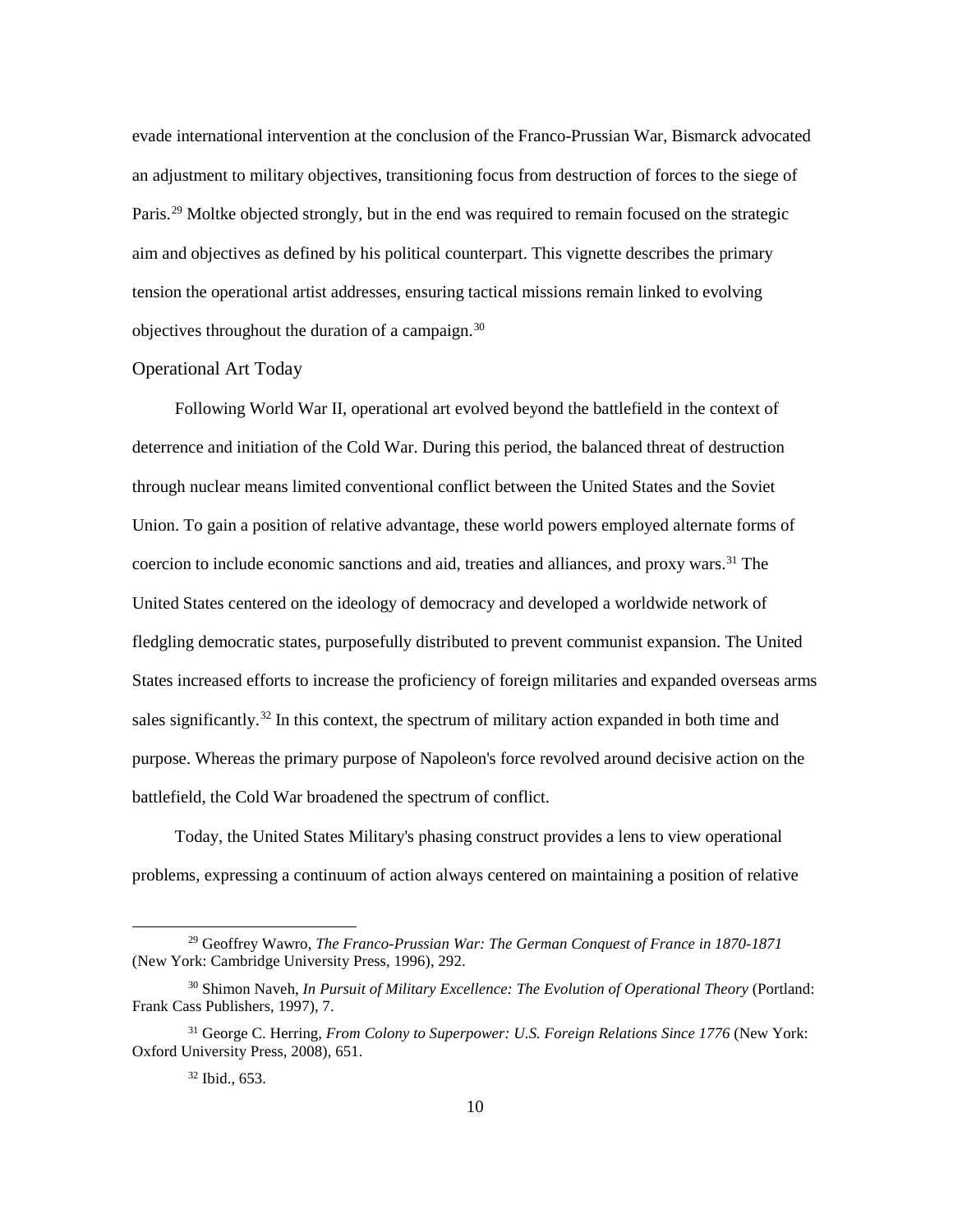advantage. This six phase phases of the operational construct are shape (phase 0), deter (phase I), seize initiative (phase II), dominate (phase III), stabilize (phase IV), and enable civil control (phase V).[33](#page-17-0) Today, the United States provides a persistent military presence in phase 0, setting favorable conditions in the operational environment through military to military engagements and diverse operational experience. In theory, favorable conditions today will decrease the likelihood of unfavorable conditions in the future. This concept is the premise for *regional alignment*, a key facet of the Pivot to the Pacific.

The United States Army defines operational art as "...the pursuit of strategic objectives, in whole or in part, through the arrangement of tactical actions in time, space, and purpose."<sup>[34](#page-17-1)</sup> To understand the context of the strategic objectives, military planners consider the political environment and worldview, policy, and most importantly, the strategic aim or goal associated with the military action. Planning teams then analyze the stated strategic objectives as well as the military objectives presented by strategic leaders. Since objectives may vary or conflict, successful employment of operational art focuses on the strategic aim. Given this purpose, the operational artist produces numerous options for the distribution and utilization of resources in time and space. Each option exploits opportunities; each opportunity conversely leads to risk in another action or domain. Operational art is an iterative process balancing the cognitive tension between strategic direction and tactical action.<sup>[35](#page-17-2)</sup>

#### Summary

This section synthesized history and theory to provide an enhanced understanding of national strategy, military strategy, and the application of operational art. Military planners seek strategic guidance in a variety of documents, transcripts, and speeches. In a perpetual state of

<span id="page-17-2"></span><span id="page-17-1"></span><span id="page-17-0"></span> <sup>33</sup> Joint Publication (JP) 5-0, *Joint Operation Planning* (Washington, DC: Government Printing Office, 2012), III–42.

<sup>34</sup> ADRP 3-0, 4–1.

<sup>35</sup> Naveh, *In Pursuit of Military Excellence*, 9.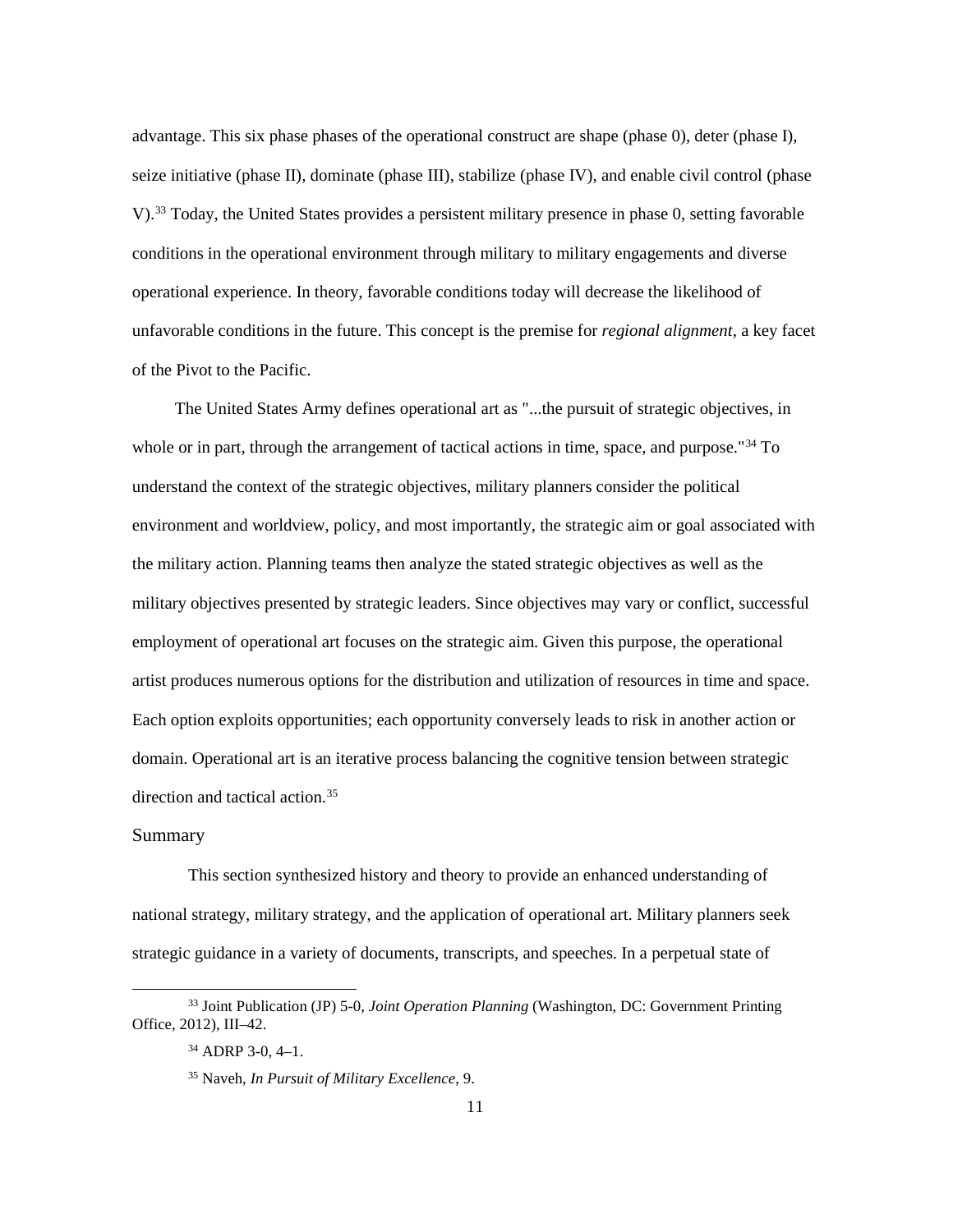limited resources, to include, time, people, and money, planners employ operational art to distill complexity into executable action, all while maintaining focus on shifting strategic objectives and end state. The remainder of this study builds on this understanding by demonstrating operational art in contemporary use.

#### Case Study: Pacific Pathways 2014

### The Future Operating Environment

The first section of this case study provides a vision for the future operating environment in the Pacific. Applicable characteristics of this environment include increased influence of non-state actors, aggressive realignment regional power, and competitive redistribution of world power. This description is based on the relevant documents as the Army developed plans supporting the Pivot to the Pacific in 2013. A thorough vision of the future is essential to operational art, supplementing understanding of the strategic context. Additionally, common understanding of the future operating environment gives unifying context, enabling the employment of mission command. Shared understanding enables disciplined initiative by subordinate commanders and their organizations.<sup>36</sup>

To create this shared vision and understanding, the United States Military uses theoretical documents such as *The Joint Operating Environment* and *The Army Operating Concept* to formally describe the future operating environment. The Joint Operating Environment serves as the military's central and unifying guide to advancement, contributing to "…the concept development and experimentation that will, in turn, drive our evolutionary adaption…"[37](#page-18-1) This foundational document provides context for components to experiment, adapt, and evolve force capabilities under a common vision. The Army's Operating Concept is subordinate to the parameters established in this joint doctrine. Published in 2014, *The U.S. Army Operating Concept, Win in a* 

<span id="page-18-0"></span> <sup>36</sup> Army Doctrine Reference Publication (ADRP) 6-0, *Mission Command* (Washington, DC: Government Printing Office, 2012), 2–1.

<span id="page-18-1"></span><sup>37</sup> *The Joint Operating Environment 2010 (JOE 2010) - Ready for Today, Preparing for Tomorrow*  (Suffolk, Virginia: Government Printing Office, 2010), 4.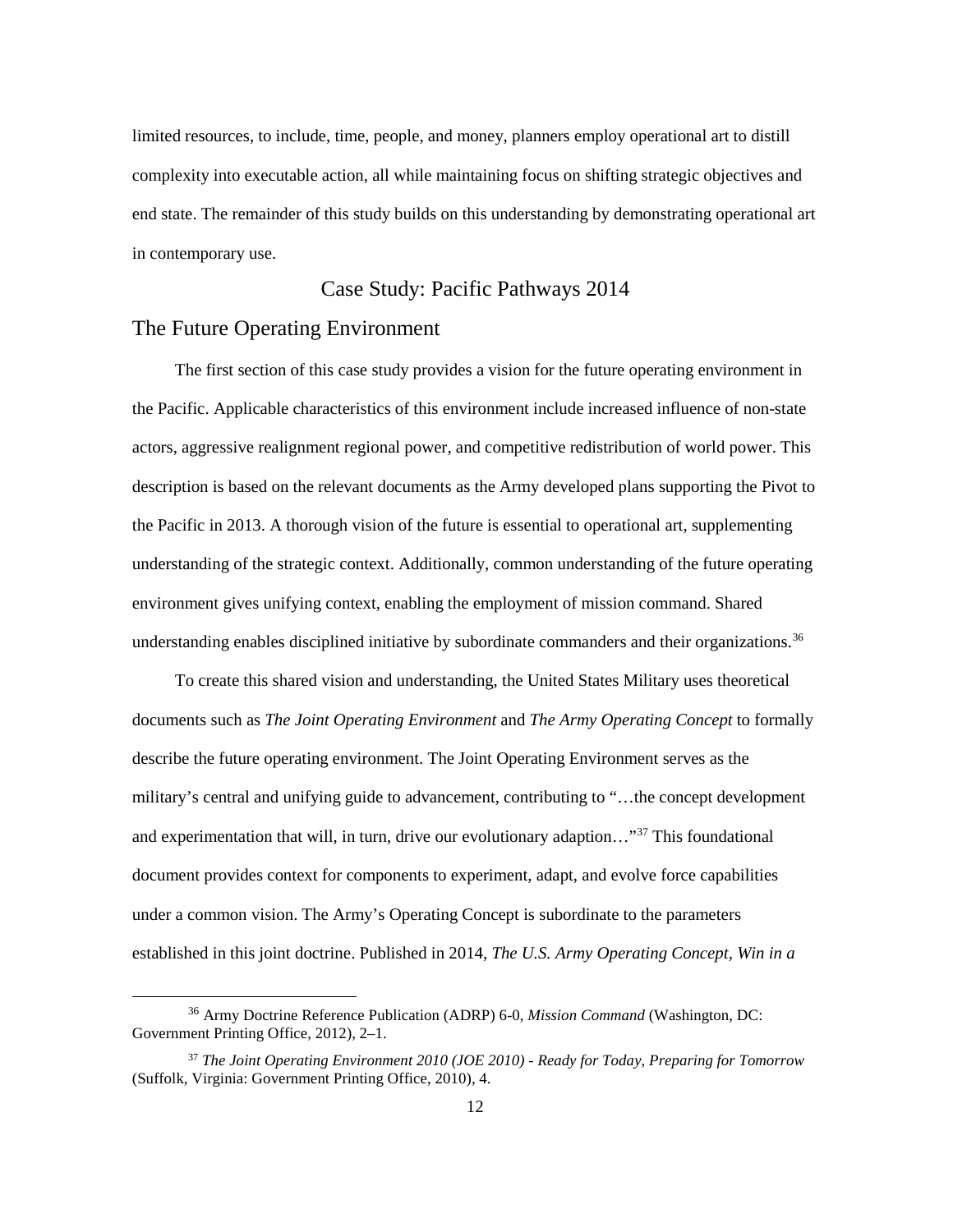*Complex World (2020 -2040)* serves as a unifying construct as the Army adapts. In its introduction, General David Perkins describes the document as a "…start point for developing the future force…" where the "…tenet of innovation challenges us to anticipate changing conditions to ensure that Army forces are manned, trained, and equipped to overmatch enemies in order to seize, retain, and exploit the initiative."[38](#page-19-0) In order to win in the future, forces would be required to provide multiple options to commanders, present multiple dilemmas to adversaries, influence multiple domains, and engage with multiple partners.<sup>[39](#page-19-1)</sup> Joseph Nye describes military power in the context of four modalities: destruction, coercion, assured protection, and assistance. Smart military power is the application of all modalities, representing both hard and soft power, to achieve an effect in concert with other elements of combat power.<sup>40</sup> Success in the future of the Pacific region will require agile forces that effectively employ power in complex and ambiguous situations. Analysis of the future environment provides insight as to the role Army forces may fill, providing context to plan today's employment. Returning to the operational phasing construct, actions in phase 0 should be designed to decrease unfavorable conditions in the future. In a complex environment, the relationships between variables and conditions are not always evident. Military planners employ operational art to as a lens to interpret ambiguity, synthesizing relevant and advantageous actions to shape the nature of the future operating environment.

The first characteristic of the operational environment is the increased influence of non-state actors. This characteristic can be attributed to increased diversity and cultural interaction given reduced proximity in physical and cognitive space. Reduction in physical space can be attributed to exponential global population growth given expanded access to medicine, food, and clean water.

<span id="page-19-2"></span><span id="page-19-1"></span><span id="page-19-0"></span> <sup>38</sup> *The U.S. Army Operating Concept - Win in a Complex World 2020-2040* (Washington, DC: Government Printing Office, 2014), iv.

 $39$  Ibid., iv.

<sup>40</sup> Joseph S. Nye, The Future of Power (New York: Public Affairs, 2011), 41-49.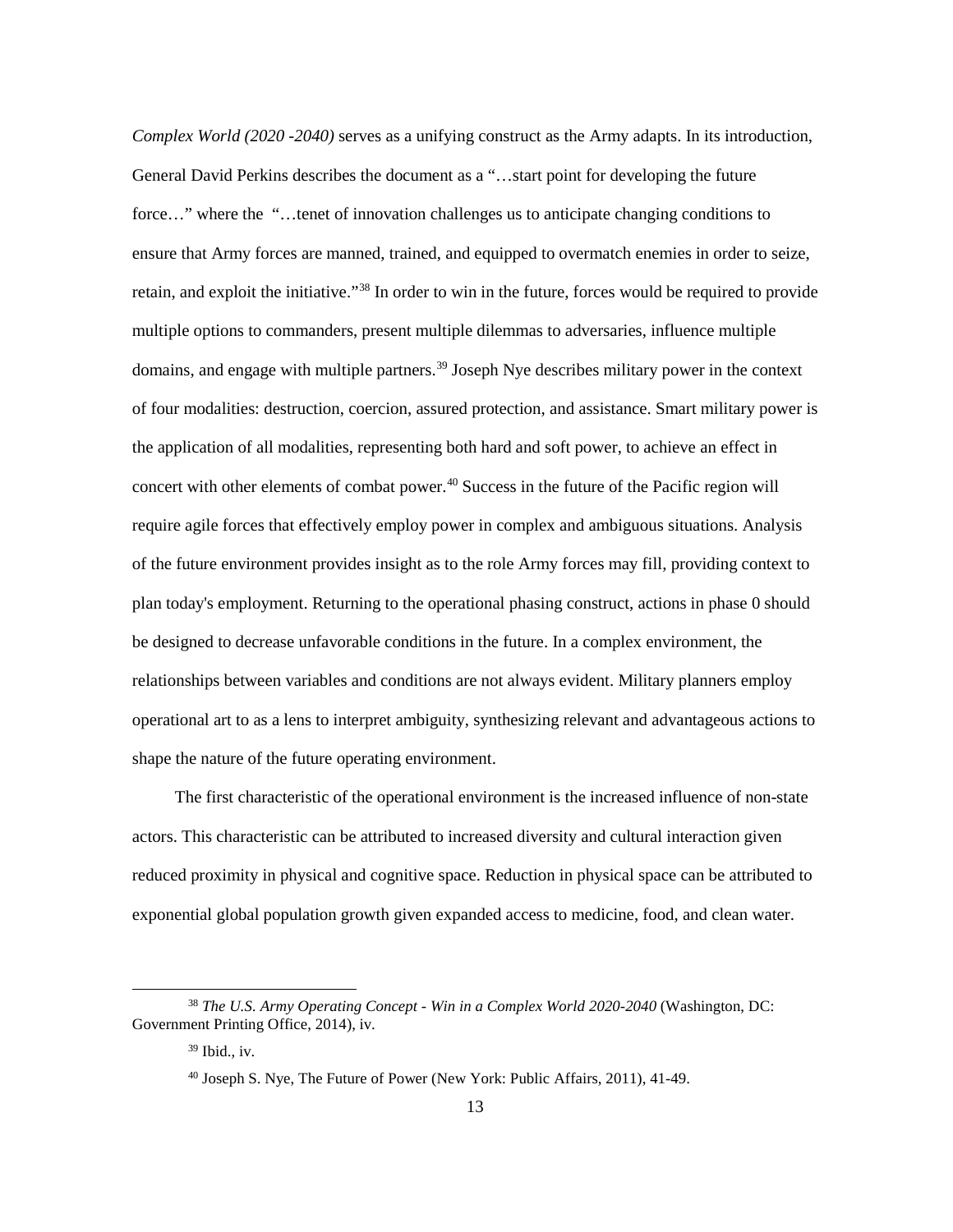By 2035, the global population will approach 9 billion people.<sup>[41](#page-20-0)</sup> As populations grow, individuals competing for resources often migrate towards large population centers. An environment of migration and competition given scarce resources sets conditions for tension as actors, systems, and beliefs collide. By the year 2030, sixty percent of the world's population will reside in urban areas.[42](#page-20-1) In addition, cognitive space between ideologies is rapidly diminishing given global connectivity through social media. In an environment where individuals link through peer-to-peer and group engagements, the ability for non-state actors to gain influence increases vastly over time.<sup>[43](#page-20-2)</sup> Recent successful ISIL actions in Malaysia demonstrate the power of a non-state actor while leveraging information to distribute their ideology and impact regional stability through terrorism.<sup>[44](#page-20-3)</sup> Any force attempting to impose order in this environment will require superb skill in urban operations and significant training in human interaction.

In an environment defined by decreased physical and cognitive space, state control will likely erode given alternative power structures presented by non-state actors.<sup>[45](#page-20-4)</sup> *The Joint Operating Environment* describes this phenomenon as a shift towards *alternative hubs of authority*, where "... the distribution of power will continue to transition away from a state-centric world towards a multi-level, multi-nodal model..."[46](#page-20-5) As humans pursue resources in cities, the inevitable mix of cultures, religions, and ideas will magnify hatred and violence. In this environment, non-state actors will exploit scant resources, fear, and ideology to increase influence. These organizations will likely thrive in ungoverned spaces, holding no regard for recognized borders. Examples of ungoverned

<span id="page-20-1"></span><span id="page-20-0"></span> <sup>41</sup> *The Joint Operating Environment 2035 (JOE 2035) – The Joint Force in a Contested and Disordered World* (Suffolk, Virginia: Government Printing Office, 2016), 10.

<sup>42</sup> *The U.S. Army Operating Concept,* 12.

<sup>43</sup> Joseph S. Nye, 2011*,* 108.

<span id="page-20-5"></span><span id="page-20-4"></span><span id="page-20-3"></span><span id="page-20-2"></span><sup>44</sup> Marc Lourdes, "Islamic State Launches First Successful Attack in Malaysia," CNN, July 4, 2016, accessed December 8, 2016, http://www.cnn.com/2016/07/04/homepage2/islamic-state-attack-malaysia/.

<sup>45</sup> *JOE 2035,* 10.

<sup>46</sup> Ibid., 12.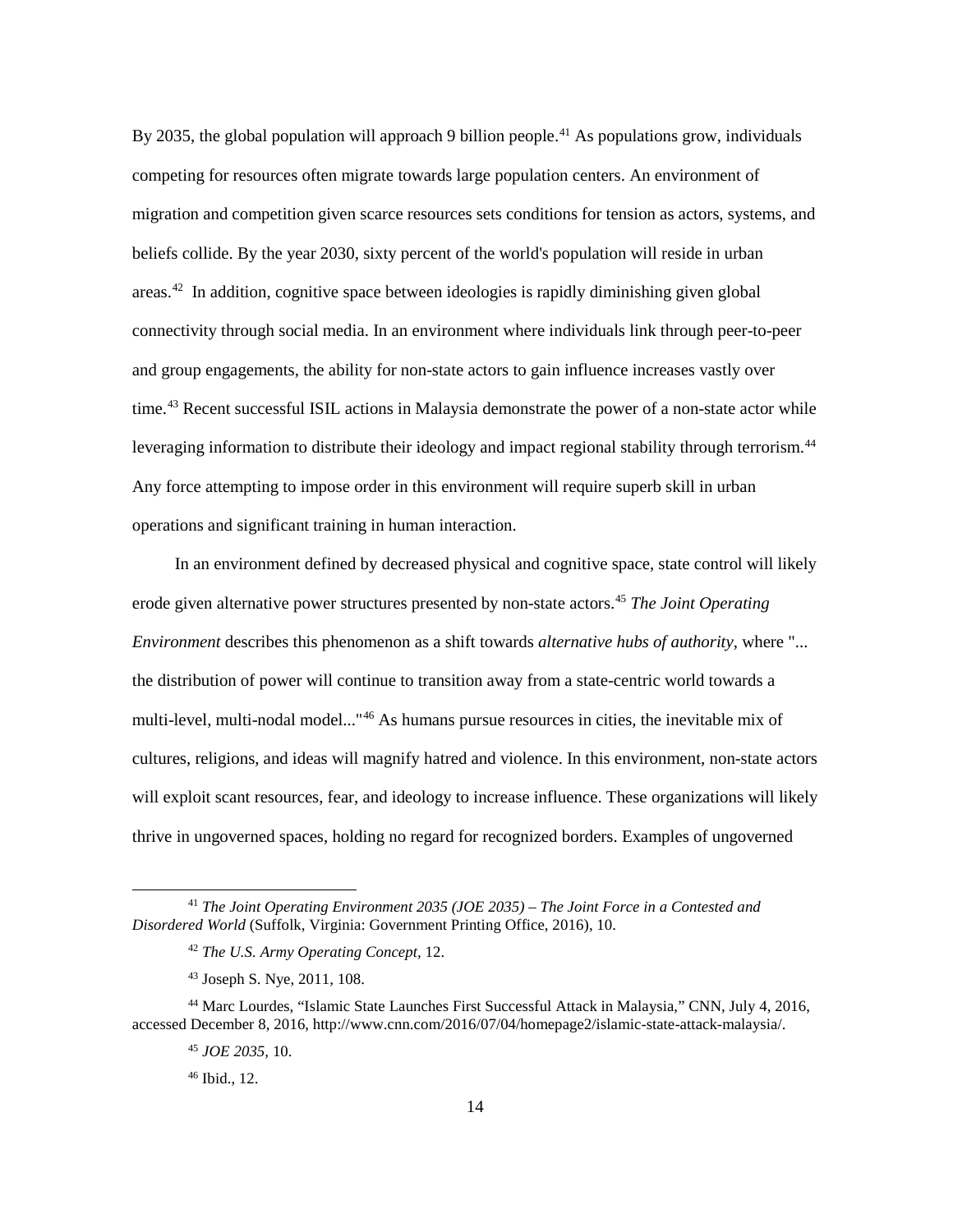spaces include jungles, mountainous border regions, and mega-cities. Transnational terrorist and criminal organizations will challenge the sovereignty of affected Pacific nations, the current regional order, and likely the United States as demonstrated by the actions of Jemaah Islamiyah.<sup>[47](#page-21-0)</sup>

Jemaah Islamiyah, an al-Qaeda affiliate, initially flourished in Indonesia given ineffective state structures and a population boom in urban centers. In the 1990s, Al-Qaeda initiated a deliberate strategy to expand their influence in the Pacific. The strategy consisted of establishing local extremist cells, the creation of an indigenous regional network, and finally coordination between actors to increase effective employment.<sup>[48](#page-21-1)</sup> The archipelago of Indonesia provided an excellent location for strategic employment of extremism. The population of Indonesia increased rapidly in the twentieth century, particularly in population centers. As an example, the capital city of Jakarta expanded from 2 million residents in 1948 to over 8 million in 1990[.49](#page-21-2) This expansion outpaced available government resources which simply could not provide for the people. Only 87% of the population of Indonesia has access to clean and improved sources of drinking water. [50](#page-21-3) Resenting globalization and urbanization, Jemaah Islamiyah rose as an alternative power structure. The organization sought to establish a regional caliphate, filling the void in state control with extreme religious rule. [51](#page-21-4) Jemaah Islamiyah initiated a campaign targeting western influence in Indonesia, claiming responsibility for attacks in Bali and Jakarta. Jemaah Islamiyah is one of countless non-state actors that will challenge traditional sources of power in the future operating environment.

<span id="page-21-0"></span> <sup>47</sup> Tara John, "Indonesia's Long Battle with Islamic Extremism," Time, January 14, 2016, accessed December 8, 2016, http://time.com/4181557/jakarta-terrorist-attacks-indonesia-isis/.

<span id="page-21-1"></span><sup>48</sup> Bruce Vaughn et al. "Terrorism in Southeast Asia" Washington, DC: Congressional Research Service, Accessed 6 December, 2016. https://fas.org/sgp/crs/terror/RL31672.pdf, 3.

<span id="page-21-2"></span><sup>49</sup> "The Jakarta Metropolitan Area," *United Nations University,* accessed December 8, 2016, http://archive.unu.edu/unupress/unupbooks/uu11ee/uu11ee15.htm.

<span id="page-21-4"></span><span id="page-21-3"></span><sup>50</sup> "The Central Intelligence Agency World Fact Book - Indonesia," *Central Intelligence* Agency, accessed December 8, 2016, https://www.cia.gov/library/publications/the-world-factbook/geos/id.html.

<sup>51</sup> Ibid., 4.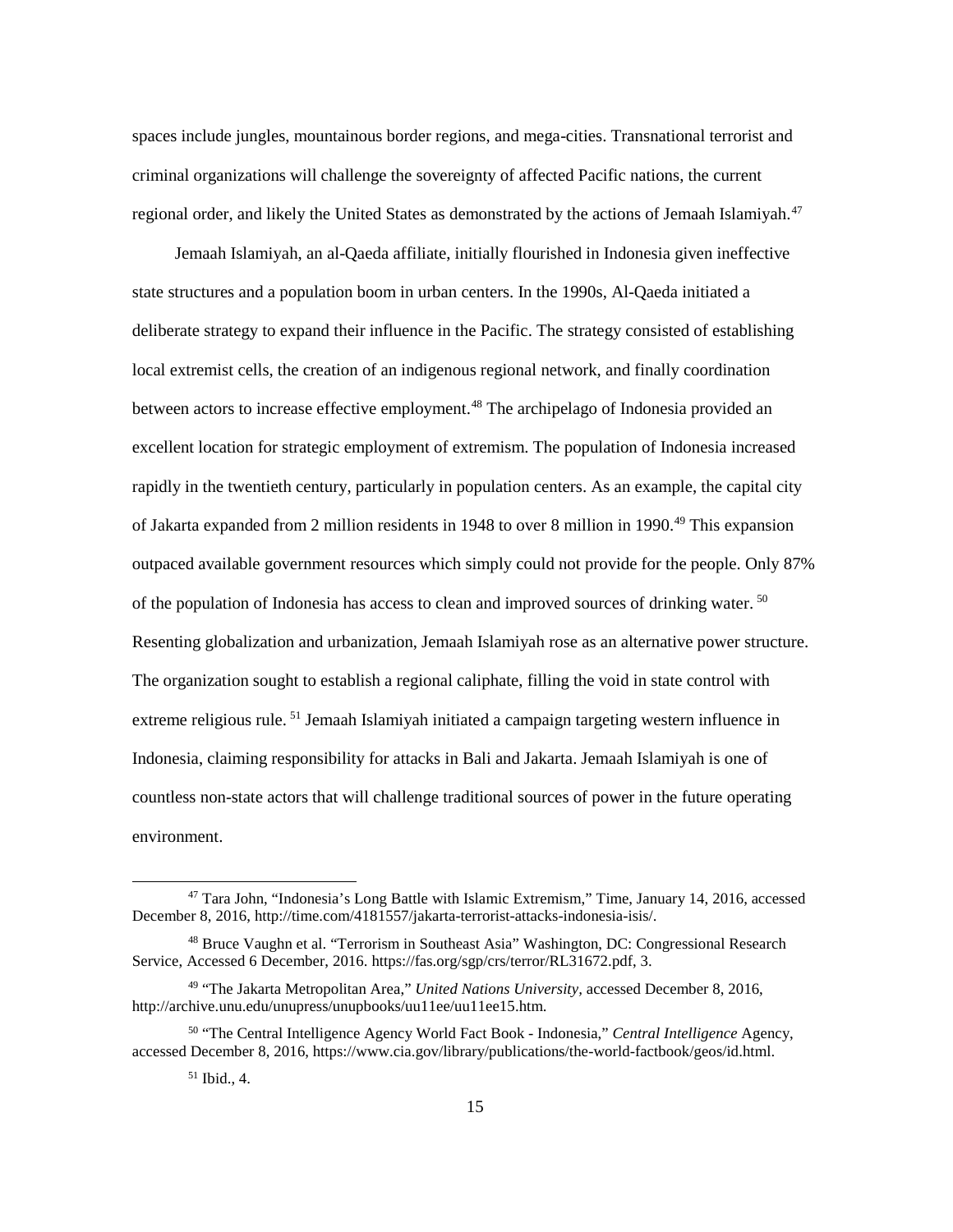In an environment categorized by reduced state control, military forces will require a diverse skillset to gain and maintain a position of relative advantage. Future Army forces will likely be tasked to expand the professionalism of a host-nation force, providing weapons training in conjunction with Foreign Military Sales. [52](#page-22-0) Additionally, the Army must prepare to provide peace enforcement at the request of a host-nation.<sup>[53](#page-22-1)</sup> In this example, the United States Military may augment host-nation security forces at the request of their government. Conditions for this employment range from disaster relief to riots surrounding an unpopular election. Lastly, future Army forces may be called to unilaterally influence a non-state actor threatening US or allied interests. Given operations in ungoverned spaces, future Army forces must be prepared to operate in diverse environments with emphasis on dense population centers.<sup>[54](#page-22-2)</sup>

The next characteristic of the future operating environment, redistribution of regional power, implies significant challenges to current treaties, partnerships, and alliances. Though there are countless factors contributing to this redistribution of power, those most pertinent in the Pacific are state fragility and emergent geographic value. In the instance of a fragile or failing state, the environment is conducive for non-state actors to flourish, further contributing to national and regional instability.<sup>[55](#page-22-3)</sup> As a state's internal control diminishes, neighboring states become more likely to intervene on behalf of stability. These actions, agreements, and conflicts between neighboring states influence regional and global institutions[.56](#page-22-4) In other instances, shifts in regional power will involve emergent resources, requirements, and technology. Previously unimportant geographic features and areas may emerge as key terrain. Regardless of the cause, emerging power

<span id="page-22-1"></span><span id="page-22-0"></span> <sup>52</sup> Colin S. Gray, *Another Bloody Century: Future Warfare* (London: Cassell Reference, 2007), 382. <sup>53</sup> *JOE 2035*, 50.

<span id="page-22-2"></span><sup>54</sup> *The U.S. Army Operating Concept*, 12.

<span id="page-22-3"></span><sup>55</sup> *JOE 2035*, 37.

<span id="page-22-4"></span><sup>56</sup> Ibid., 10.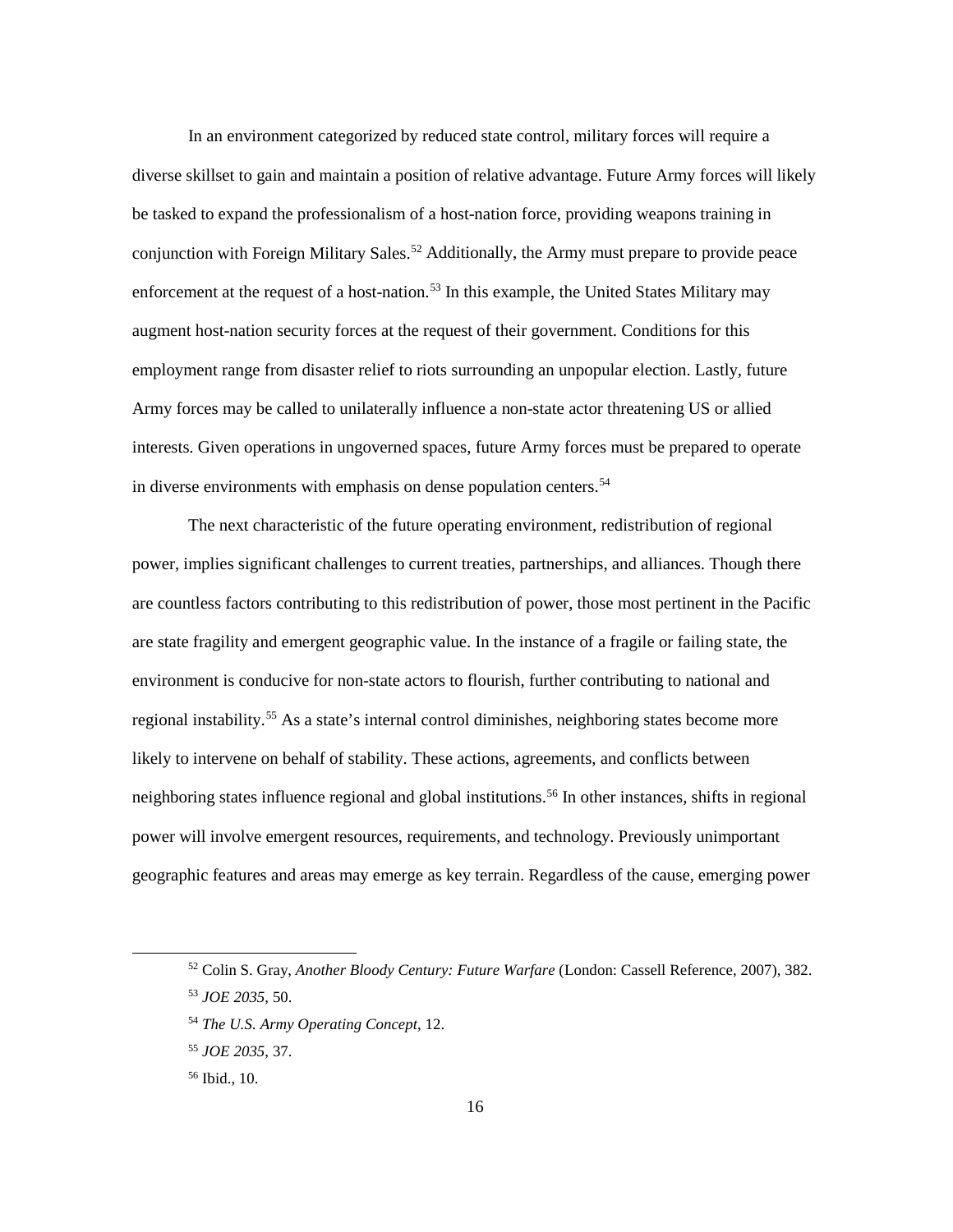will exploit opportunities to gain regional influence. In some instances, adversaries will exploit these transitions as an opportunity to diminish the United States' freedom of action in a region.

In an area categorized by shifting alignment, the United States will rely on broad regional access to ensure stability, freedom of action, and relevance. As relationships shift, the United States will rely on relations, both existing and emerging, to counterbalance adversary actions. As synchronized by United States Pacific Command, today's military gains access as a method to *set the theater* in the Pacific. Quantified in the Army Operating Concept, *setting the theater* "includes actions to establish and maintain the conditions necessary to retain joint force freedom of action."[57](#page-23-0) Setting the theater includes locations of pre-positioned stock, troops, and capabilities. It also includes the requisite subject matter expertise to act in numerous countries throughout the region with knowledge of ports, airfields, facilities, and regulations.

The Philippines recent shift away from the United States provides a contemporary example of regional realignment in the Pacific. The United States and the Philippines have enjoyed a long and mutually beneficial relationship originating in 19th century colonialism.[58](#page-23-1) For the United States, the Philippines represents immense geo-strategic value given its regional centrality in the context of the South China Sea. Subsequently, the United States has invested significant resources in the country's development and stability. Agreements include the 1951 Mutual Defense Treaty, the 1991 Visiting Force Agreement, and the 2014 Enhanced Defense Cooperation Agreement. The Philippines served as a focal point in the United States' Pivot to the Pacific; in 2014 bilateral trade between the nations exceeded 14 billion dollars. The United States plays an active role in the Philippines' defensive posture, leading numerous training exercises to include Balikatan and the Cooperation Afloat Readiness and Training. Balikatan, a significant bilateral joint exercise first held in 1991, focuses

 <sup>57</sup> *The U.S. Army Operating Concept*, 23.

<span id="page-23-1"></span><span id="page-23-0"></span><sup>&</sup>lt;sup>58</sup> Thomas Lum and Ben Dolven, "The Republic of the Philippines and U.S. Interests – 2014" Washington, DC: Congressional Research Service, Accessed 6 December, 2016. https://fas.org/sgp/crs/row/R43498.pdf, 1.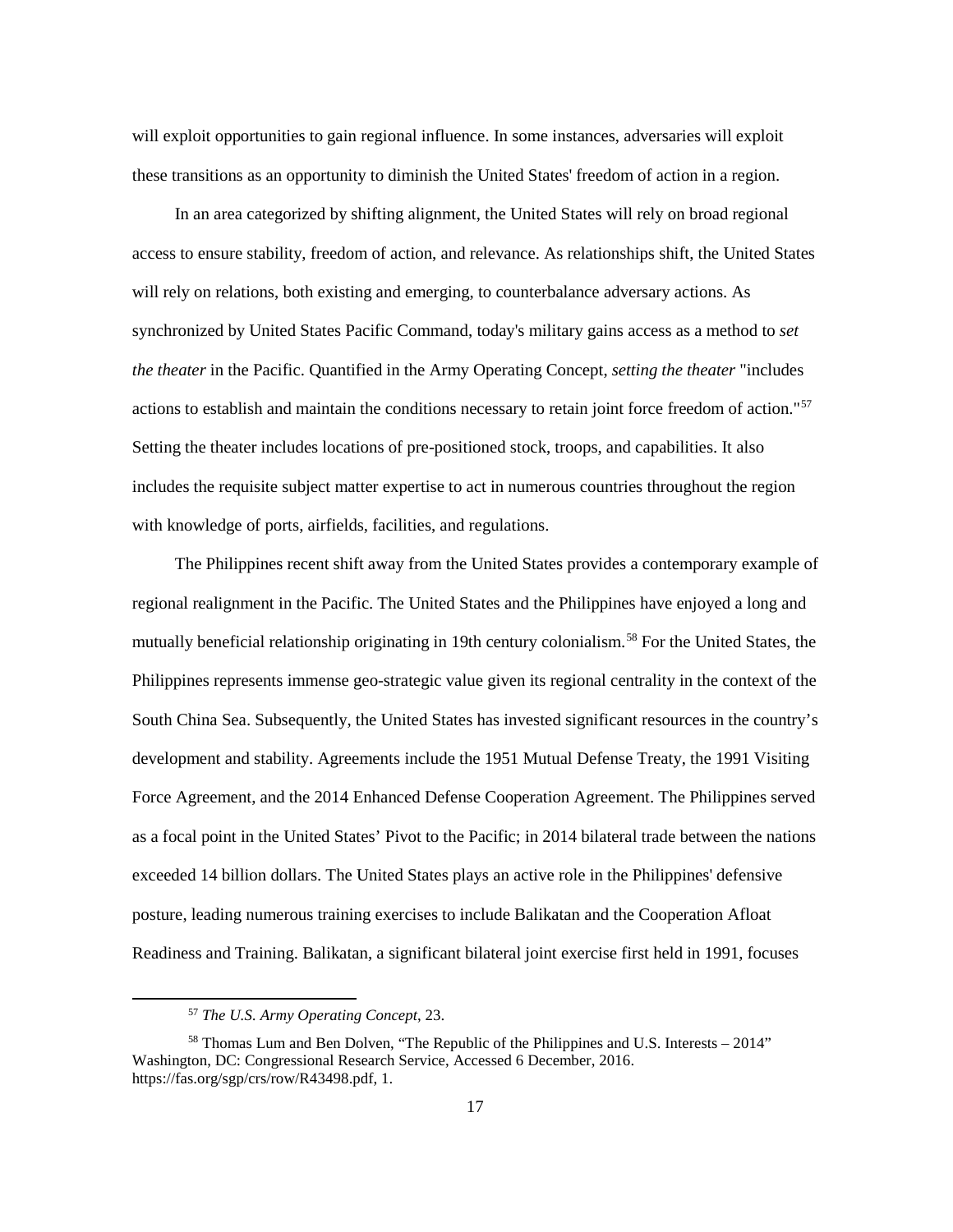on the Philippines capability to defend its sovereignty and territory.[59](#page-24-0) The Cooperation Afloat Readiness and Training exercise focuses on projecting military power through naval operations to include maritime interdictions operations and ship boarding.<sup>[60](#page-24-1)</sup> Lastly, the United States actively participates in counterinsurgency operations through the Joint Special Operations Task Force-Philippines. Since 2002, the United States has provided approximately 500 personnel to assist in counterinsurgency operations in Mindanao and Jolo.<sup>[61](#page-24-2)</sup>

This relationship began to show signs of wear in the 1990s as China increased efforts to control disputed territorial waters. Control of the South China Sea, also known as the West Philippine Sea, is a major point of contention between China, the United States, Thailand, Japan, Vietnam, Thailand, Taiwan, Indonesia, and Brunei. The sea represents emergent value in the form of recently discovered natural resources and constrains China's sea lines of communication. $62$ China's geo-strategy in the region shifted in 1990 as demonstrated by occupation of the Mischief Reef in the Spratly Islands, territory previously controlled by the Philippines.<sup>[63](#page-24-4)</sup> A lack of US response to perceived Chinese aggression undoubtedly frustrated the Filipino government, as expressed after the 2016 election of President Rodrigo Duterte. In October of 2016, President Duterte vowed to depart established relationships with the United States, fostering ties with China. Though his administration attempted to downplay the sincerity of these comments, they represent a fundamental shift in regional influence. The United States must effectively manage its relationship with the Philippines to retain relative influence in the region. As a significant portion of this relationship is based on military partnership, planners must understand this sensitive context and incorporate key concepts into planned regional engagements.

<span id="page-24-2"></span><sup>61</sup> Ibid., 14.

<span id="page-24-0"></span> $59$  Thomas Lum and Ben Dolven, "The Republic of the Philippines and U.S. Interests  $-2014$ ," 13.

<span id="page-24-1"></span><sup>60</sup> Ibid., 15.

<span id="page-24-3"></span> $62$  Ibid., 16.

<span id="page-24-4"></span><sup>63</sup> Ibid., 16.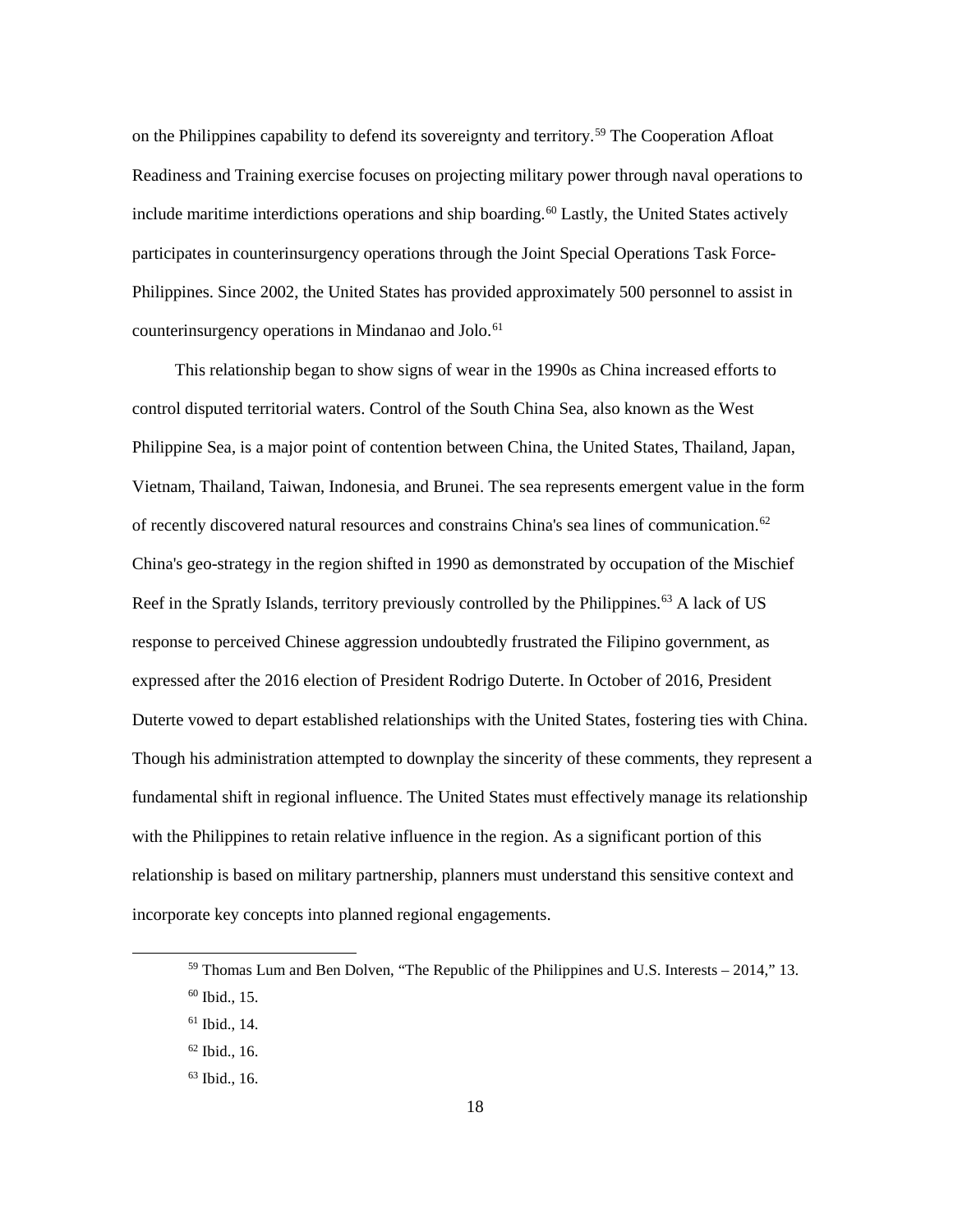The last critical component of the future operating environment in the Pacific is the competitive reallocation of world power. Though the United States and other western powers have come to appreciate the benefits of globalization, other nations will challenge the existing world order in an attempt to gain relevant advantage. Potential competitors in the Pacific area of responsibility include Australia, India, China, and Japan. Planners must understand the current and emerging powers in the region and integrate this context into operational plans.

Following the Cold War, the United States emerged as an unrivaled, uni-polar world power. From a neo-liberal perspective, the United States capitalized on existing international structures, such as the North Atlantic Trade Organization and the United Nations, as a vehicle to increase stability through the employment of democratic peace theory.<sup>[64](#page-25-0)</sup> Democracy, coupled with technology, led to rapid globalization in the late 21st century. In essence, the United States controls the structures the world relies on for global governance.<sup>[65](#page-25-1)</sup> This control is maintained by the principle of collective security, where collective global interests are maintained by allied states.<sup>[66](#page-25-2)</sup> To America and its allies, globalization is viewed as a vehicle for free trade, economic prosperity, and stability through increased interactions. From an adversarial perspective, globalization embodies repression and exploitation of weaker powers.<sup>[67](#page-25-3)</sup> To these adversaries, globalization represents erosion of sovereignty to structures centered on continued American control.[68](#page-25-4)

In the future operating environment, less powerful nations will attempt to change the rules that support the status quo. Competing nations will increase the importance of regional influence as an alternative to existing global structures. Partner nations will be forced to choose between

<span id="page-25-4"></span><span id="page-25-3"></span><span id="page-25-2"></span><span id="page-25-1"></span><span id="page-25-0"></span> <sup>64</sup> Chris Brown and Kirsten Ainley, *Understanding International Relations*, (New York: Palgrave Macmillan, 2009), 46; Gray, *Another Bloody Century: Future Warfare*, *350*.

<sup>65</sup> Ibid., 129.

<sup>66</sup> Ibid.,146.

<sup>67</sup> Gray, *Another Bloody Century*, 78.

<sup>68</sup> Ibid., 81.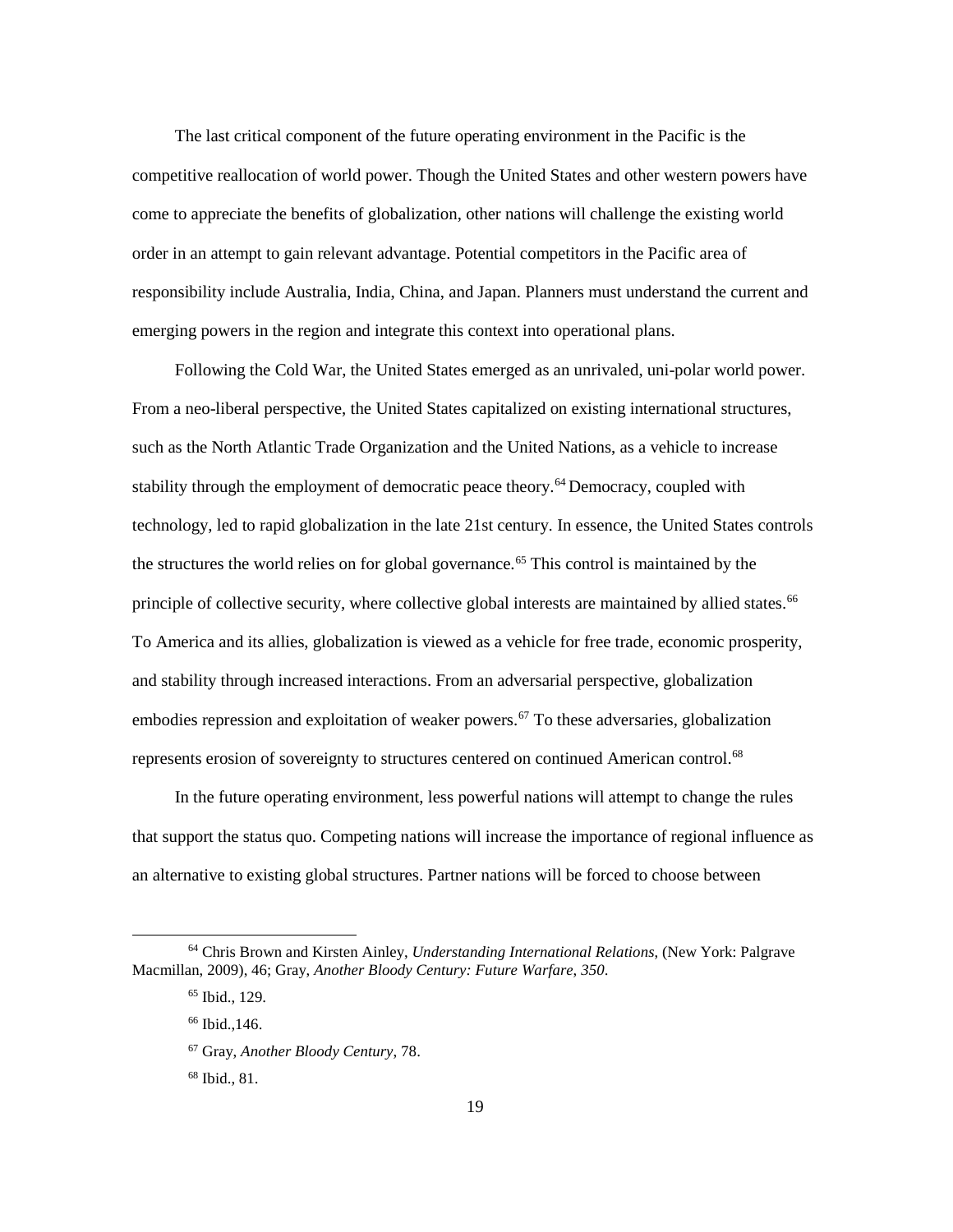existing structures and those imposed by a powerful neighbor.<sup>[69](#page-26-0)</sup> Examples include exclusive regional trade agreements or controlled access to global key terrain. Additionally, adversaries will expand military capacity to support global influence. Examples include expansion of sea and air power to enable operational mobility. Military expansion will likely include investment in vulnerable domains such as space and cyber.<sup>70</sup> In this environment, the military must continue to assure partners and allies, but must also be prepared to fight and win against a peer or near-peer. Given likely challenges to global commons, Army forces must be prepared to seize or defend key terrain.[71](#page-26-2) To be successful across thoroughly contested domains, the force must maximize the capability of joint integration in the form of multi-domain battle.<sup>[72](#page-26-3)</sup>

A clear example of a rising world power in the Pacific is China. Though the United States and China share numerous shared interests, there is significant potential for conflict given mistrust and contrasting views on key issues. The most prominent shared interest between the nations is their interdependent economies, the two largest in the world. The United States is China's top trading partner while China is the United States' second largest.[73](#page-26-4) This linkage, in isolation, would lead both nations on a path of cooperation and stability. To encourage a relationship established by economic ties, the United States and China participate in numerous bilateral dialogues and engagements. The largest of these engagements is the Strategic and Economic Dialogue, a forum introduced to reduce confusion and misunderstanding between the two powers.<sup>[74](#page-26-5)</sup> Other productive engagements include dialogues on North Korea, the environment, and response to regional national

<sup>74</sup> Ibid., 10.

 <sup>69</sup> *JOE 2035*, 6.

<sup>70</sup> Ibid., 7.

<sup>71</sup> Ibid., 47.

<sup>72</sup> *The U.S. Army Operating Concept*, 23.

<span id="page-26-5"></span><span id="page-26-4"></span><span id="page-26-3"></span><span id="page-26-2"></span><span id="page-26-1"></span><span id="page-26-0"></span><sup>73</sup> Susan V. Lawrence, "U.S.-China Relations: An Overview of Policy Issues - August 1, 2013" Washington, DC: Congressional Research Service, Accessed 6 December, 2016. https://fas.org/sgp/crs/row/R41108.pdf, 32.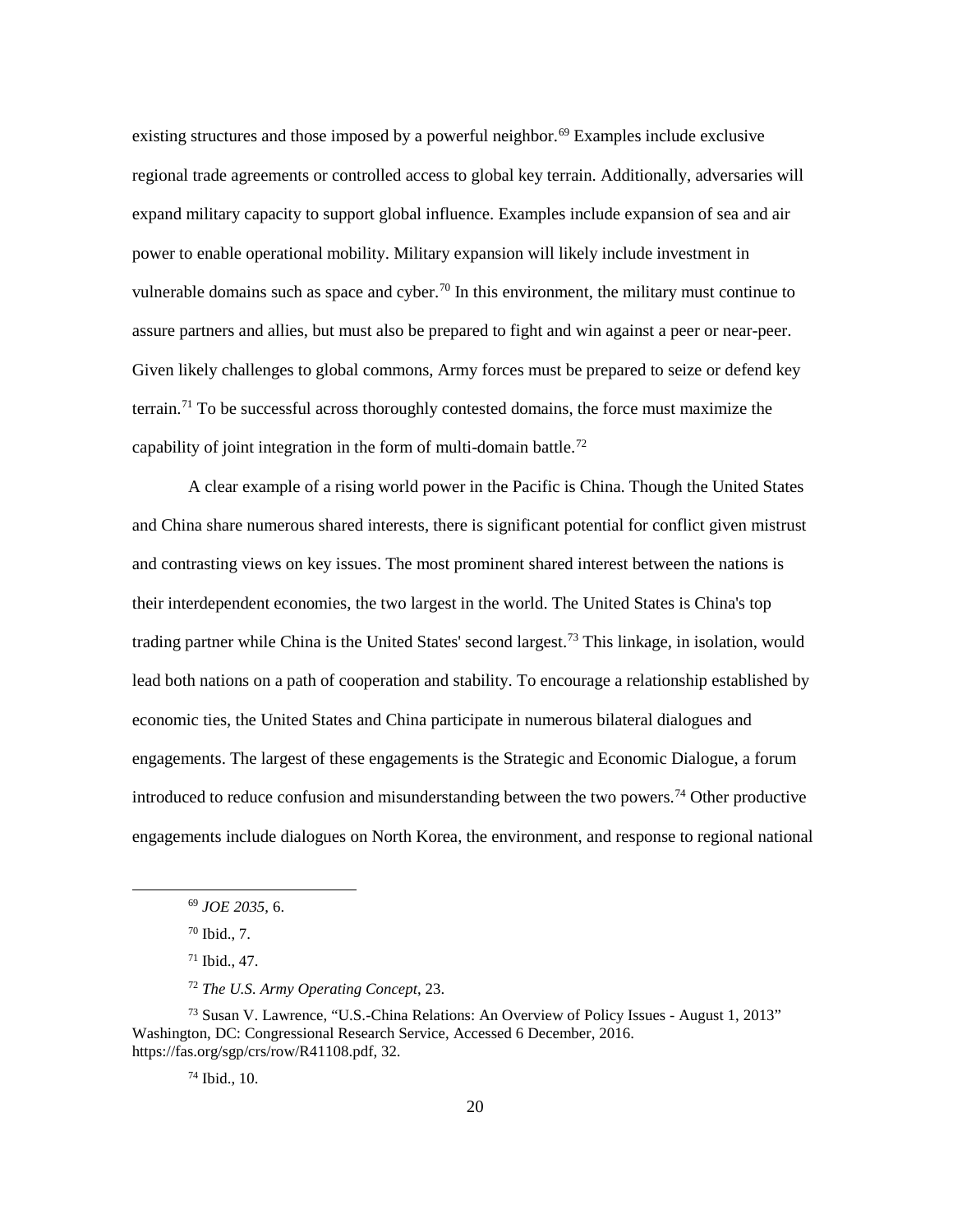disasters.[75](#page-27-0) Military-to-military engagements between the two nations have increased significantly in recent years. Positive cooperative steps include China sending military observers to Balikatan in the Philippines in 2013 and participating in Rim of the Pacific, the United States' largest multi-national naval exercise, in 2014.<sup>[76](#page-27-1)</sup> In this tenuous relationship, military planners must seek opportunities for convergence whenever common interests emerge.

However, not all interactions between the two powers are positive and productive. Multiple disputes between China and the United States foster extensive mistrust and preclude political cooperation towards peaceful coexistence. Examples include United States' involvement in the South China Sea as previously discussed, its' relationship with Taiwan, and China's record of human rights' abuses. Following a Chinese civil war in 1949, the retreating ruling party, the Kuomintang, established themselves as an independent nation in Taiwan. Maintaining unification with the Kuomintang remains a preeminent Chinese policy objective, and China retains a position of sovereignty over the island. The dispute over Taiwan has evolved in part due to inconsistency between the United States' position and actions. To increase diplomatic communication with China, the United States recognized Chinese sovereignty and later agreed to discontinue any official relationship with Taiwan.<sup>[77](#page-27-2)</sup> However, the United States' "unofficial" relationship with Taiwan has included significant military-to-military coordination including arms sales. Undoubtedly, China views these actions as counter-productive, counter-intuitive, and provocative.[78](#page-27-3)

Though the United States and China share many interests, the Chinese military is rapidly modernizing their force with emphasis on exploiting emergent technology and countering US dominance. Chinese capabilities emphasize counter-intervention, described by the United States

 <sup>75</sup> Susan V. Lawrence, "U.S.-China Relations: An Overview of Policy Issues - August 1, 2013," 25.

<span id="page-27-3"></span><span id="page-27-2"></span><span id="page-27-1"></span><span id="page-27-0"></span><sup>76</sup> Ibid., 15; Shannon Tiezzi, "A 'historic moment': China's Ships Head to RIMPAC 2014," June 11, 2014, accessed December 15, 2016, http://thediplomat.com/2014/06/a-historic-moment-chinas-ships-head-torimpac-2014/.

<sup>77</sup> Lawrence, *U.S.-China Relations: An Overview of Policy Issues August 1, 2013*, 28. <sup>78</sup> Ibid., 31.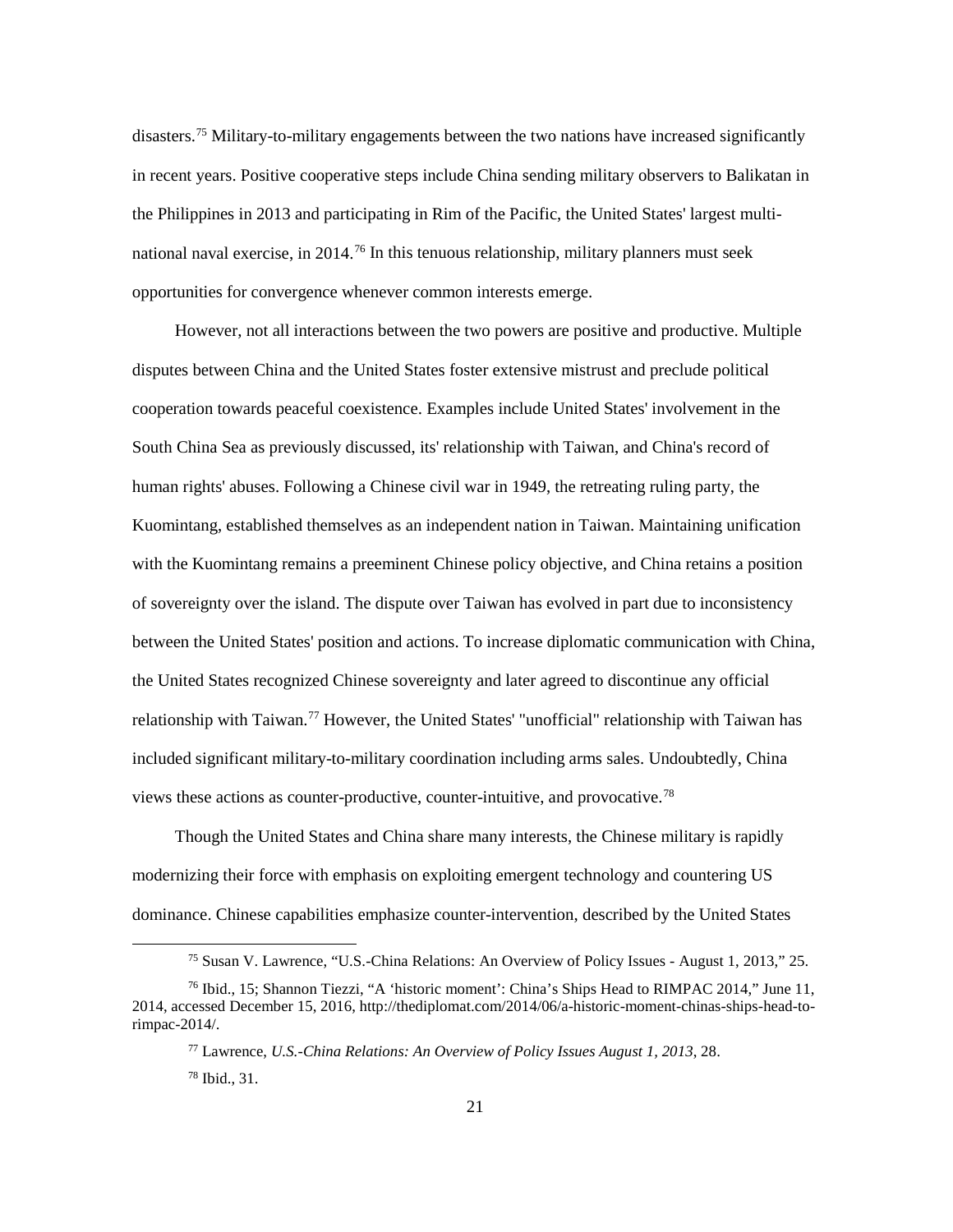Military as anti-access/area-denial. Examples of emergent capabilities include the anti-ship ballistic missiles such as the DF-21D "carrier killer."[79](#page-28-0) Though the United States possesses a significant advantage in the form of sea power, this weapon would degrade relative advantage if employed to prevent access to global commons, key terrain, or a contested area. Another example include J-20 stealth fighter prototype, designed to counter United States regional air defense capability.<sup>[80](#page-28-1)</sup> Finally, China is investing in cyber and network exploitation capabilities to counter perceived US weaknesses. The Department of Defense has accused China of using these assets to collect information and proprietary technological information.[81](#page-28-2) Though the United States' Pivot to the Pacific can be viewed as contentious by China, it also presents numerous opportunities for coexistence and benefits through shared interests.

#### Policy and National Strategy

The Pivot to the Pacific

The national strategy articulated in 2014 focused on rebalancing focus from The Middle East to other regions and regaining core competencies in a fiscally constrained environment. As previously described, national strategy synchronizes the elements of national power to retain influence in the context of national interests.<sup>[82](#page-28-3)</sup> The National Security Council, chaired by the president, provides broad strategic guidance in line with policy goals. The Secretary of Defense, in

<span id="page-28-0"></span> <sup>79</sup> Jeremy Bender, "A New Chinese Anti-Ship Ballistic Missile Is Bad News for US Aircraft Carriers," *Business Insider*, October 21, 2015, accessed December 15, 2016, http://www.businessinsider.com/chinas-growing-military-power-may-make-us-aircraft-carriers-obsolete-2015-10.

<span id="page-28-1"></span><sup>80</sup> Oriana Pawlyk, "China Shows Off J-20 Stealth Jet for First Time," *Defense Tech*, November 1, 2016, accessed December 15, 2016, http://defensetech.org/2016/11/01/china-shows-off-j-20-stealth-jet-firsttime/?mobile=1; Kris Osborn, "The U.S. Army's Big Guns Go to the South China Sea," *National Interest,* May 21, 2016, accessed December 15, 2016, http://nationalinterest.org/blog/the-buzz/the-us-armys-big-gunsgo-the-south-china-sea-16292.

<span id="page-28-3"></span><span id="page-28-2"></span><sup>&</sup>lt;sup>81</sup> Office of the Secretary of Defense, Annual Report to Congress: Military and Security Developments Involving the People's Republic of China (Washington, DC: Office of the Secretary of Defense, 2013), accessed December 15, 2016, http://archive.defense.gov/pubs/2013 China Report FINAL.pdf, 36.

<sup>82</sup> Everett Carl C. Dolman, *Pure Strategy*, 26.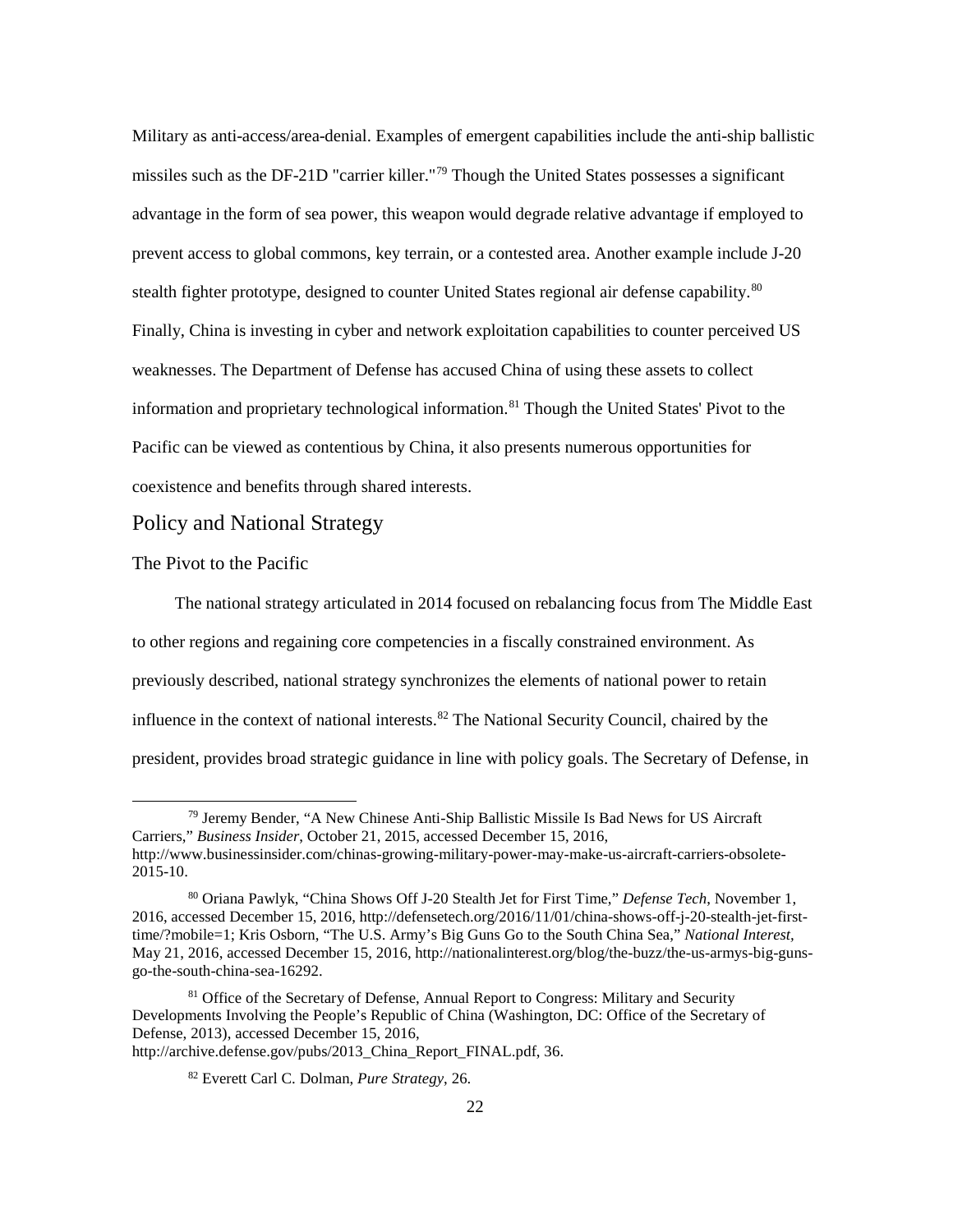conjunction with the Joint Staff, provides refinement for implementation at the Combatant and Service Command level.<sup>[83](#page-29-0)</sup> This section analyzes the Nation's strategy in 2014, identifying pertinent information relevant to the Pacific.

In 2011, President Obama announced the Pivot to the Pacific, a whole of government approach signaling a deliberate shift of focus from the Middle East to allies and markets towards Asia. This policy emphasized the Pacific as a central facet of the US economy, foreign policy, defense strategy, and economic interests.<sup>[84](#page-29-1)</sup> Three key changes in policy characterize the US Pivot to the Pacific: an increase in defense focus in the region, inclusion of the Indian Ocean, and a more integrated whole of government approach.

First, President Obama described increased Department of Defense focus in the region with distributed presence, increasing responsiveness and flexibility.<sup>[85](#page-29-2)</sup> Though the majority of the Department of Defense was experiencing significant spending cuts given the *Budget Control Act*, United States Pacific Command was not required to reduce spending.<sup>[86](#page-29-3)</sup> Subsequent strategic guidance focused on continued engagement with existing treaty nations, and expanded relationships with emerging partners such as Malaysia, Indonesia, and Thailand. Increases in military engagement would be the most prominent facet of the Pivot to the Pacific.

Next, the United States would expand its geographic vision of the region, including India and the Indian Ocean, in the Pacific dialogue. Intended to increase the prominence of India in regional trade, this action also significantly shifted the geo-strategic importance of the Straits of Malacca,

 <sup>83</sup> JP 5-0, *Joint Operation Planning*, II-2.

<span id="page-29-3"></span><span id="page-29-2"></span><span id="page-29-1"></span><span id="page-29-0"></span><sup>84</sup> Mark E. Manyin et al., "Pivot to the Pacific? The Obama Administration's 'Rebalancing' Toward Asia – March 28, 2012" Washington, DC: Congressional Research Service, Accessed 6 December, 2016. https://archive.org/details/R42448PivottothePacificTheObamaAdministrationsRebalancingTowardAsia-crs, i.

<sup>85</sup> Ibid., 1.

<sup>86</sup> Ibid., 4.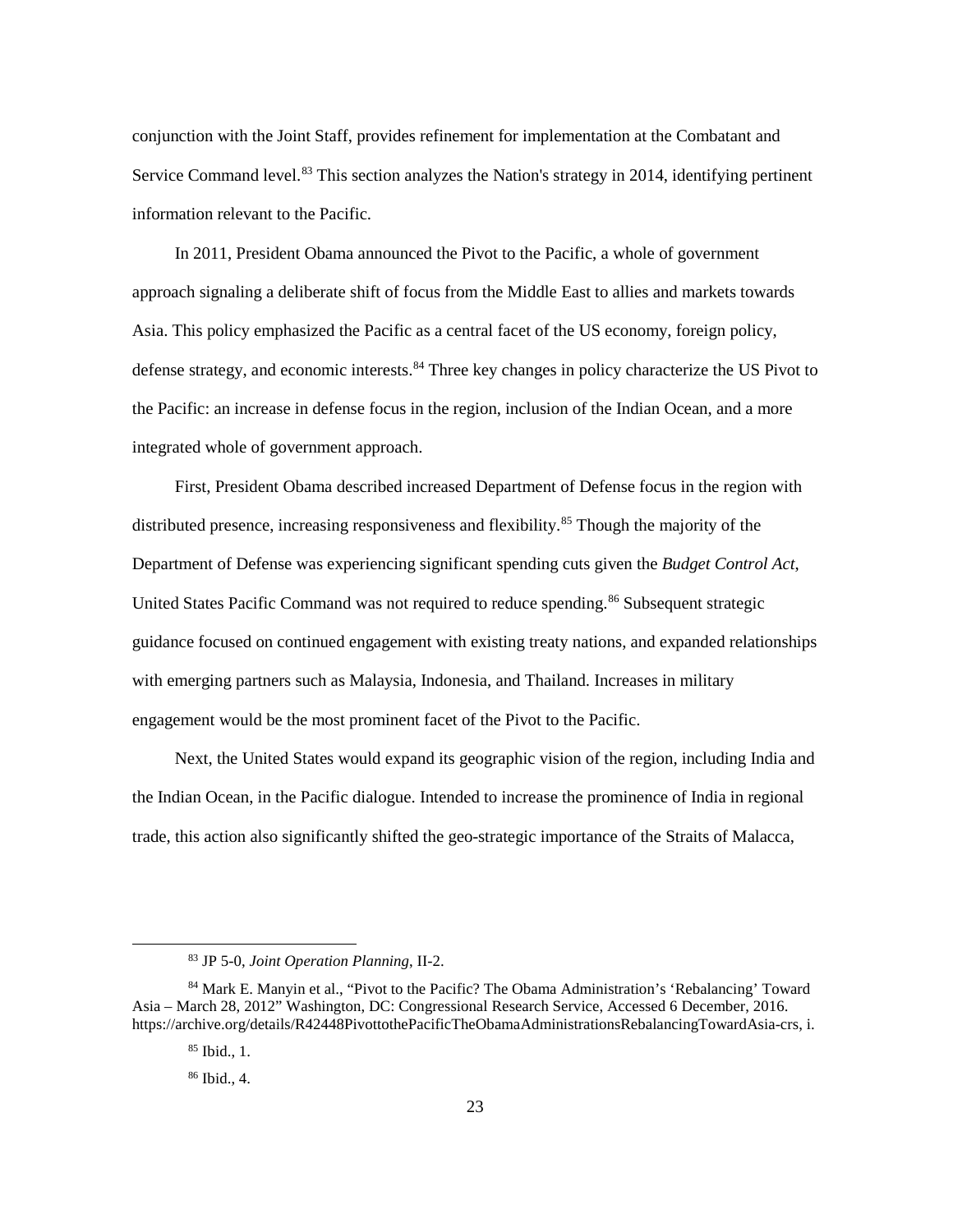the narrow strip of water between Malaysia and Indonesia.<sup>[87](#page-30-0)</sup> China would perceive this vision as adversarial action given economic and geographic competition.<sup>[88](#page-30-1)</sup>

Finally, the Pivot to the Pacific called for a more deliberate, whole of government approach, synchronizing the employment of US national power in the region. Economically, the United States pursued the Trans-Pacific Partnership, an economic institution focused on expanded trade between regional economic powers. Politically, the administration increased engagements with multinational institutions such as the Association of Southeast Asian Nations. Finally, the United States pursued a more deliberate approach to managing the nation's relationship with China.<sup>[89](#page-30-2)</sup> In concert with expanded defense activity, these efforts created the context for upcoming strategic defense guidance.

#### National Strategy

The 2014 National Security Strategy describes four broad, enduring national interests: security to the United States and its allies, economic prosperity, respect for universal values, and an international order prepared to meet future challenges.<sup>[90](#page-30-3)</sup> These interests are interrelated and dependent on synchronized application of national power to progress towards a favorable environment. The National Security Strategy provided better guidance for the Pivot to the Pacific by directing increased relationships with allies and expanded activities with partners. The document describes "…a future of security and integration to all Asian nations..." where the United States assists to "…uphold and extend fundamental right and divinity to all of its people."[91](#page-30-4) Based on these broad interests and policy direction, the Department of Defense provided refined guidance in

<span id="page-30-4"></span><span id="page-30-3"></span><span id="page-30-2"></span><span id="page-30-1"></span><span id="page-30-0"></span> <sup>87</sup> Mark E. Manyin et al., "Pivot to the Pacific? The Obama Administration's 'Rebalancing' Toward Asia – March 28, 2012," 5.

<sup>88</sup> Ibid., 5.

<sup>89</sup> Ibid., 22.

<sup>90</sup> *National Security Strategy* (Washington, DC: Government Printing Office, 2010), 17.

<sup>91</sup> Ibid., 42.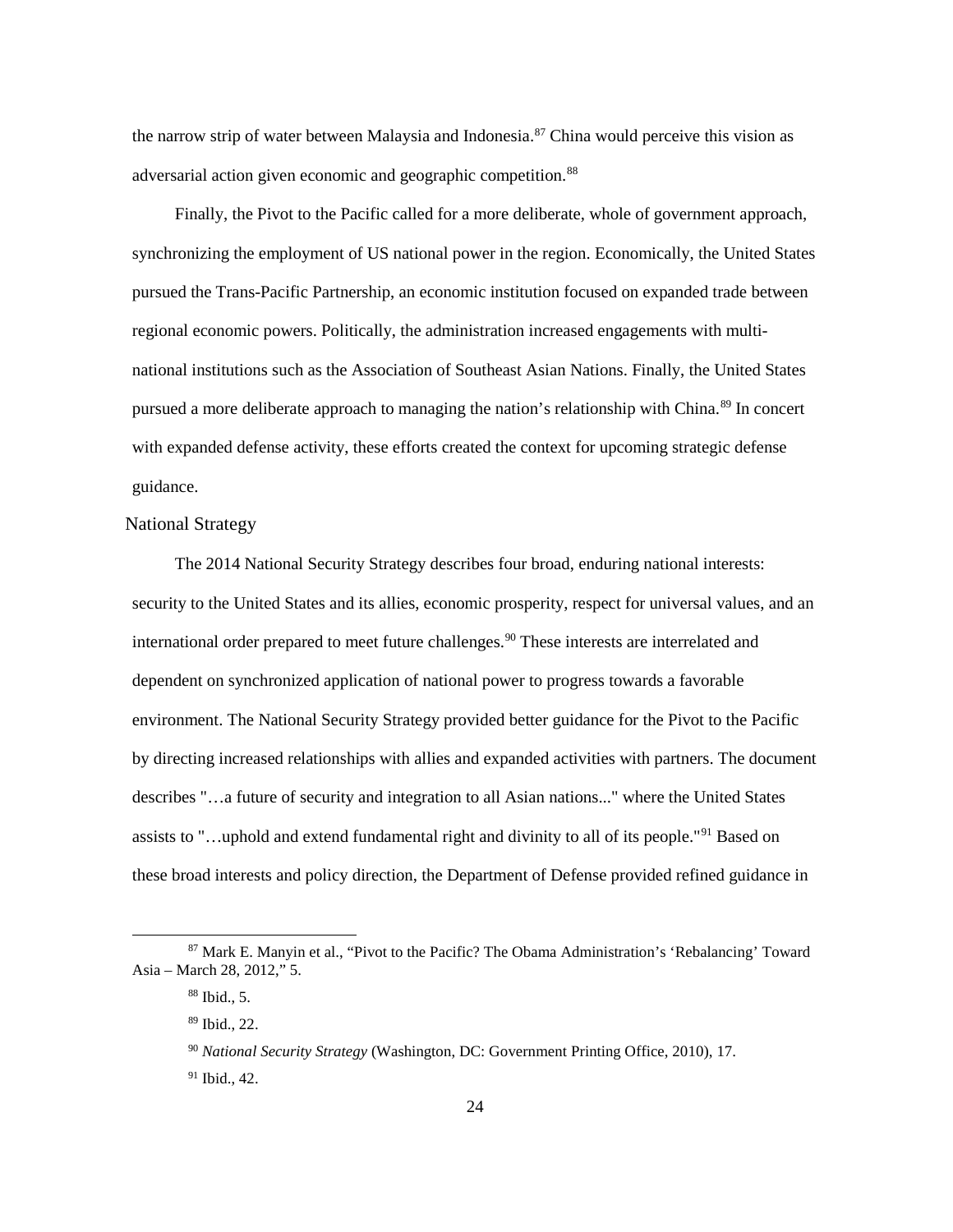the form of primary missions of the military. Those most pertinent to this research are provide a stabilizing presence, deter and defeat aggression, and project power despite anti-access/area denial challenges.<sup>[92](#page-31-0)</sup>

National strategy directed the military to provide a global stabilizing presence to reinforce existing international and regional structures.<sup>[93](#page-31-1)</sup> To support this imperative efficiently, the force would be required to increase joint cooperation, coordination, and integration. The Army's response to this directive manifested in expansion of regionally aligned forces to each geographic commander. The Army described *regional alignment* as a method to contribute well-trained and responsive forces to each theater. These forces would provide a stabilizing presence primarily through military-to-military engagements throughout various areas of responsibilities.<sup>[94](#page-31-2)</sup> Though available for contingency response, these forces would focus on Theater Security Cooperation Activities. One Brigade Combat Team from Fort Riley served as the first regionally aligned force in 2013, conducting operations in over  $34$  African nations.<sup>[95](#page-31-3)</sup>

Additionally, national strategy directed the military to deter and defeat aggression; guidance focused on regaining core competencies required to fight and win against a near-peer competitor. As the United States' Military focused on counterinsurgency operations in Iraq and Afghanistan, the skills required to excel in such an environment atrophied. To maintain dominance in the future, the force would be required to "...regain our proficiency to conduct forcible entry and large-scale combined arms maneuver operations against larger and more capable adversaries than we have confronted over the past decade."[96](#page-31-4) This cognitive shift would require substantial training and

<span id="page-31-4"></span><span id="page-31-3"></span><span id="page-31-2"></span><span id="page-31-1"></span><span id="page-31-0"></span> <sup>92</sup> *Sustaining U.S. Global Leadership: Priorities for 21st Century Defense* (Washington, DC: Government Printing Office, 2012), 5.

<sup>93</sup> *Quadrennial Defense Review 2014* (Washington, DC: Government Printing Office, 2014), 12. <sup>94</sup> Ibid., 16.

<sup>95</sup> *2014 Army Posture Statement* (Washington, DC: Government Printing Office, 2014), 4.

<sup>96</sup> *Quadrennial Defense Review 2014*, 36.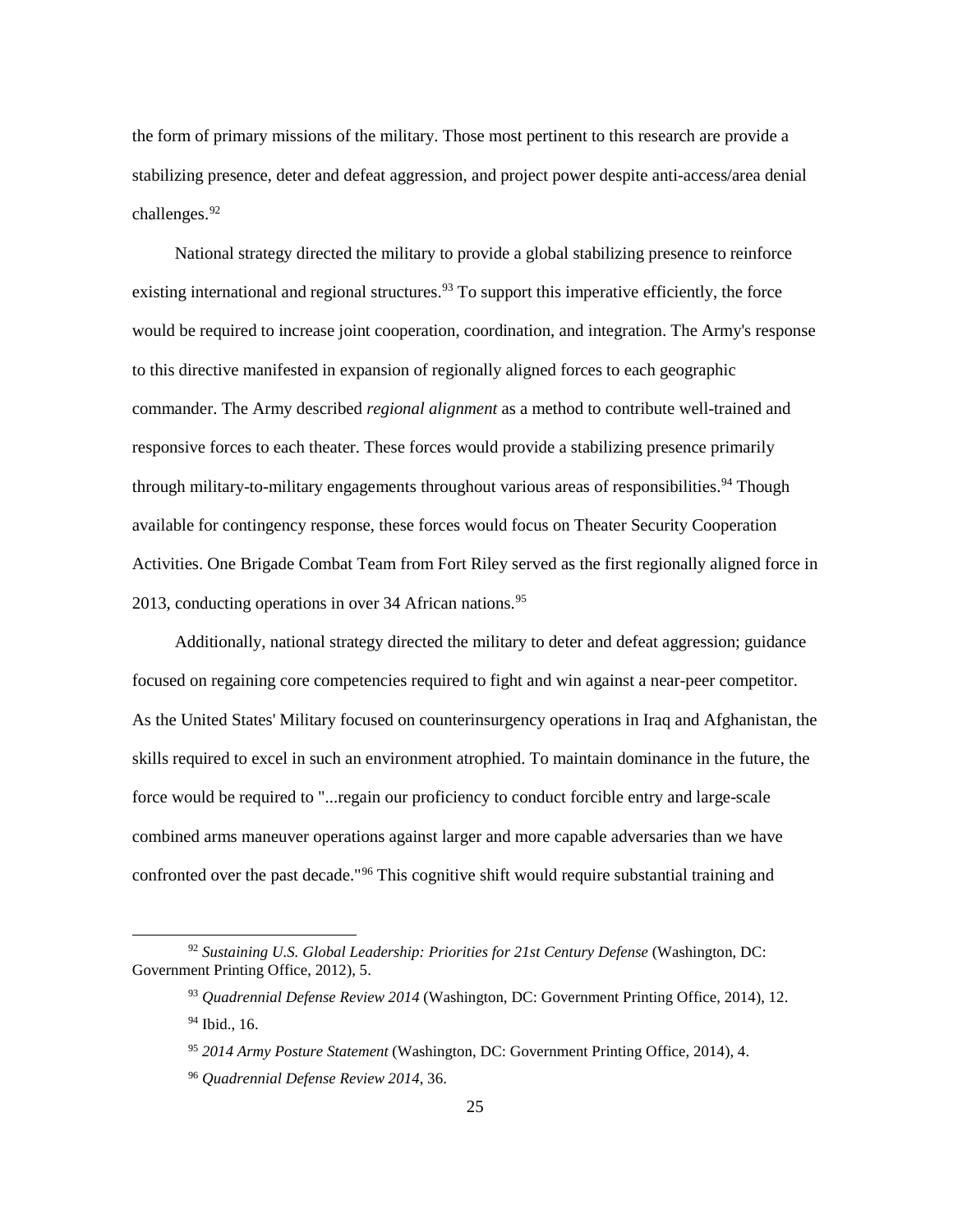education. To address the gap, the United States Army announced increased training rotations at the National Training Center with an updated *decisive action training environment,* where Brigade Combat Teams oppose a near-peer competitor in a complex scenario. Other variables in the environment include criminal actors, civilians, non-governmental organizations, and host-nation forces. [97](#page-32-0)

The presence of a more balanced military capability would also serve as a deterrent to potential adversaries. The Defense Strategic Guidance describes credible deterrence as possessing "...the capability to deny an aggressor the prospect of achieving his objectives..."<sup>[98](#page-32-1)</sup> In this context, deterrence is about not only a balanced force, but an adversary's perception of capability, intent, and likelihood of response.<sup>[99](#page-32-2)</sup> The United States Military used forward deployed and regionally aligned forces to shape adversary perception prior to conflict.

To retain relevant deterrence, the United States Military would be required to address asymmetric threats developed by near-peer competitors. Near-peer competitors, as well as non-state actors, seek to deny United States' power projection through employment of anti-access, area-denial tactics, and technology.[100](#page-32-3) Thus, national strategy directed that the joint force mitigate emergent anti-access, area-denial threats and retain potential access to contested spaces.<sup>101</sup> The Army responded to this imperative by directing an efficient and comprehensive modernization strategy to project land power into contested spaces. The Army developed methods to employ existing technology in innovative ways. Assured access would be one of the causes for the creation of multidomain battle. Given the inclusion of India and the Indian Ocean to the geopolitical discussion

<span id="page-32-0"></span> <sup>97</sup> *2014 Army Posture Statement*, 6.

<span id="page-32-1"></span><sup>98</sup> *Sustaining U.S. Global Leadership: Priorities for 21st Century Defense*, 4.

<span id="page-32-2"></span><sup>99</sup> Lawrence Freedman, *Deterrence* (Cambridge: Polity Press, 2004), 32.

<span id="page-32-3"></span><sup>100</sup> Ibid., 4.

<span id="page-32-4"></span><sup>101</sup> Ibid., 4.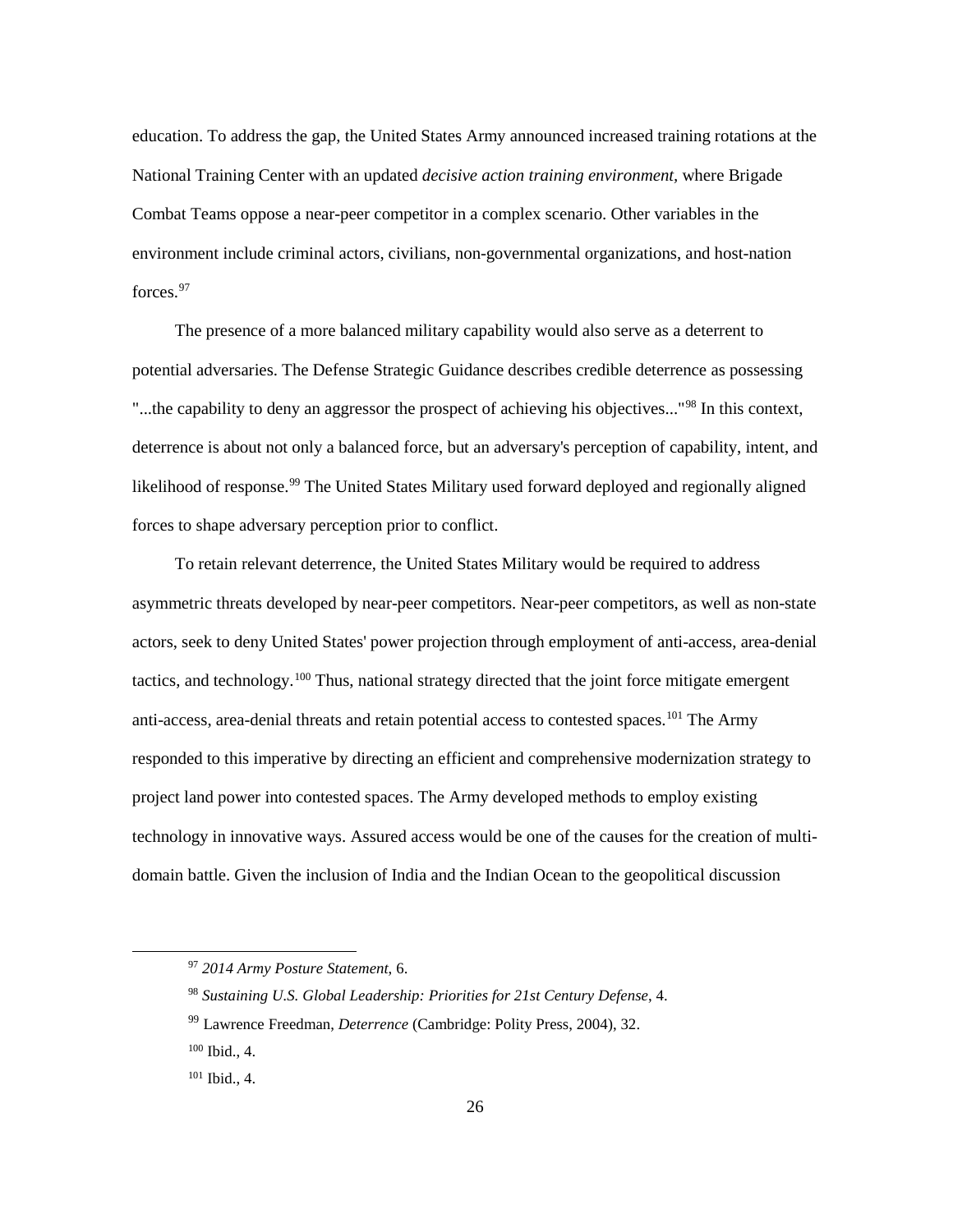elevated the importance of the Straits of Malacca as a bridge between two oceans.[102](#page-33-0) Protecting this global commons would require access and expanded relationships with Indonesia, Thailand, and Malaysia.

However, requirements for a more capable and versatile military were presented alongside directives to draw down, restructure, and drastically reduce spending.<sup>[103](#page-33-1)</sup> These constraints provided a shock to the military system as resources were previously abundant at the peak of the Global War on Terror. To enable this reduction in resources, senior leaders stressed the importance of efficiency in all action. [104](#page-33-2) The Army described efficiency as *operational adaptability*, where organizations use minimal resources to produce the highest level of readiness.[105](#page-33-3) *Organizational readiness*, another key concept, describes an organization's ability to deploy and accomplish an assigned mission. Units determine their readiness by assessing completion of mission essential tasks at echelon. Each Army organization has a mission essential task list with associated individual and collective tasks. To sustain readiness, Army units must maintain certification at the highest possible level without undue expenditure of resources.[106](#page-33-4) The Army focused on combined arms maneuver in a decisive action training environment. Given constraints, this training would have to have to be sufficient to prepare units for regional employment in support of Geographic Combatant Commanders. Reciprocally, regionally aligned missions would have to provide training value to the force in the form of sustained readiness. Scarcity of resources is a constant in military planning where there is seldom enough time, money, or people to accomplish the mission without assuming risk.

 <sup>102</sup> Manyin, "Pivot to the Pacific? The Obama Administration's 'Rebalancing' Toward Asia," 5.

<sup>103</sup> *Quadrennial Defense Review 2014*, 29.

<sup>104</sup> *2014 Army Posture Statement*, 6.

 $105$  Ibid., 6.

<span id="page-33-4"></span><span id="page-33-3"></span><span id="page-33-2"></span><span id="page-33-1"></span><span id="page-33-0"></span><sup>106</sup> Army Doctrine Reference Publication (ADRP) 7-0, *Training Units and Developing Leaders*  (Washington, DC: Government Printing Office, 2012), 1-2.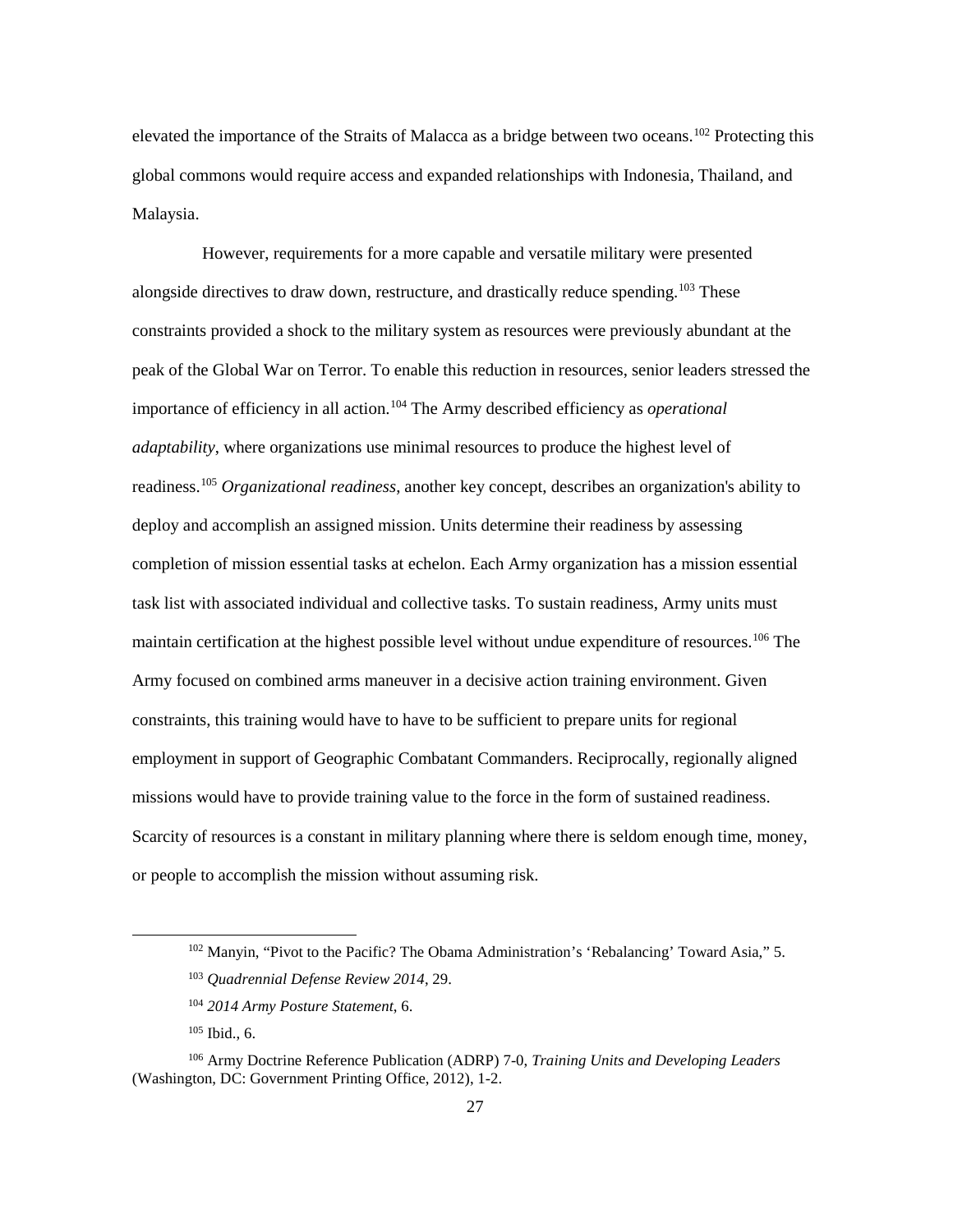# Military Strategy

Though national strategy developed by the National Security Counsel and the Department of Defense provides ends to synchronize employment of the elements of national power, it requires further refinement to become tangible for operational employment. As previously described, military strategy synchronizes all military means given the aims established in national strategy. In this context, United States Pacific Command created complementary military strategy with emphasis on implications in the Pacific Theater. Returning to the previous description of military strategy, theater strategy cannot be employed without preparing the means, or military organizations, for employment. United States Army Forces Command, or FORSCOM, creates this portion of military strategy. In 2014, disparity in guidance would lead to tension between the operational employment of regionally aligned forces and their training in a decisive action environment. A resource-constrained environment overshadowed national strategic guidance and accentuated this tension.

In 2014, FORSCOM focused efforts on rebalancing Army competencies from counterinsurgency to combined arms maneuver based on the national strategic imperative to deter and defeat aggression. As the Department of the Army had already announced increased Combat Training Center rotations, FORSCOM would be responsible for holistic preparatory home-station training in a resource constrained environment. FORSCOM *Command Training Guidance*, or *CTG*, is the Army's central authoritative document for home-station training priorities. This document directs training imperatives and certification requirements. In 2014, FORSCOM presented seven training imperatives with no clear delineation of priority. Later, in Supplement 1 to the CTG, FORSCOM would provide priorities and additional information regarding operational employment in support of regional alignment. Published in November of 2013, this untimely guidance would not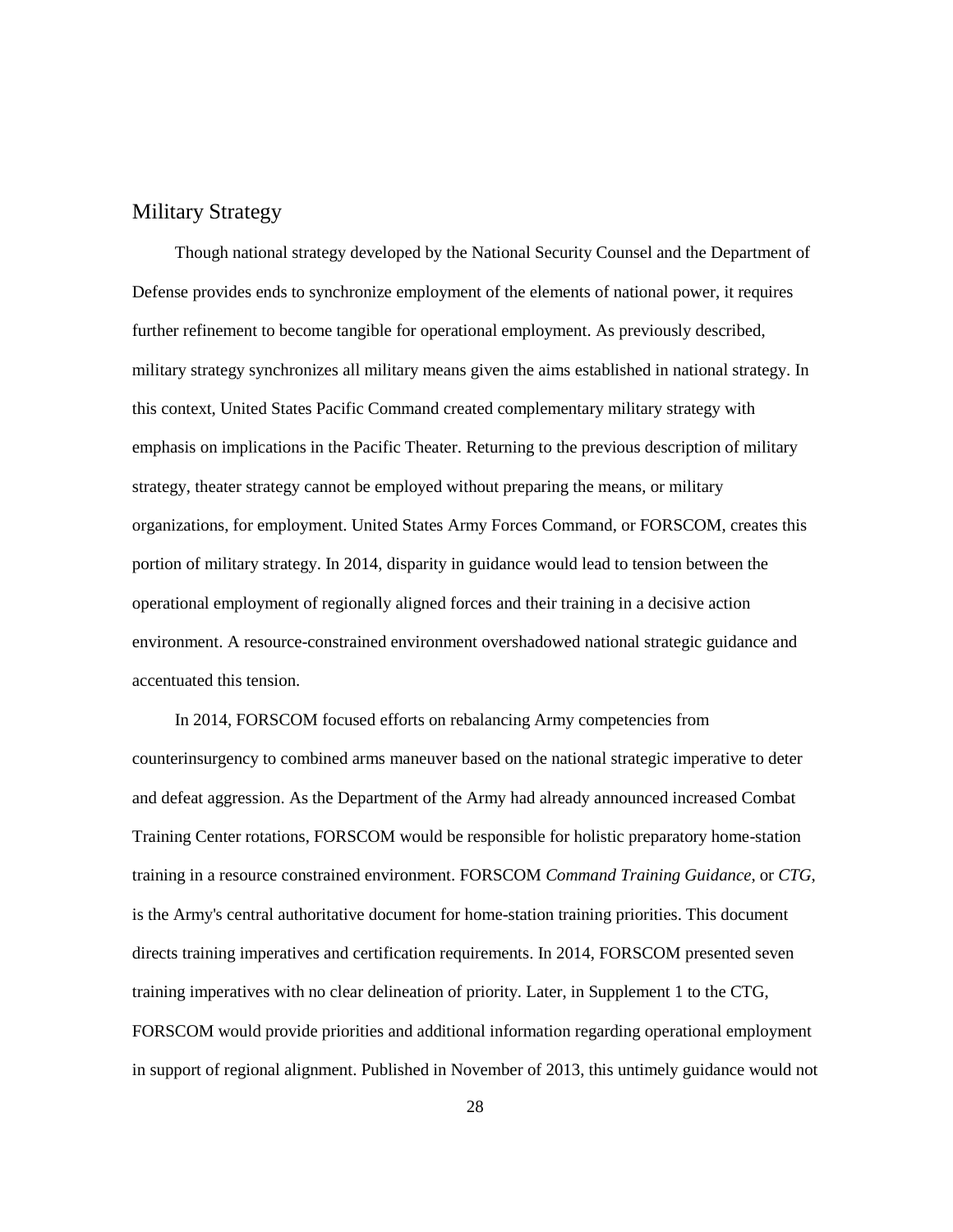be of significant value for tactical units conducting regionally aligned missions in the next fiscal year. Training imperatives in the CTG focused on combined-arms maneuver training in a fiscally constrained environment.

To prepare forces for decisive action, FORSCOM focused guidance on success in *Unified Land Operations* through employment of combined-arms maneuver.<sup>[107](#page-35-0)</sup> To gain proficiency in this core competency, the CTG directed tactical units to qualify maneuver companies at home station through live fire exercises. To gain this qualification, companies were required to complete a litany of explicit and implicit tasks to include weapons qualifications, subordinate squad and platoon live fire exercises, and numerous situational training exercises.<sup>[108](#page-35-1)</sup> Each qualification would remain valid for 9 months or less dependent on turnover of leaders and personnel. To train tactical staffs, the CTG directed command post exercises when possible without formally directing frequency.[109](#page-35-2) The CTG defined *operational adaptability* as the ability to synthesize combined-arms maneuver and mission command training, where leaders employed the philosophy to make decisions in ambiguous environment while opposed by a fictitious near-peer adversary.<sup>110</sup>

The FORSCOM CTG vaguely described a fiscally constrained environment in the context of *optimizing resources*. [111](#page-35-4) In this section of the guidance, FORSCOM broadly described management of resources to reduce cost. The document directly named various classes of supply to include fuel (class III) and repair parts (class IX) as resources that the force would be required to manage diligently to meet readiness standards.<sup>[112](#page-35-5)</sup> Funding for these classes of supply and other training resources are broadly categorized as *operations tempo*, or OPTEMPO, expenditures. The

 <sup>107</sup> *2014 Command Training Guidance* (Fort Bragg: United States Army Forces Command, 2014), 3.

<span id="page-35-5"></span><span id="page-35-4"></span><span id="page-35-3"></span><span id="page-35-2"></span><span id="page-35-1"></span><span id="page-35-0"></span><sup>108</sup> Training Circular (TC) 3-20.0, *Integrated Weapons Training Strategy* (Washington, DC: Government Printing Officer, 2015), 1-4.

<sup>109</sup> *2014 Command Training Guidance*, 8.

 $110$  Ibid., 6.

 $111$  Ibid., 7.

<sup>112</sup> Ibid., 7.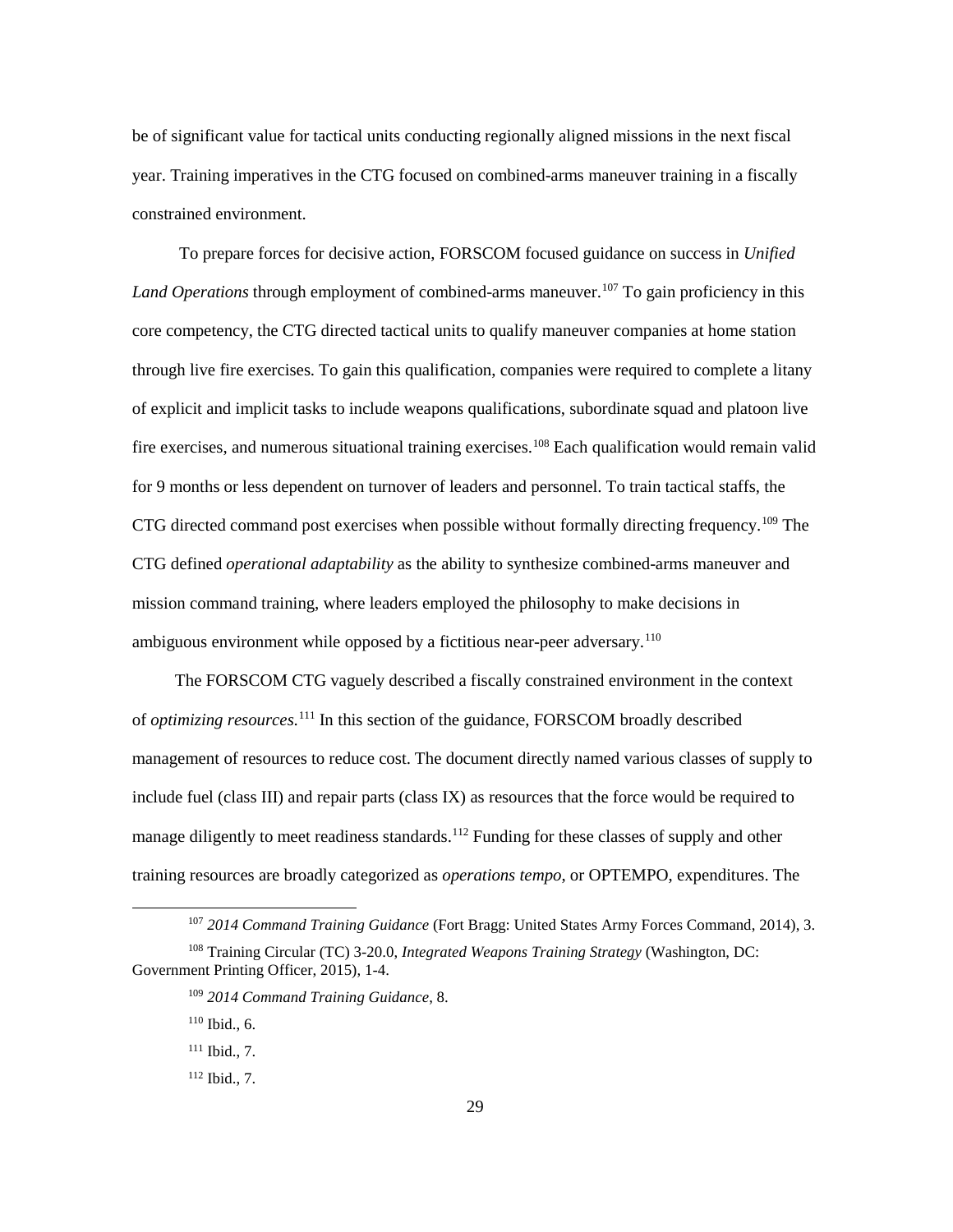CTG did not describe the prioritization of OPTEMPO expenditures between FORSCOM training, training in support of regional aligned mission, or training cost during execution of operational employment.

Though regional alignment existed as described in the Army Posture Statement, the FORSCOM CTG did not clarify training requirements in support of operational employment or priorities in training.[113](#page-36-0) The CTG described regional alignment and readiness, where "...Decisive Action readiness establishes the baseline readiness requirement, regionally aligned units will also focus on regional alignment training requirements concurrently - this requires a complementary training approach."[114](#page-36-1) In a fiscally constrained environment, it would rapidly become a challenge to accomplish all assigned training in preparation for decisive action and regional alignment. Though FORSCOM provided additional guidance in November of 2013, it was too late for employment into short-term training plans. This document, Supplement 1 to the Command Training Guidance, FORSCOM provided priorities to focus subordinate unit effort. The first of these priorities, *provide ready and responsive forces*, included regional aligned forces, where FORSCOM meets "...the full range of CCMD requirements with tailored, scalable and regionally engaged forces."<sup>[115](#page-36-2)</sup> The supplement also provided regionally aligned force pre-deployment training imperatives. Though effectively articulated in Supplement 1, these priorities would not be relevant in preparation for regionally aligned mission in 2014. [116](#page-36-3)

United States Pacific Command Theater Strategy

As FORSCOM's portion of military strategy reinforced the priority of combined arms maneuver, USPACOM aligned objectives to support national interests in the theater. USPACOM's

 <sup>113</sup> *2013 Army Posture Statement* (Washington, DC: Government Printing Office, 2014), 4.

<sup>114</sup> *2014 Command Training Guidance*, 6.

<span id="page-36-3"></span><span id="page-36-2"></span><span id="page-36-1"></span><span id="page-36-0"></span><sup>115</sup> *Supplement 1 to 2014 Command Training Guidance* (Fort Bragg: United States Army Forces Command, 2014), 3.

<sup>116</sup> Ibid., 3.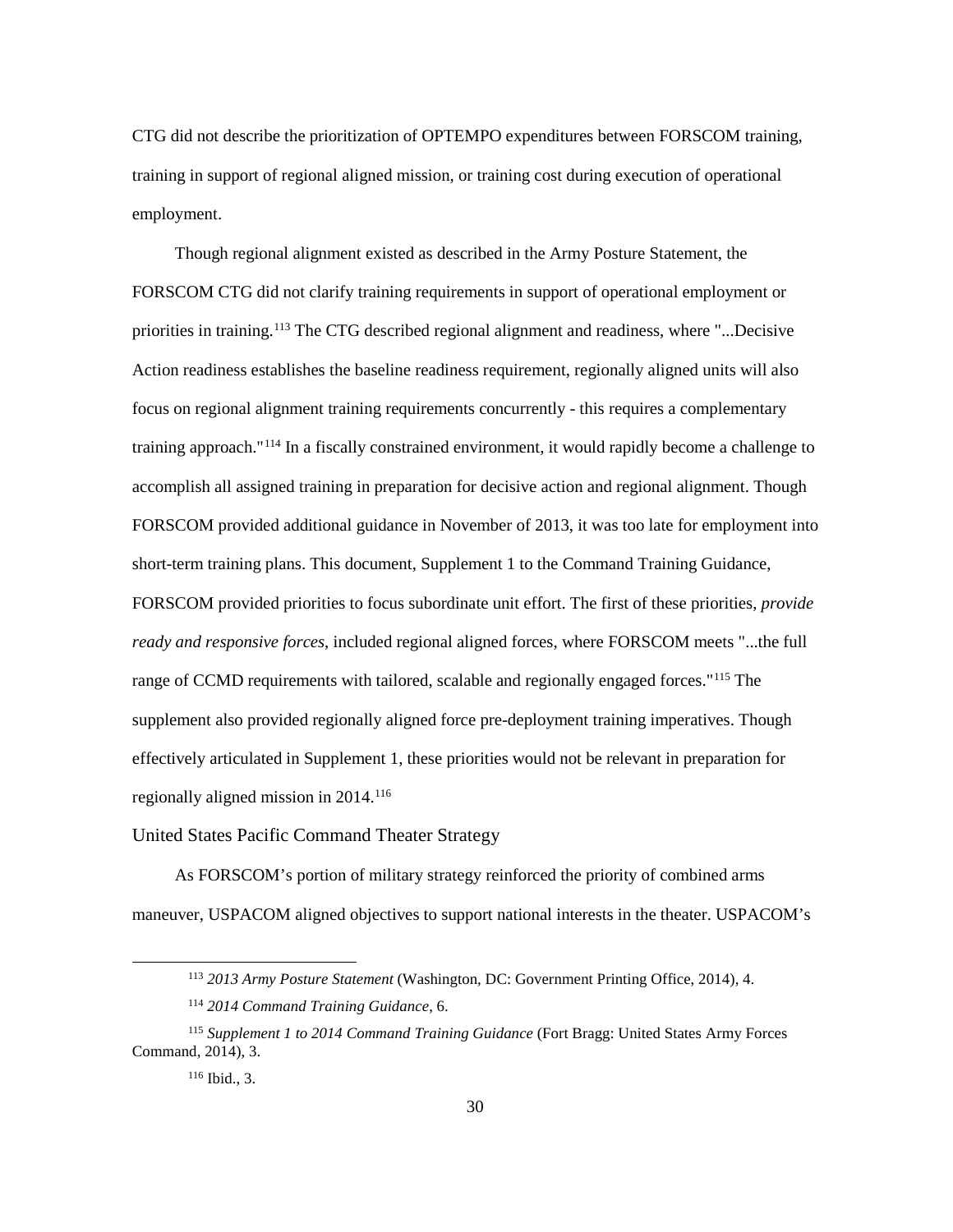theater strategy sought to enhance regional security, provide deterrence to potential aggressors, and set conditions for response be across the area of responsibility should deterrence failed.<sup>[117](#page-37-0)</sup> The strategy focused on employment of increased means through three lines of effort: strengthen alliances, enhance combat power, and uphold international order.<sup>118</sup> Each action would emphasize relationships, presence, and communication while focusing on a simple end state; "...pursuit of a stable, secure, and prosperous Asia-Pacific region."[119](#page-37-2)

To strengthen alliances and partnerships, USPACOM emphasized support for existing relationships within the Pacific theater. This included relationships with five treaty allies: Australia, Japan, the Republic of Korea, the Philippines, and Thailand.<sup>[120](#page-37-3)</sup> In strategic guidance, strengthening alliances would be USPACOM's top priority given treaty nations' role in the theater strategy.<sup>[121](#page-37-4)</sup> USPACOM would also stress the necessity of increasing relationships with regional partners to include India, Indonesia, Malaysia, and Singapore. Given India's prominence in the Pivot to the Pacific, USPACOM stressed the importance of this budding relationship. USPACOM described expanded commitment to India as a security partner in the region. To forge stronger partnerships, USPACOM would increase military engagements to "...build partner readiness, address security shortfalls, and address those [relationships] most vital to regional stability."<sup>[122](#page-37-5)</sup>

Next, USPACOM's strategy accentuated the importance of enhancing credible military power and its role as a deterrent in the theater. USPACOM defined readiness as the ability to deter aggression; this readiness would be evaluated against the ability to execute operational and

<span id="page-37-1"></span><span id="page-37-0"></span> <sup>117</sup> "USPACOM Strategy and Theater Campaign Plan" (presentation, Camp Smith, HI, December, 2016), 26.

<sup>118</sup> Ibid., 20.

<sup>119</sup> Ibid., 22.

<span id="page-37-5"></span><span id="page-37-4"></span><span id="page-37-3"></span><span id="page-37-2"></span><sup>&</sup>lt;sup>120</sup> Samuel J. Locklear III, PACOM before the House Appropriations Committee, March 18, 2015, accessed December 15, 2016, http://www.pacom.mil/Media/Speeches-Testimony/Article/581146/pacombefore-the-house-appropriations-committee-remarks/.

<sup>121</sup> Ibid.

<sup>122</sup> Ibid.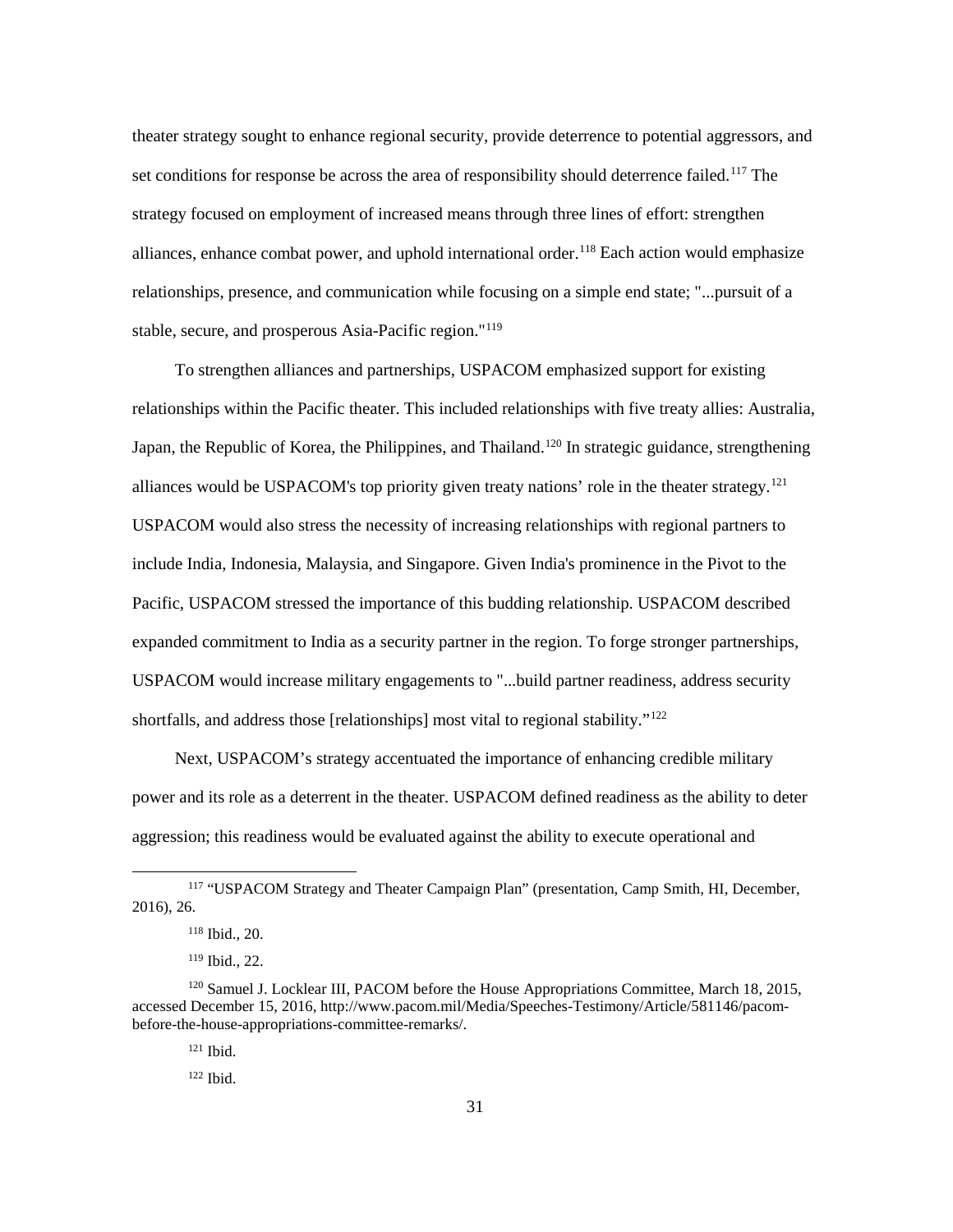contingency plans.[123](#page-38-0) USPACOM stressed the importance of forward-deployed and ready forces who could accomplish a diverse mission set. This forward-deployment is an essential component of the strategy given expansive distances inherent to the Pacific theater.<sup>124</sup> Though initially employed in support of theater security cooperation efforts, training with partners and allies, forces would be prepared to transition in support of a crisis or contingency.<sup>[125](#page-38-2)</sup> This agility would bolster USPACOM's options to respond, thereby increasing deterrence if effectively communicated to allies and potential adversaries.<sup>[126](#page-38-3)</sup>

Finally, USPACOM focused efforts on upholding the standing international order. To accomplish these objectives, USPACOM would participate in unprecedented efforts to communicate and cooperate with China's military forces. USPACOM would become one of the nation's top engagement platforms, articulating intent and attempting to reduce misunderstanding and confusion in a complex and contested region.<sup>[127](#page-38-4)</sup> To increase the dialogue, USPACOM focused on shared interests between the two militaries including humanitarian assistance and disaster relief and counter-piracy. This military strategy would require tactical organizations to address a number of challenges in the theater through sustained engagement with partners and allies.

#### Pacific Pathways 2014

In 2013, United States Army Pacific (USARPAC) initiated a major transition to support the Pivot to the Pacific. After years of inattention, the Army Service Component Command, or *ASCC*, would emerge as a key contributor to national strategy. The commanding general of USARPAC, then Lieutenant General Vincent Brooks, envisioned the Pivot to the Pacific as a

- <span id="page-38-1"></span><sup>124</sup> Ibid.
- <span id="page-38-2"></span> $125$  Ibid.
- <span id="page-38-3"></span><sup>126</sup> Ibid.
- <span id="page-38-4"></span><sup>127</sup> Ibid.

<span id="page-38-0"></span><sup>&</sup>lt;sup>123</sup> Locklear, PACOM before the House Appropriations Committee.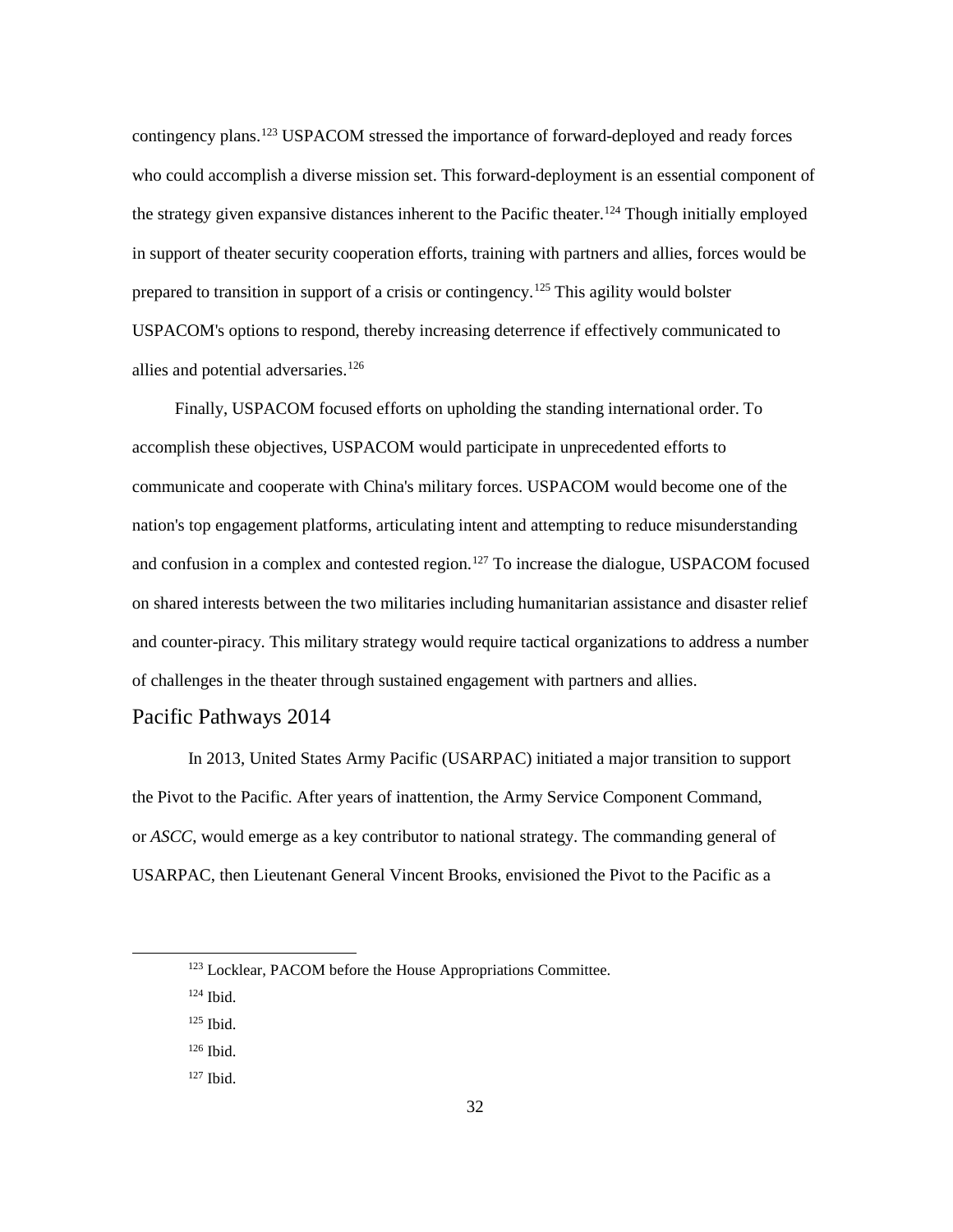vehicle to change how the Army shaped an operational environment outside of conflict.<sup>[128](#page-39-0)</sup> Under Brooks' leadership, USARPAC, and subordinate headquarters would support strategic objectives through the synchronized employment of regionally aligned and assigned forces.

In 2013, the Army announced major steps to support the Pivot to the Pacific. First, the Army elevated United States Army Pacific Command from a 3 to 4-star headquarters, expanding the role and responsibility in support of the United States Pacific Commanding General.<sup>[129](#page-39-1)</sup> Next, the Army formally aligned numerous forces to USPACOM including I Corps, 25th Infantry Division, 593rd Expeditionary Sustainment Command, four Stryker Brigade Combat Teams, two Infantry Brigade Combat Teams, and a wide variety of other enabling units totaling over 80,000 Soldiers.<sup>[130](#page-39-2)</sup>

General Brooks envisioned a new operational construct to support national and military strategy in the Pacific. Branded Pacific Pathways, the initiative linked multiple existing theater cooperation activities together, streamlining execution with a common set of equipment and troops. This efficient approach satisfied multiple strategic objectives, providing the FORSCOM commanding general with forward-deployed land forces and reducing cost to existing activities. Brooks believed that the Army was wasting readiness by training to the highest possible level but not employing the readiness created outside of a conflict.<sup>[131](#page-39-3)</sup> Brooks saw the initiative as an opportunity to set the theater, placing the right "…assets-people, equipment, infrastructure and the right agreements-in the right place at the right time."[132](#page-39-4)

<span id="page-39-1"></span><span id="page-39-0"></span> <sup>128</sup> General Vincent K. Brooks, "U.S. Army Pacific and the Pacific Rebalance," *Army* October 2013, 124.

<sup>129</sup> *2014 Army Posture Statement*, 4.

<sup>130</sup> Ibid., 6.

<span id="page-39-4"></span><span id="page-39-3"></span><span id="page-39-2"></span><sup>&</sup>lt;sup>131</sup> General Vincent K. Brooks and Charlie H. Hall, "U.S. Army Pacific Makes Major Moves to Face Regional Challenges," *Army* April 2014, 36.

<sup>132</sup> Ibid., 33.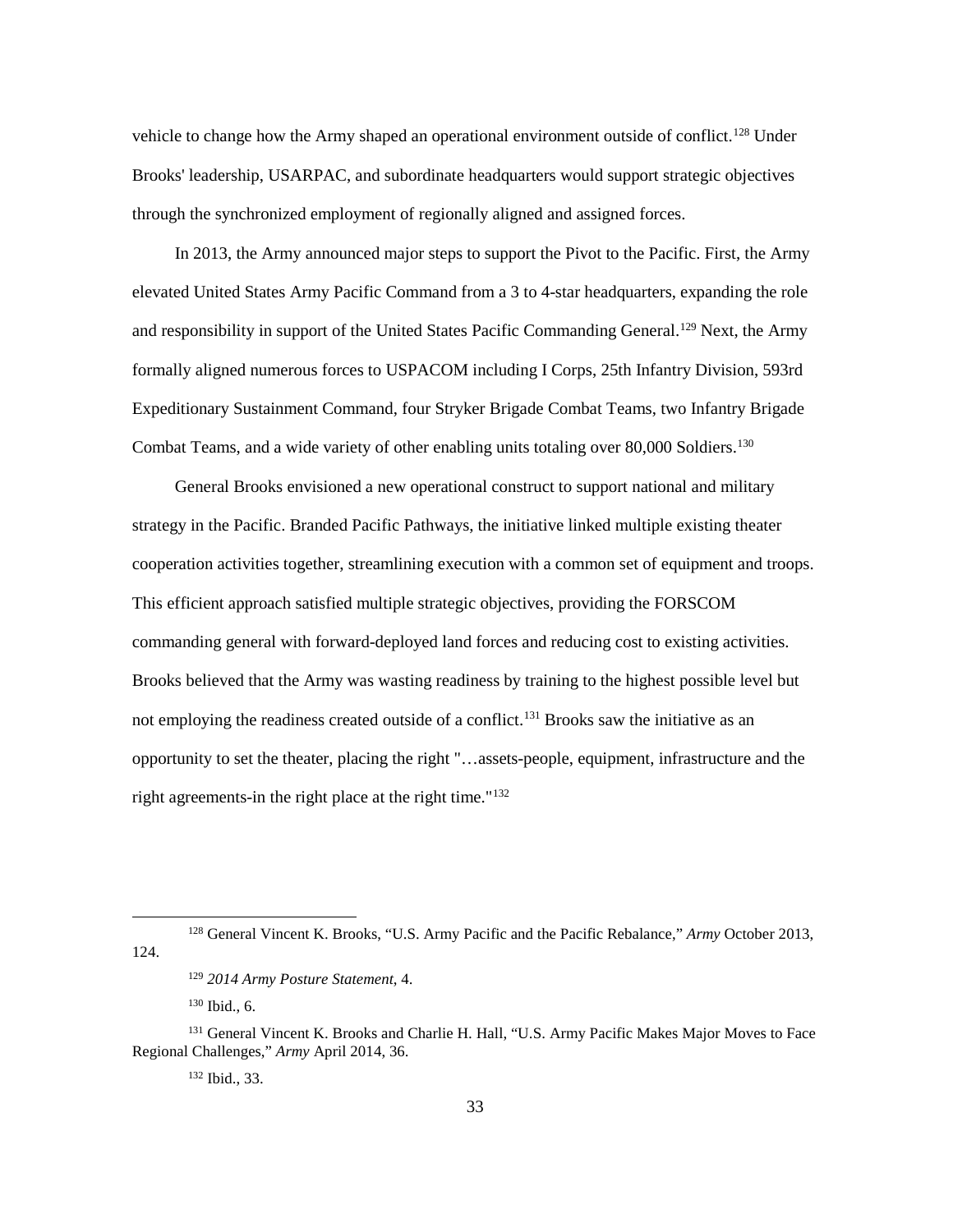Brooks described the project as innovation, where Army forces could experiment with employment across the theater. [133](#page-40-0) He focused his staff on *the three Rs*: reconnaissance, relationships, and rehearsal. First, the initiative allowed land forces to gain a better understanding of the physical terrain and key infrastructure in the theater through reconnaissance during operations. Next, the initiative allowed for expanded relationships with land forces in multiple countries, setting conditions for future regional cooperation. Finally, Pacific Pathways served as a rehearsal, with each tactical unit experiencing the challenge of entering, conducting operations, and departing numerous countries in sequence.<sup>[134](#page-40-1)</sup> Brooks directed his staff and subordinate headquarters to develop a rapid proof of principle, with execution set for the summer of 2014. After this proof of principle, USARPAC expanded to three Pacific Pathways iterations a year starting in 2015.

Pacific Pathways 2014 effectively deployed 669 Soldiers, 23 Stryker vehicles, and 11 helicopters to the Pacific theater from late August to November of 2014. The majority of the task force deployed from 2-2 Stryker brigade combat team, stationed at Joint Base Lewis-McChord. The operation linked three existing exercises as its core: Garuda Shield in Indonesia, Keris Strike in Malaysia, and Orient Shield in Japan.<sup>[135](#page-40-2)</sup> During Pacific Pathways 2014 the unit's equipment travelled from location to location via a contracted civilian vessel as the Soldiers travelled via chartered civilian aircraft. In each country, Soldiers participated in military-to-military exercises in partnership with host nation forces. In Indonesia, forces focused on jungle operations and a company level combined live fire. In Malaysia, the units participated in urban focused training and a partnered command post exercise. In Japan, partnered forces focused on mounted maneuver.

1

<span id="page-40-2"></span><span id="page-40-1"></span><span id="page-40-0"></span><sup>133</sup> *CALL Interview with GEN Vincent K. Brooks, CG USARPAC* (Indonesia: Center for Army Lessons Learned, 2014).

<sup>134</sup> Ibid., 2.

<sup>135</sup> Louis Zeisman, "Pacific Pathways '14" (AUSA Panel Comments, Japan, October, 2014).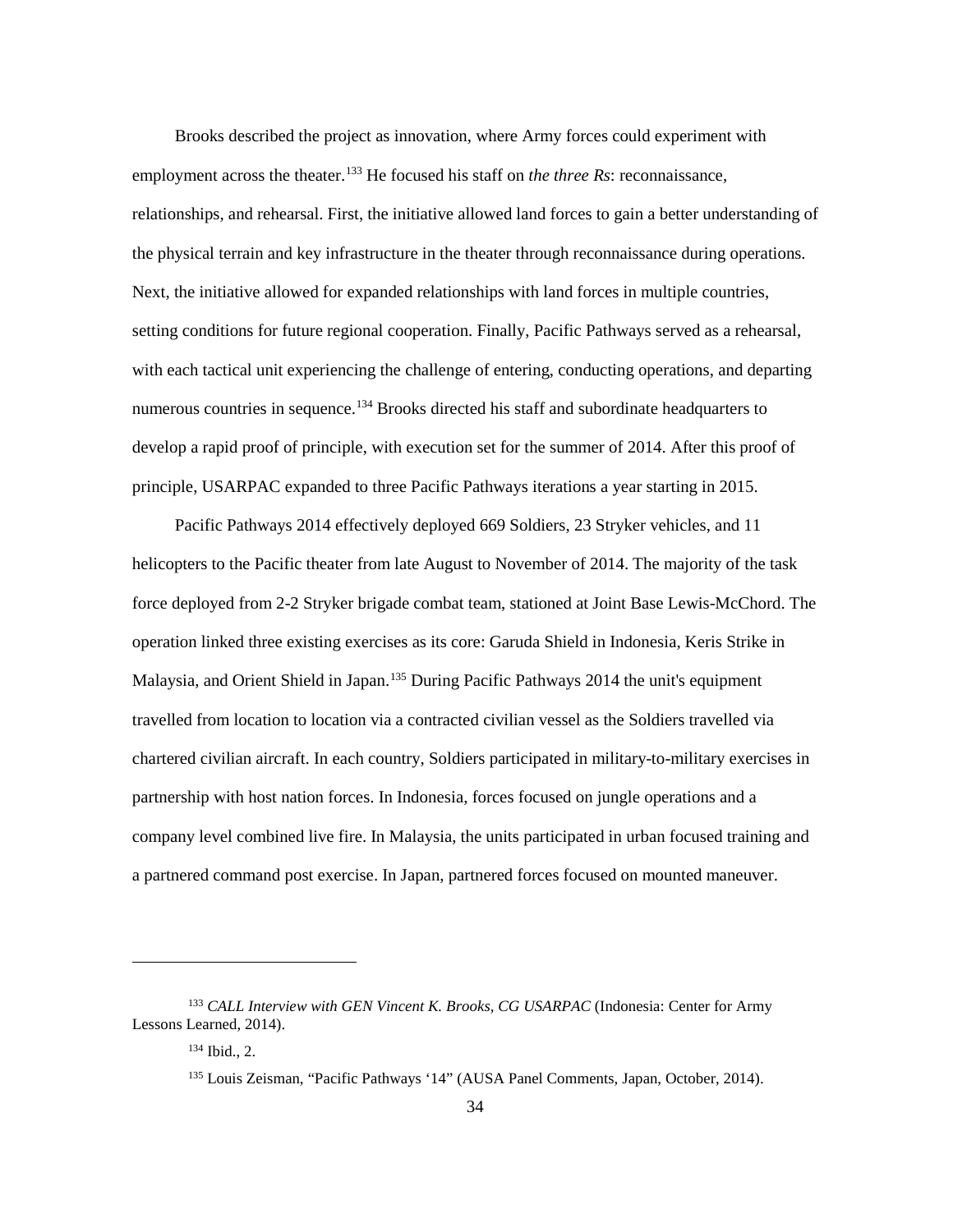Further analysis in the context of the military strategy highlights the initiative's key contributions and shortfalls.

USPACOM's first line of effort, strengthen alliances and partnerships, emphasized enhanced relationships with allies and partners. Pacific Pathways strengthened the land forces of three partnered nations through training and engagement. As an example, partnered forces in Malaysia conducted search and rescue training, contributing to the Malaysia Army's humanitarian assistance capacity. [136](#page-41-0) In Indonesia, forces conducted a large-scale combined-arms live fire. Amongst other benefits, this training provided the Indonesian Army, or *Tentara Nasional Indonesia-Angkatan Darad*, exposure to the professionalism of non-commissioned officers. Having just completed a rotation at the National Training Center, Soldiers from 2-2 SBCT were at the highest possible level of training readiness. Pacific Pathways 2014 positively influenced relationships with two partnered and one allied nation given extended exposure and professional training and exchanges.

USPACOM's second line of effort, enhancing credible combat power, described the importance of military power as a deterrent in theater. Pacific Pathways supported this line of effort by initiating Army actions to set the theater as envisioned by General Brooks. Though Pacific Pathways focused on tactical, brigade level operations, it required support from a multitude of headquarters at echelon for effective and continued action. To sustain the force, USARPAC relied on support from multiple organizations to include 593rd Expeditionary Sustainment Command and 8th Theater Sustainment Command. For command and control, USARPAC relied on 25th Infantry Division, I Corps, and United States Army Japan. In addition, Pacific Pathways demonstrated the effectiveness of specialized Army sustainment, one of the Army's key contributions to any joint endeavor. [137](#page-41-1)

<span id="page-41-1"></span><span id="page-41-0"></span>29.

 <sup>136</sup> "Pacific Pathways Update Brief" (presentation, Joint Base Lewis-McChord, WA, April, 2014).

<sup>&</sup>lt;sup>137</sup> Thomas J. Bickford et al., "The Role of the U.S. Army in Asia," CNA China Studies May, 2015,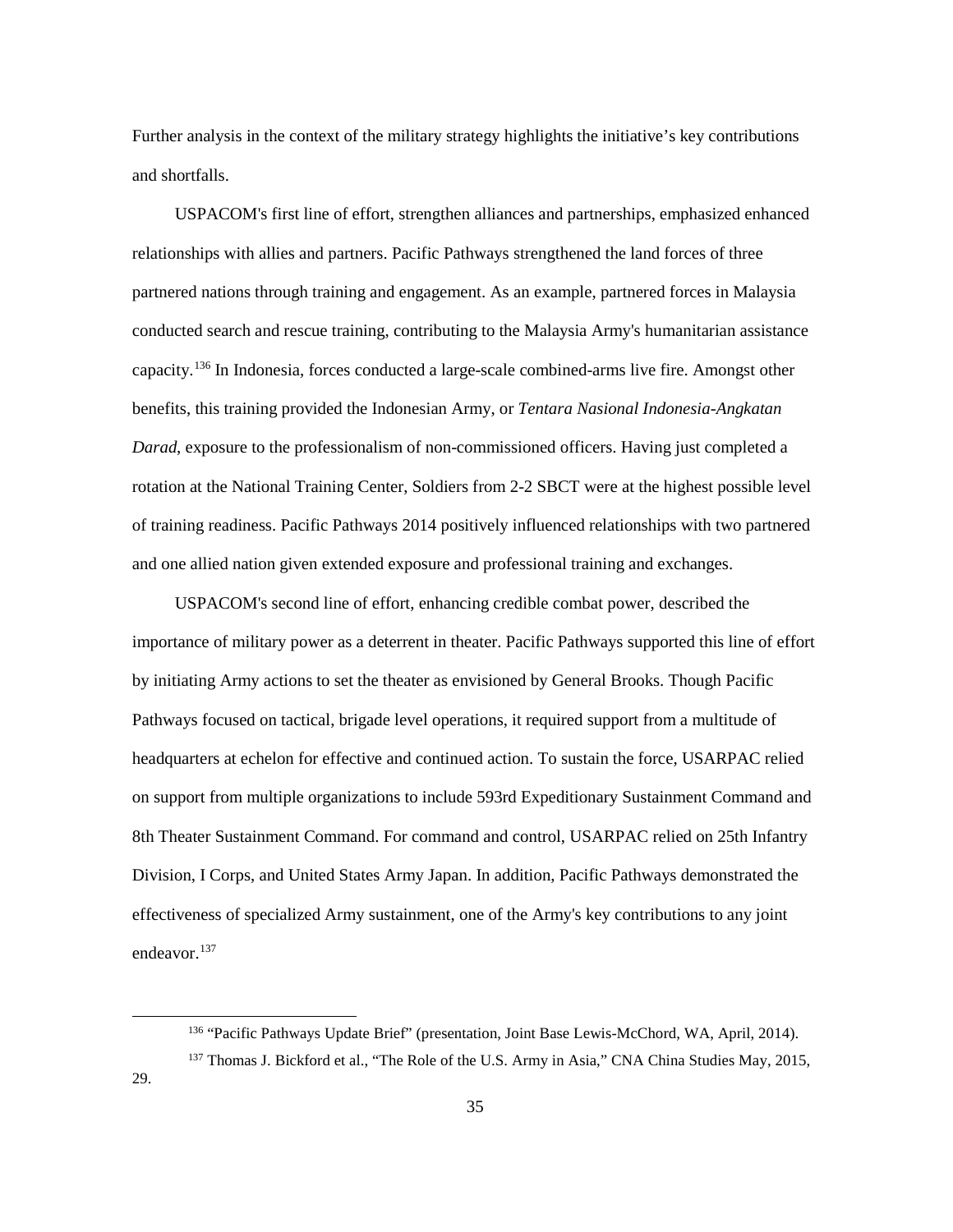Though effective in many regards, Pacific Pathways lacked true joint integration or demonstration of tactical self-sustainment. Though Pacific Pathway 2014 set conditions for expanded joint operations within the theater, little interaction occurred. The military did not possess the capability to provide a joint common operating picture, sharing understanding of unit locations at the tactical level. This understanding will be required to operationalize the concept of Multi-Domain Battle. In addition, the task force did not possess the capacity to operate independently from contracted support. Though the Pacific Pathway 2014 task force could be perceived as a tactical option for the USPACOM Commanding General to employ in the event of a regional catastrophe, the task force did not possess the capability to function in such an environment. Given cost constraints regarding vessel size, the task force was limited to equipment required for exercise participation. The task force did not ship adequate equipment to move without contracted transportation equipment, or self-sustain without contracted life support.<sup>[138](#page-42-0)</sup>

In the context of FORSCOM's military strategic imperatives, Pacific Pathways 2014 served as an effective method to train tactical staffs at low cost. The FORSCOM training guidance directed organizations to use every available opportunity to train their command post.<sup>[139](#page-42-1)</sup> While focused on exercise objectives, Pacific Pathways 2014 proved to be extremely challenging and beneficial for the brigade headquarters and two subordinate battalion staffs. Each country required the staffs to rehearse deployment, reception, staging, onward movement and integration, and redeployment activities. Additionally, the brigade headquarters maintained a common operating picture of all assigned and attached Soldiers and equipment, often operating in five or more locations spread across the theater. These experiences in mission command and deployment activities were significantly beneficial to Pacific Pathways 2014 participants.

<span id="page-42-1"></span><span id="page-42-0"></span> <sup>138</sup> "Pacific Pathways '14 AAR" (presentation, Joint Base Lewis-McChord, WA, October, 2014). <sup>139</sup> *2014 Command Training Guidance*, 8.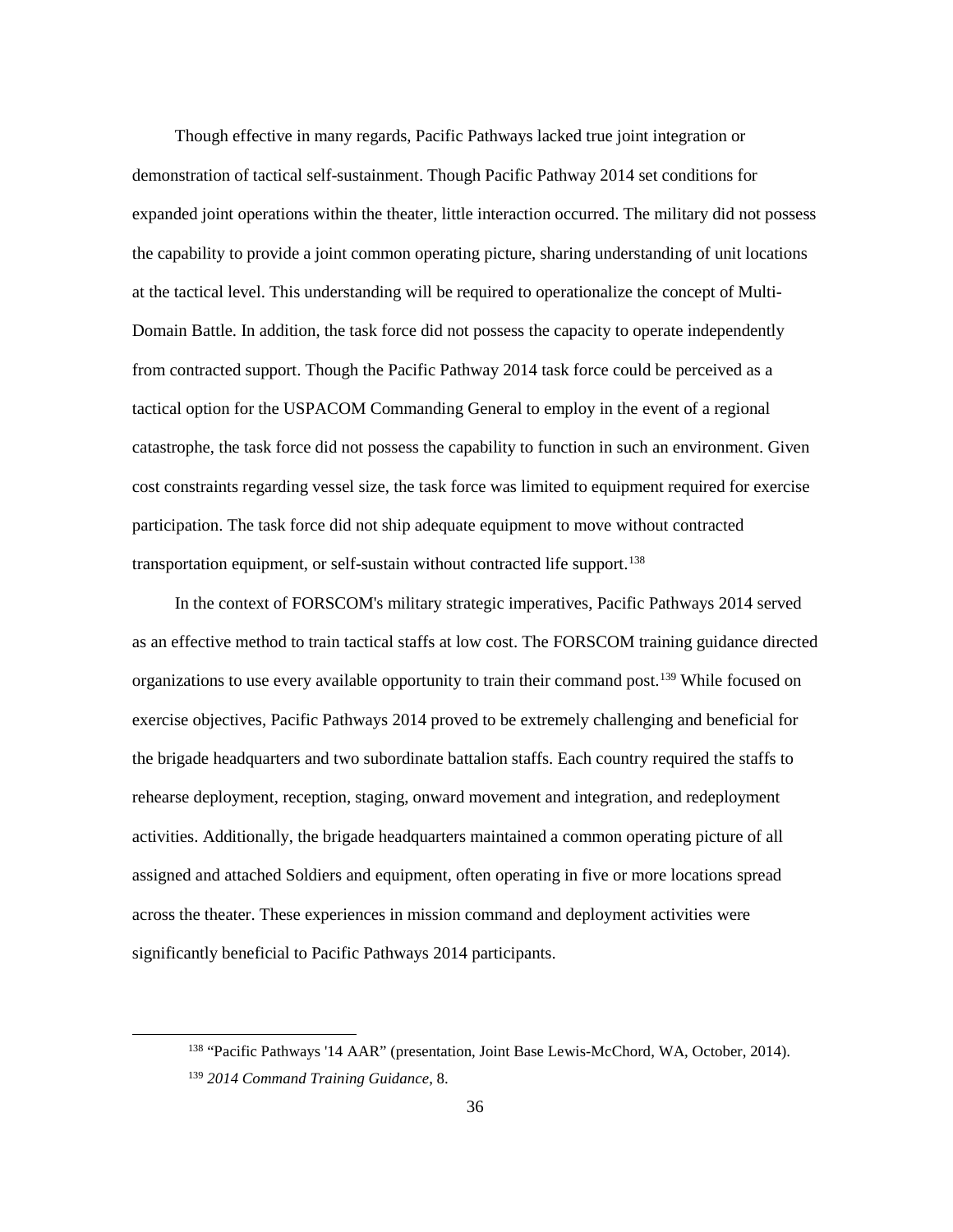However, Pacific Pathways 2014 did not directly address FORSCOM's directive to focus on Unified Land Operations through combined-arms maneuver.[140](#page-43-0) Prior to Pacific Pathways 2014, each battalion certified through a combined-arms live fire at the National Training Center several weeks before departure. To sustain readiness would require completion of numerous supporting task to include leader certifications, Stryker gunnery, and maneuver training in the form of situational training exercises. Finally, each organization would be required to complete a combined-arms live fire, the certifying event for Army maneuver forces, within nine months of the previous certification.[141](#page-43-1) At the highest echelon of collective training, one Pacific Pathways company completed a combined arms live fire in Indonesia. However, none of the organizations involved completed the required supporting tasks. Given this gap in training, certification was not renewed, requiring a complete retraining in the following fiscal year. Had operational planners understood the constrained context of national and military strategy, they could have better integrated training objectives to sustain organizational readiness. Though Pacific Pathways 2014 contributed to readiness in the context of mission command and deployment activities, it expended readiness associated with Army maneuver forces at the platoon, company, and battalion level.

## Conclusion

There are countless lessons that military planners can draw from Pacific Pathways 2014, United States Army Pacific's operational construct to support national and military strategy. First, Pacific Pathways itself demonstrates the concept of emergent strategy. In complexity theory, emergent strategy is realization of unforeseen attributes, characteristics, or actions.<sup>[142](#page-43-2)</sup> Pacific Pathways represents a facet of emergent strategy, where ready forces are regionally aligned and active in theaters around the world. The philosophy of mission command enables emergent strategy

<span id="page-43-0"></span> <sup>140</sup> *2014 Command Training Guidance*, 3.

<span id="page-43-1"></span><sup>&</sup>lt;sup>141</sup> TC 3-20.0, 1-4.

<span id="page-43-2"></span><sup>142</sup> Dolman, *Pure Strategy*, 119.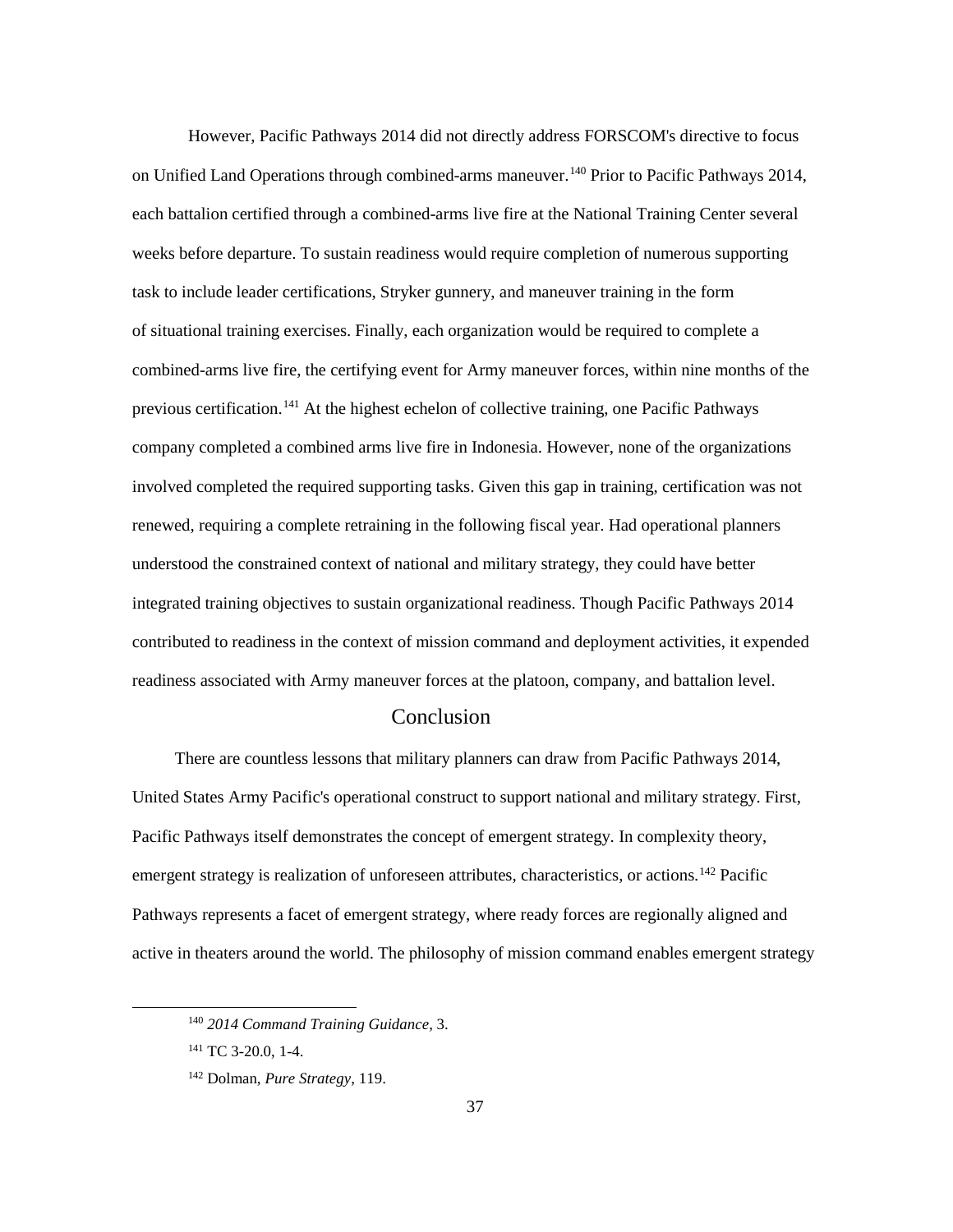where commanders build shared understanding to foster disciplined initiative by subordinate leaders.[143](#page-44-0) General Brooks built shared understanding and fostered an environment of mutual trust in experimentation. In this model, operational art occurred at numerous levels as operational planners gained understanding of the strategic context and contributed to the initiative based on the commander's intent.

In many ways, Pacific Pathways 2014 failed to address FORSCOM's focus on Unified Land Operations through combined-arms maneuver. This emphasis directly supports national strategy through enhancing the force as a credible deterrent against a near-peer competitor. During execution, tactical units failed to sustain readiness at the battalion, company, and in some instances even the platoon level. In this context, FORSCOM paid for a Brigade Combat Team's Readiness, gave it to a Combatant Commander for employment, and in return received an untrained unit. To add value to this effort, operational planners should have increased efforts to the readiness FORSCOM purchased prior to Pacific Pathways 2014. Tactical units could have focused on some supporting tasks with no degradation to activities with host-nation forces such as weapons qualification and small unit live fire training. Such action would also decrease future training cost to FORSCOM, addressing Department of Defense directives to maximize resources.<sup>[144](#page-44-1)</sup>

Additionally, Pacific Pathways 2014 did little to enhance joint cooperation and coordination in the Pacific theater, another action that would enhance the responsiveness of the joint force as a collective team. The Pacific Pathways task force had no contact with other US tactical forces in theater during execution and there was no effort to gain situational awareness of regional joint activities. Further, the task force had no actual potential for response in support of contingency, a directive echoed in the USPACOM commander's strategy. Given constraints in movement cost, the

<span id="page-44-0"></span> <sup>143</sup> ADRP 6-0, 2-4.

<span id="page-44-1"></span><sup>144</sup> 2014 Command Training Guidance, 7.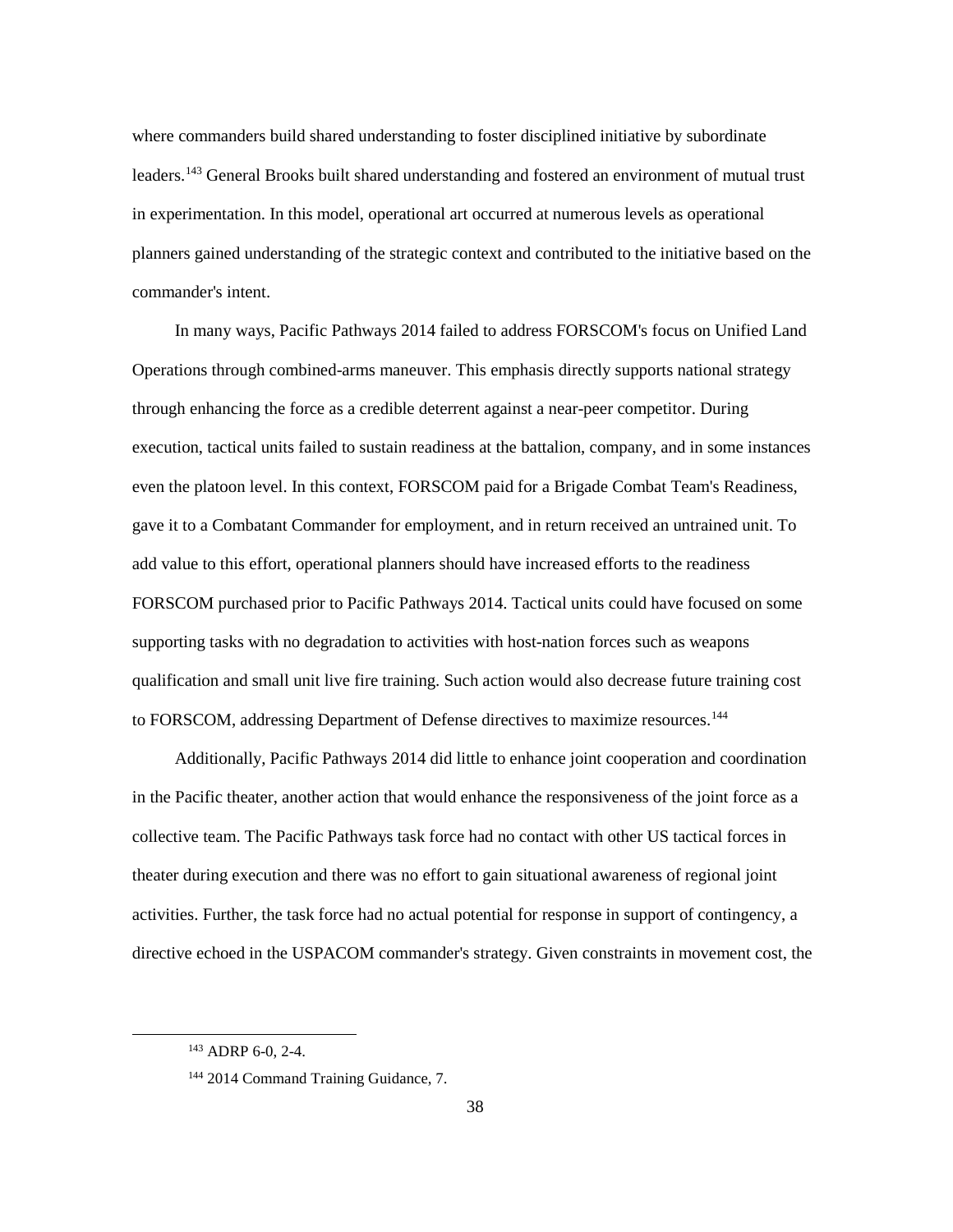task force did not possess the infrastructure to self-move or sustain when detached from contract support.

These gaps in support to strategic objective directly relate to gaps in operational planning. We should now ask what is the root cause of this failure? Enter the "art" in operational art. Art is quite simply the "skill acquired by experience, study, or observation.<sup>[145](#page-45-0)</sup> Just as art is an essential component of military planning, scarcity is an ever-present facet of the planning environment. There are always too many task and objectives without enough time and resources. Therefore, art is required to allocated resources and make risk decisions. Operational art does not occur in a sterile environment where cause and effect are easily forecast and relationships are easy to observe. Operational art occurs in an inherently complex environment.

This study presents several key themes that should resonate to any military planner. First is the notion of complexity, where the fog and friction of the environment cloud relationships between cause and effect. This study provides countless examples of complexity including the environment in the Pacific theater, the future of that environment, and the competing requirement within national and military strategy. Planners employ operational art to distill complexity into achievable tactical actions. This study demonstrated the necessity for operational art at numerous levels including FORSCOM, USPACOM, and USARPAC. Finally, this study demonstrated the importance of recognizing emergent principles. By creating shared language and understanding, operational art provides subordinate organizations the latitude to think creatively and solve problems. USPACOM's theater strategy created the cognitive space for USARPAC to plan and creatively address challenges in the environment. In turn, USARPAC created Pacific Pathways as an operational construct. This construct became a preeminent facet of theater strategy once realized.

<span id="page-45-0"></span><sup>&</sup>lt;sup>145</sup> Merriam-Webster "Definition of Art," Merriam-Webster, accessed September 27, 2016, http://www.merriam-webster.com/dictionary/art.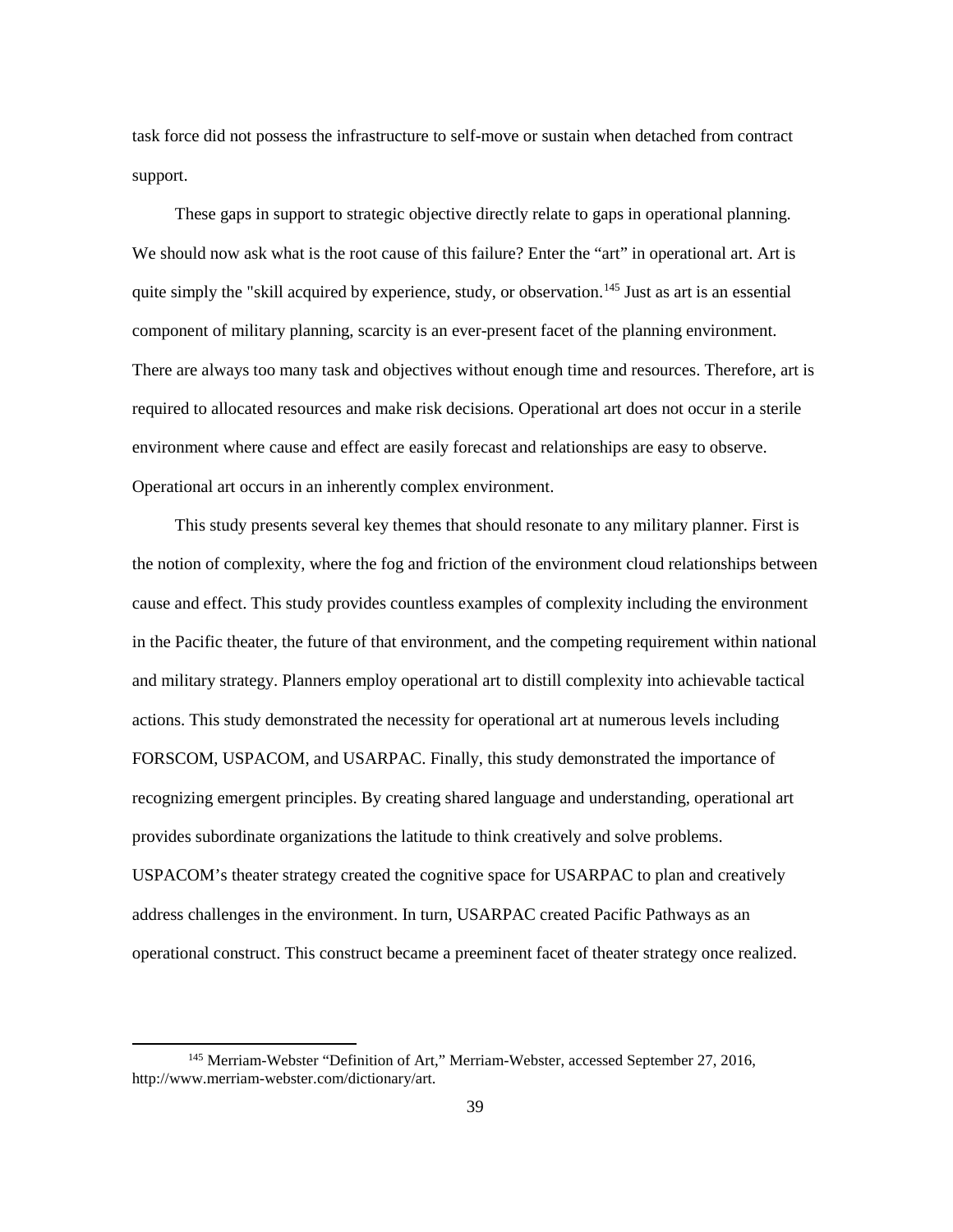Though presented through the lens of operational planning in the Pacific theater, these lessons apply to any planner facing a complex problem set.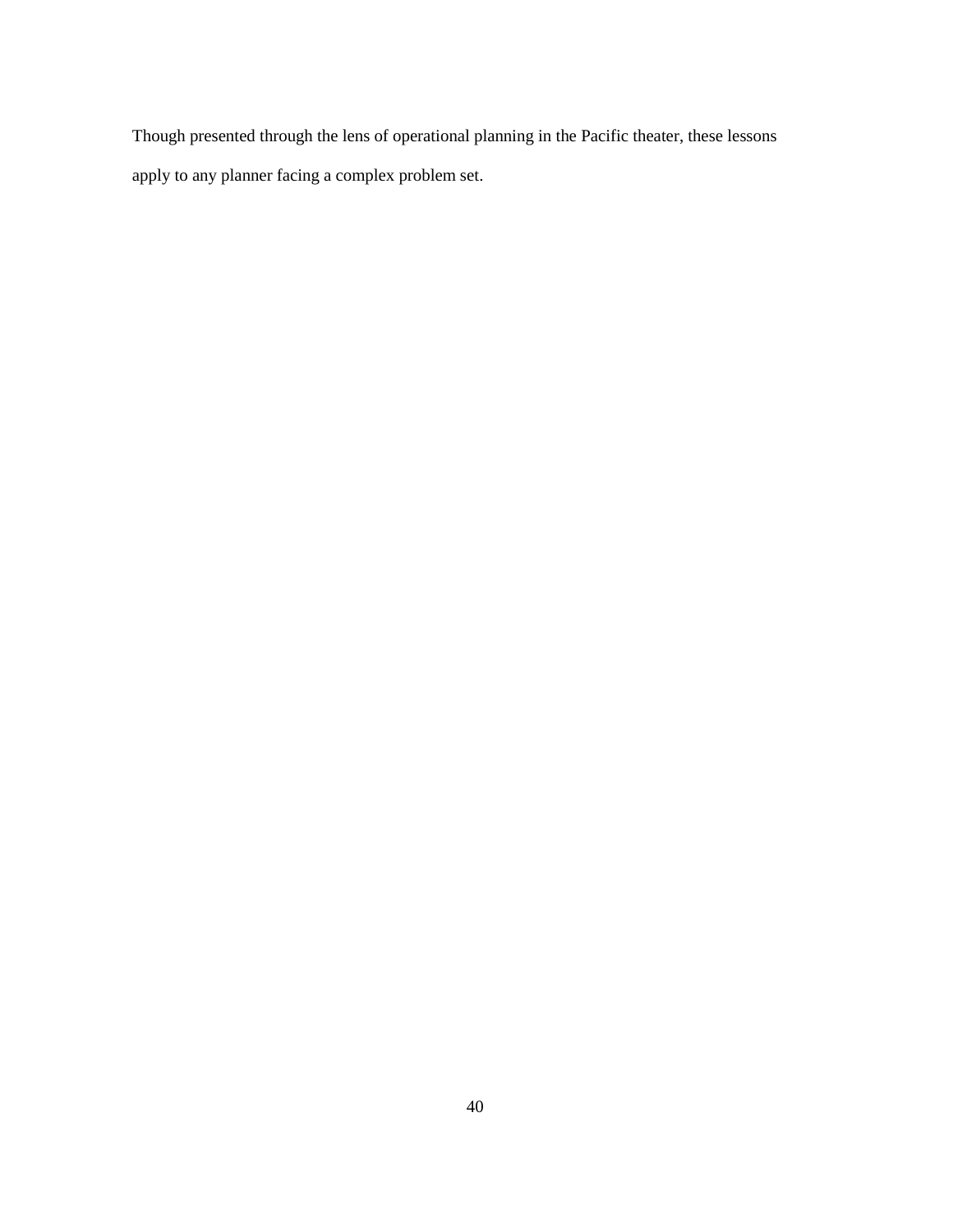## Bibliography

- 2-2 SBCT, *Pacific Pathways '14 AAR*, Joint Base Lewis-McChord, WA, United States Army, 2014.
- 2-2 SBCT. *Pacific Pathways '14 - Overview and Summary of Key Takeways*. Joint Base Lewis-McChord, WA, United States Army, 2015.
- 2-2 SBCT. *Pacific Pathways Update Brief*. Joint Base Lewis McChord, WA, United States Army, 2014.
- Army Doctrine Reference Publication (ADRP) 3-0, *Unified Land Operations*. Washington, DC: Government Printing Office, 2012.
- Army Doctrine Reference Publication (ADRP) 6-0, *Mission Command*. Washington, DC: Government Printing Office, 2012.
- Army Doctrine Reference Publication (ADRP) 7-0, *Training Units and Developing Teams*. Washington, DC: Government Printing Office, 2012.
- Associated Press. "Philippine President Duterte Announces Seperation from U.S." *Politico*, October 20, 2016, accessed December 6, 2016. http://www.politico.com/story/2016/10/philippine-president-duterte-announcesseparation-from-us-230082.
- *CALL Interview with GEN Vincent K. Brooks, CG USARPAC*. Indonesia: Center for Army Lessons Learned, 2014.
- "The Central Intelligence Agency World Fact Book Indonesia." *Central Intelligence Agency,*  accessed December 8, 2016. https://www.cia.gov/library/publications/the-worldfactbook/geos/id.html.
- "The Jakarta Metropolitan Area," *United Nations University,* accessed December 8, 2016, http://archive.unu.edu/unupress/unupbooks/uu11ee/uu11ee15.htm.
- Training Circular (TC) 3-20.0, *Integrated Weapons Training Strategy*. Washington, DC: Government Printing Officer, 2015.
- Joint Publication (JP) 1-02, *Department of Defense Dictionary of Military and Associated Terms*. Washington, DC: Government Printing Office, 2010.
- Joint Publication (JP) 5-0, *Joint Operations Planning*. Washington, DC: Government Printing Office, 2012.
- Angstrom, Jan and Jerker J. Widen. *The Dynamics of War: Contemporary Military Theory*. London: Taylor & Francis, 2014.
- Axelrod, Robert and Michael D. Cohen, *Harnessing Complexity: Organizational Implications of a Scientific Frontier.* New York: Basic Books, 2000.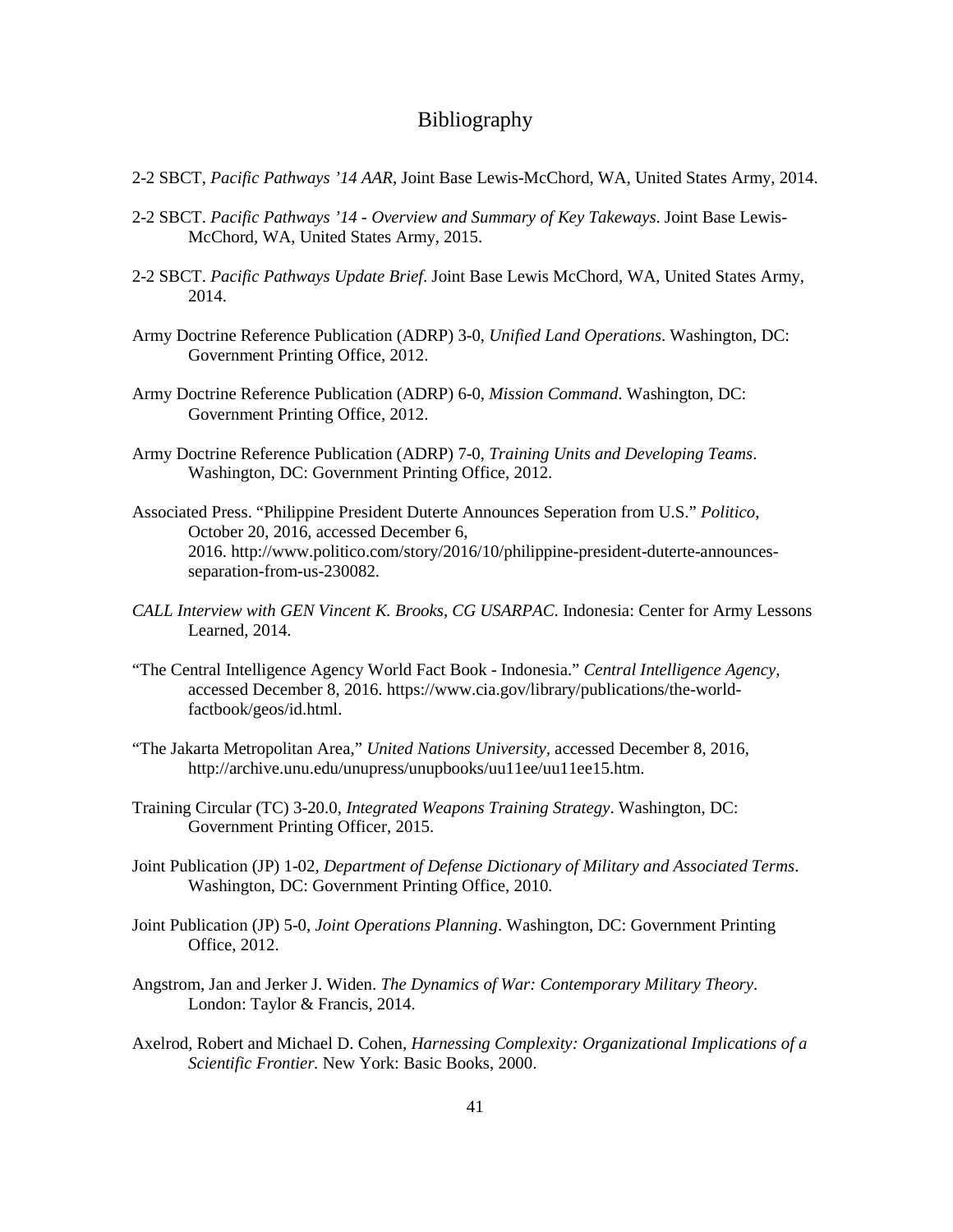- Bender, Jeremy. "A New Chinese Anti-Ship Ballistic Missile Is Bad News for US Aircraft Carriers," *Business Insider,* October 21, 2015, accessed December 15, 2016, http://www.businessinsider.com/chinas-growing-military-power-may-make-us-aircraftcarriers-obsolete-2015-10.
- Bickford, Thomas J., Lisa Hannett, Edward Skolnick, and Albert S. Willner. "The Role of the U.S. Army in Asia," CNA China Studies May, 2015.
- Brooks, Vincent K. "U.S. Army Pacific and the Pacific Rebalance." *Army* October 2013, 121–26.
- Brooks, Vincent K. and Charlie H. Hall. "U.S. Army Pacific Makes Major Moves to Face Regional Challenges." *Army* April 2014, 30–36.
- Brown, Chris and Kirsten Ainley. *Understanding International Relations*, New York: Palgrave Macmillan, 2009.
- Chandler, David G. *The Campaigns of Napoleon*. New York: Scribner, 1966.
- Craig, Gordon A. and Felix Gilbert. *Makers of Modern Strategy from Machiavelli to the Nuclear Age*, ed. Peter Paret. Princeton, United States: Princeton University Press, 1992.
- Department of the Army, *2013 Army Posture Statement* (Washington, DC: Government Printing Office, 2014).
- Department of the Army, *2014 Army Posture Statement* (Washington, DC: Government Printing Office, 2014).
- Department of the Army. *The U.S. Army Operating Concept - Win in a Complex World 2020-2040.*  Washington, DC: Government Printing Office, 2014.
- Department of Defense, *Sustaining U.S. Global Leadership: Priorities for 21st Century Defense*. Washington, DC: Government Printing Office, 2012.
- Department of Defense. *The Joint Operating Environment 2035 (JOE 2035) – The Joint Force in a Contested and Disordered World.* Suffolk, Virginia: Government Printing Office, 2016.
- Department of Defense, *Quadrennial Defense Review 2014*. Washington, DC: Government Printing Office, 2014.
- Dolman, Everett Carl C. *Pure Strategy: Power and Principle in the Space and Information Age*. London: Frank Cass, 2007.
- Freedman, Lawrence. *Strategy: A History*. Oxford: Oxford University Press, 2014.
- Freedman, Lawrence. *Deterrence*. Cambridge, UK: Polity Press, 2004.
- George, Alexander L, Andrew Bennett, and L. George. *Case Studies and Theory Development in the Social Sciences*. Cambridge, MA: MIT Press, 2005.
- Gray, Colin S. *Perspectives on Strategy*. Oxford: Oxford University Press, 2013.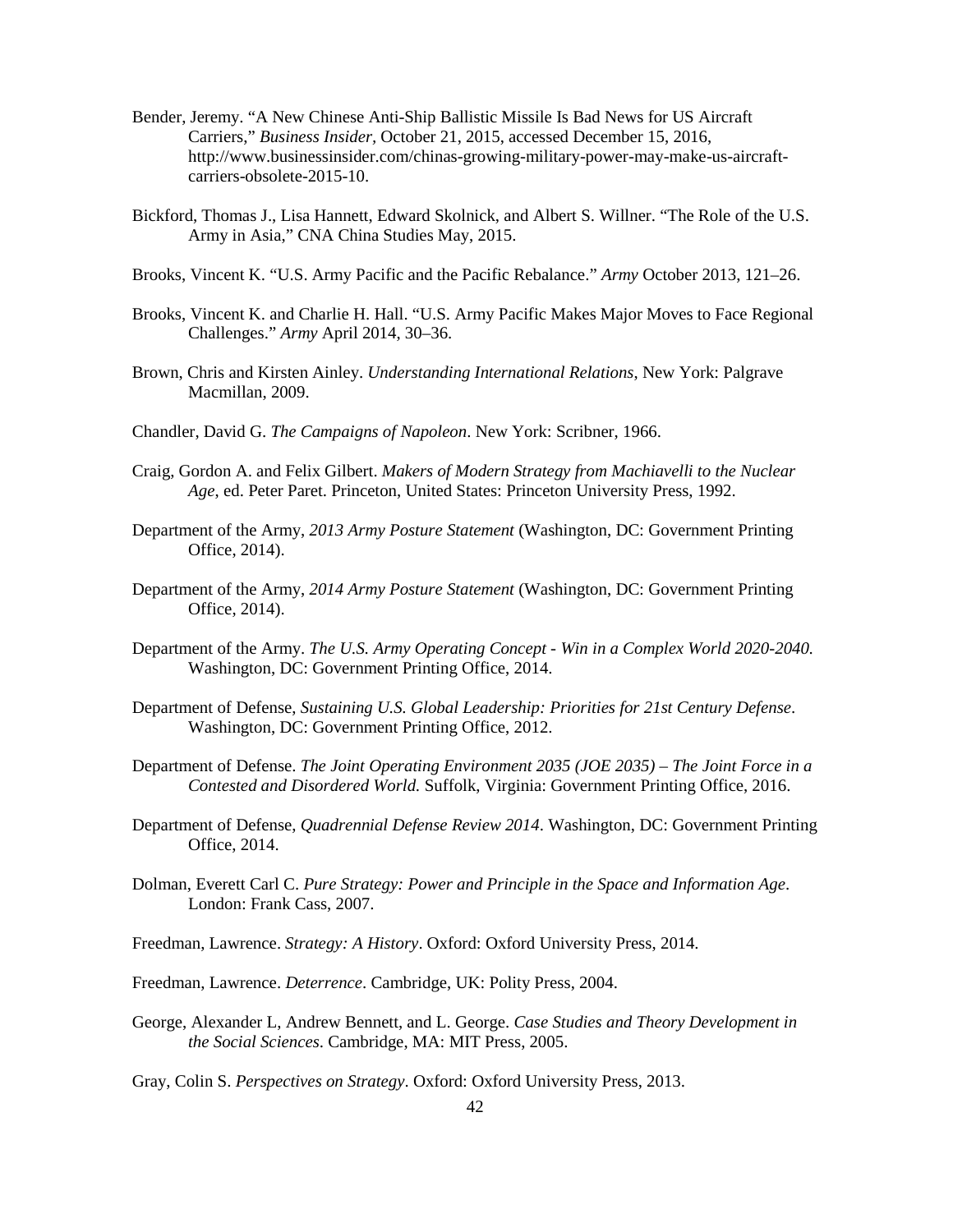———. *The Strategy Bridge: Theory for Practice*. Oxford: Oxford University Press, 2010.

- ———. *Another Bloody Century: Future Warfare*. London: Cassell Reference, 2007.
- Herring, George C. *From Colony to Superpower: U.S. Foreign Relations Since 1776*. New York: Oxford University Press, 2008.
- John, Tara. "Indonesia's Long Battle with Islamic Extremism." *Time,* January 14, 2016. Accessed December 8, 2016. http://time.com/4181557/jakarta-terrorist-attacks-indonesia-isis/.
- Lawrence, Susan V. "U.S.-China Relations: An Overview of Policy Issues August 1, 2013," Washington, DC: Congressional Research Service 2013. Accessed 6 December, 2016. https://fas.org/sgp/crs/row/R41108.pdf.
- Locklear, Samuel J. PACOM before the House Appropriations Committee, March 18, 2015, accessed December 15, 2016, http://www.pacom.mil/Media/Speeches-Testimony/Article/581146/pacom-before-the-house-appropriations-committee-remarks/.
- Lourdes, Marc. "Islamic State Launches First Successful Attack in Malaysia." *CNN*, July 4, 2016. http://www.cnn.com/2016/07/04/homepage2/islamic-state-attack-malaysia/.
- Lum, Thomas and Ben Dolven. "The Republic of the Philippines and U.S. Interests 2014," Washington, DC: Congressional Research Service 2014. Accessed 6 December, 2016. https://fas.org/sgp/crs/row/R43498.pdf.
- Manyin, Mark E., Stephen Daggett, Ben Dolven, Susan V. Lawrence, Michael F. Martin, Ronald O'Rourke, and Bruce Vaughn. "Pivot to the Pacific? The Obama Administration's 'Rebalancing' Toward Asia – March 28, 2012," Washington, DC: Congressional Research Service 2013. Accessed 6 December, 2016. https://archive.org/details/R42448PivottothePacificTheObamaAdministrationsRebalancing TowardAsia-crs.
- Merriam-Webster. "Definition of Strategy." Last modified 2015. Accessed September 27, 2016. http://www.merriam-webster.com/dictionary/strategy.
- Merriam-Webster. "Definition of Art." Accessed December 27, 2016. http://www.merriamwebster.com/dictionary/art.
- National Security Counsel, *National Security Strategy*. Washington, DC: National Security Counsel, 2010.
- Naveh, Shimon. *In Pursuit of Military Excellence: The Evolution of Operational Theory.* Portland, OR: Frank Cass Publishers, 1997.
- Nye, Joseph S. *The Future of Power*. New York: Public Affairs, 2011.
- Office of the Secretary of Defense, Annual Report to Congress: Military and Security Developments Involving the People's Republic of China. Washington, DC: Office of the